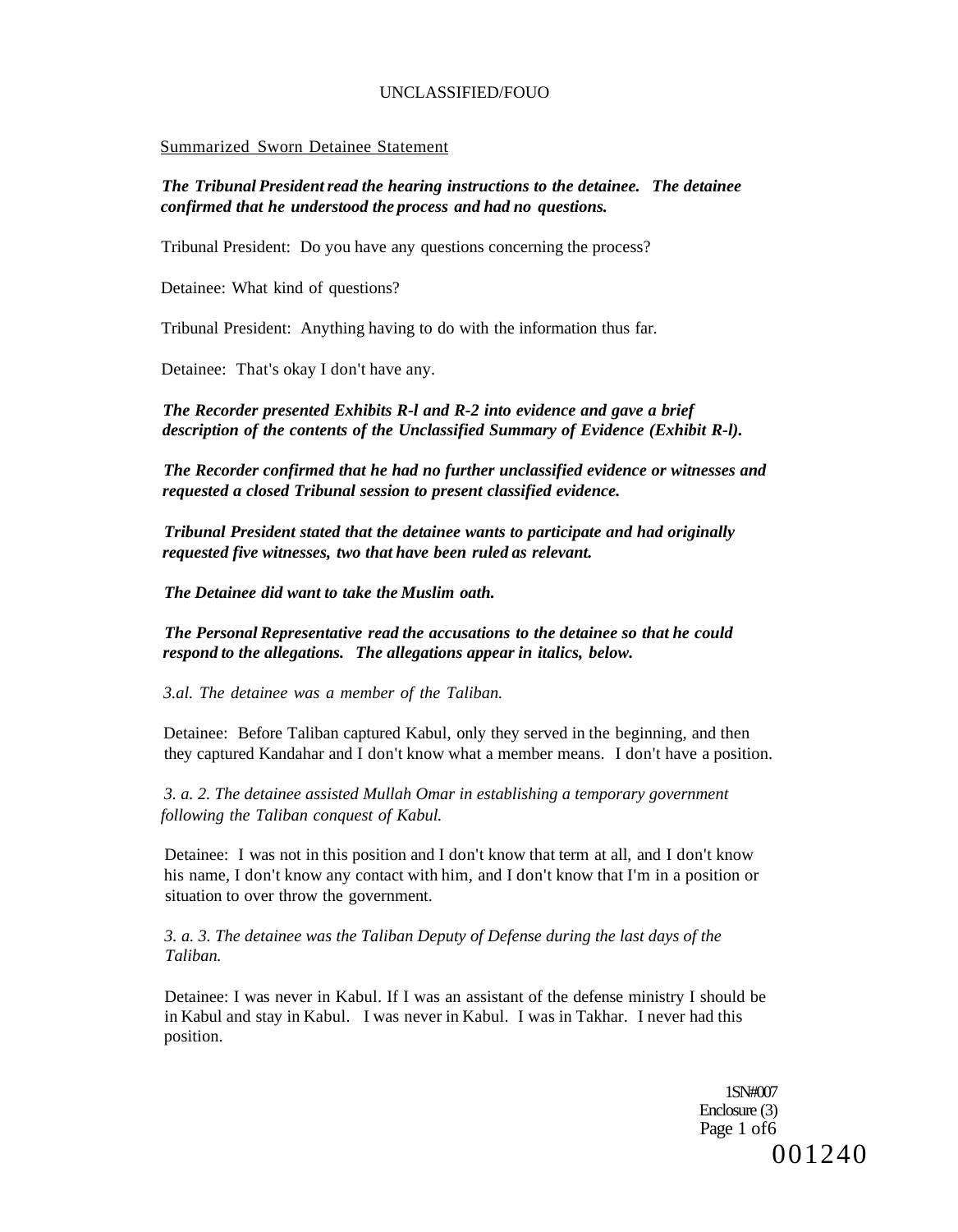Personal Representative: Just something else I had in my notes, that you told me last time, was that if you were deputy of defense, you needed an official letter and you didn't have an official letter.

Detainee: Yes, there should be an official letter from high-ranking government official and also their office is in Kabul and I never been in Kabul. Why are they saying this, I've never been in this position.

*3. a. 4. In November 2001, the detainee spoke with Mullah Omar about supplies for his troops.* 

Detainee: I never talked to Omar. I never was in a position to talk to Omar. That was other people's job to contact (inaudible, doors slamming in background, drowning out interpreter)

Personal Representative: I also have something else in my notes, that you would request supplies from the Logistician, not someone higher up.

Detainee: Yes.

*3.a. 5. The detainee was aware the Taliban was providing the Islamic Movement of Uzbekistan (IMU) with financial, weapons, and logistic support in exchange for JMU providing the Taliban with soldiers.* 

Detainee: I was not in the position to know these things. I was not in position to provide help to these people and I don't know what the deal was, that was other people's job. I was just a regular person.

*3.a.6. The detainee is listed on a United Nations Security Council Resolution requiring member states to freeze his assets due to his association with the Taliban.* 

Detainee: I don't know anything.

*3.a. 7. The detainee was at the al Farouq training camp.* 

Detainee: I was never at this camp. I never heard of this camp, and I was not at that area. I only heard that I was at al Farouq in Guantanamo Bay.

## *3.b.l. The detainee was a Taliban commander of approximately 3,000 front-line troops in the Takhar province in October 2001.*

Detainee: This is totally wrong; I have only fifty or sixty people to help, a small group. The other people, they surrender to the Northern Alliance, Everybody have their own group that even women from the village for stability for some other tribes. I have no position to help; they would come up to me. I only have between fifty and sixty people. That was all that was in my group.

> TSN#007 Enclosure (3) Page 2 of 6 001241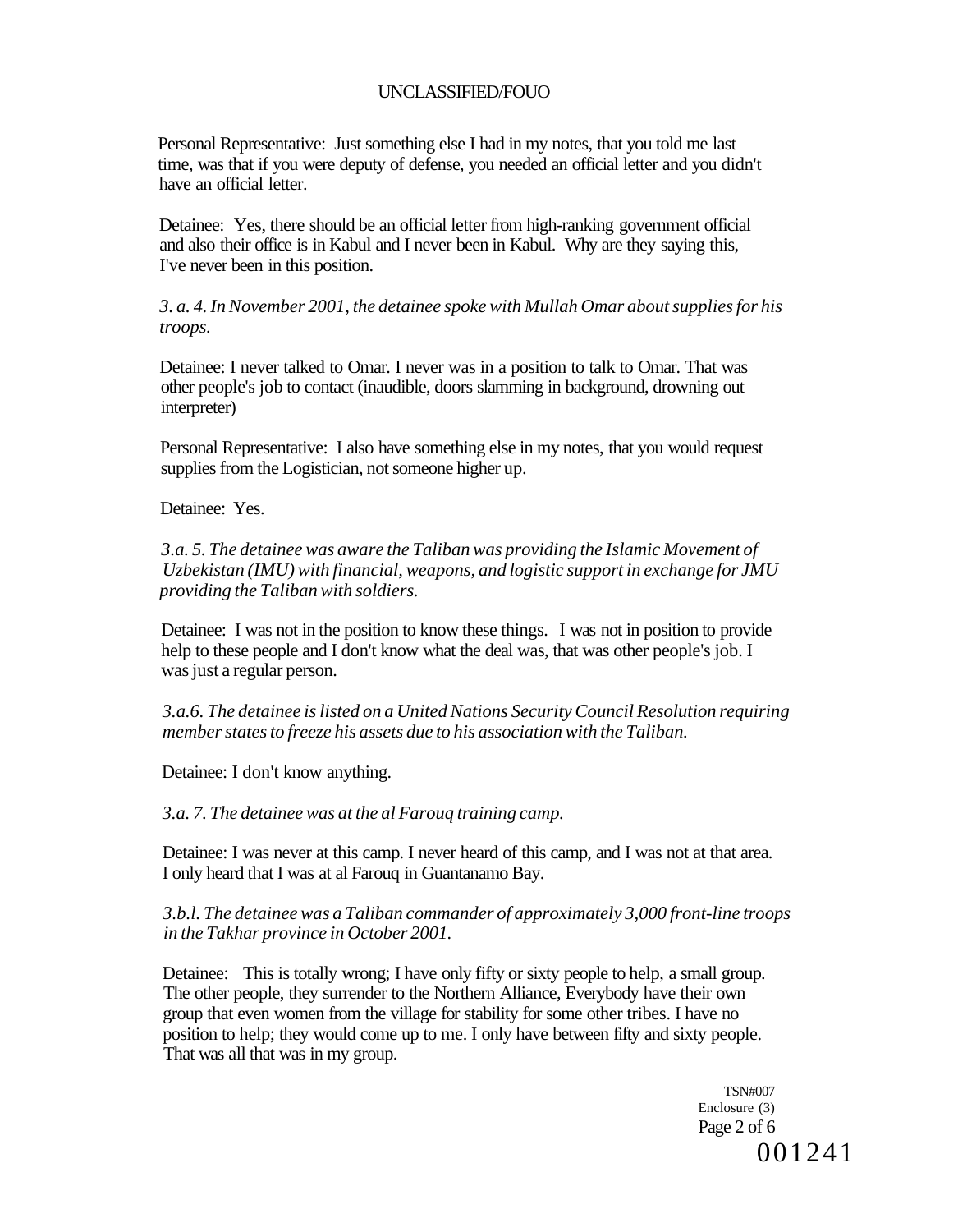*3.b.2. The detainee was directly commanded by the Taliban Defense Minister.* 

Detainee: I was never in this position to talk directly to the Defense Minister or work for the Defense Ministry. That was other people's job. That was other people's job, not my job.

*3. b. 3. The detainee communicated directly with the Taliban Defense Minister on military objectives.* 

Detainee: If I was not in this position or not assistant of defense ministry, how could I help the defense ministry?

### *3.b.4. The detainee was preparing to engage opposition forces on 30 November 2001, when the Taliban Defense Minister ordered him to surrender to the Northern Alliance.*

Detainee: I never heard, never told by anybody like the defense minister, when they started to surrender that was on our decision. I never prepared to fight, or prepare to fight, we would've fought, if we had prepared. That was our decision to surrender to this one, we were not prepared to attack or fight war.

#### *3.b. 5. The detainee was captured on the front lines in Mazar-E-Sharif.*

Detainee: This is totally wrong, I do not agree with this allegation. Mazar-E-Sharif is three / four hours away from us. The people, they are wrong, I do not agree with this. General Dostum sent two or three commanders with his delegation to talk to us, to surrender. After we went to Mazar-E-Sharif to talk with General Dostum and his commander, we came to this agreement to surrender all the weapons, and after that, we will let everyone go home. After three days, General Dostum came with his delegation to Kunduz and General Dostum told us surrender all weapons and all transportation. After that, we will be able to go home. After this whole thing, there's another commander named General Ustard Attah, from the Tajak faction. There was another commander named Mohacake from another taction called Hazara. There were American personnel there also. After talks, we came to an agreement. We went back to Kunduz, and after that we went to the desert. We took all the weapons and the people surrendered peacefully to General Dostum. At that time we went to General Dostum, who was in Mazar-E-Sharif at that time. There were cameramen, and journalists there. He says there's twenty-five year war between person-to-person, village by village, city by city, province by province, and tribe against tribe. If you think this is crime, then every single person in Afghanistan should be in prison or bring them here. When you come to this point, I never, ever fought against the new government. I never ever fought against America and I didn't do anything wrong against them. Then why am I an enemy combatant?

Personal Representative: I have from my notes that you told me that it was a big deal that it was on television and radio?

> ISN#007 Enclosure (3) Page 3 of 6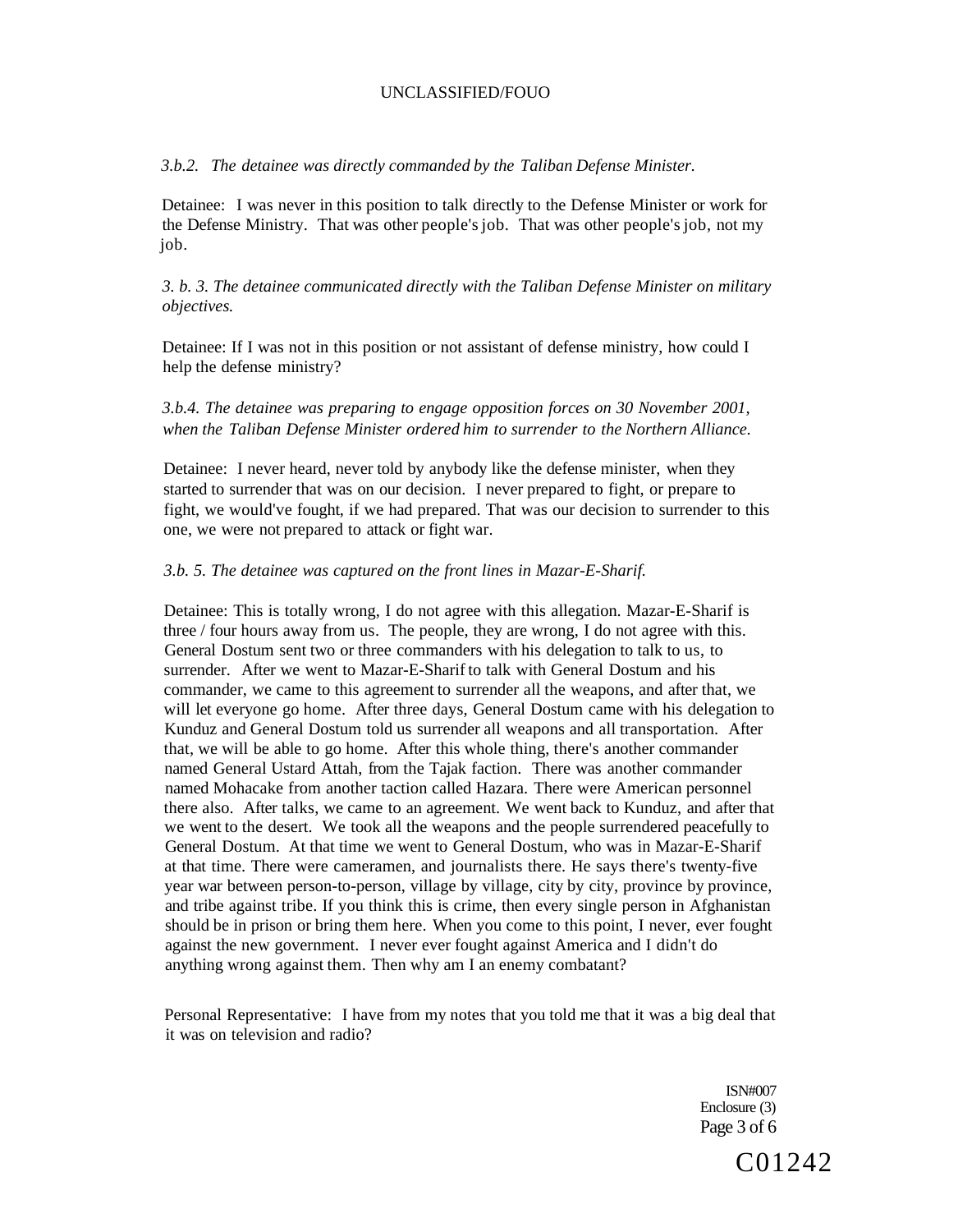Detainee: Yes, it made television. We made a place for talks, for discussion. Yes, there was a photographer and newspaper reporters. They were all there. (Inaudible, door slamming in background) They took pictures. Talked about war.

Personal Representative: Did you have anything else you wanted to tell the Tribunal?

Detainee: Before, there was a lot of war between people, between this person and that person, tribe against tribe, lots of crimes, that's everybody in Afghanistan. But, when you come to the point to the new government, I can't fight the new government; I could do nothing. I could never fight against America; I don't know why I am here. Because, I only help them, I didn't fight new government, not America, not against America.

Tribunal President: Does that conclude your statement?

Detainee: Yes.

*The Personal Representative and the Recorder had no further questions.* 

Tribunal Members' questions

Q. How old are you, Sir?

A. I don't know the exact year, when I surrender, I was thirty-four, now since, I've been captured or in prison. It's been about three years, so thirty-seven.

Q. Are you a native of Afghanistan?

A. Yes.

Q. Have you ever traveled outside of Afghanistan?

A. Only to Pakistan and also to Bagram after my capture.

Q. How many times have you traveled to Pakistan?

A. I went only there because of the Russian tribe and I was refugee there and I went to school there.

Q. How long before your capture did you start working for the Taliban? A. I don't know exactly. After they captured Kabul, temporary, sometimes I was going with them, and sometimes I stay home.

Q. You started working for the Taliban when?

A. Before they captured Kabul, I don't remember the exact year and time.

Q. The Jihad presence on how many months or years it was?

A. I think the Taliban was total, five or six years, but I don't know exactly. I was not strict all the time with the Taliban. Two or three years, as a temporary, sometimes I joined Taliban; sometimes I stayed home, on and off.

> ISN#007 Enclosure (3) Page 4 of 6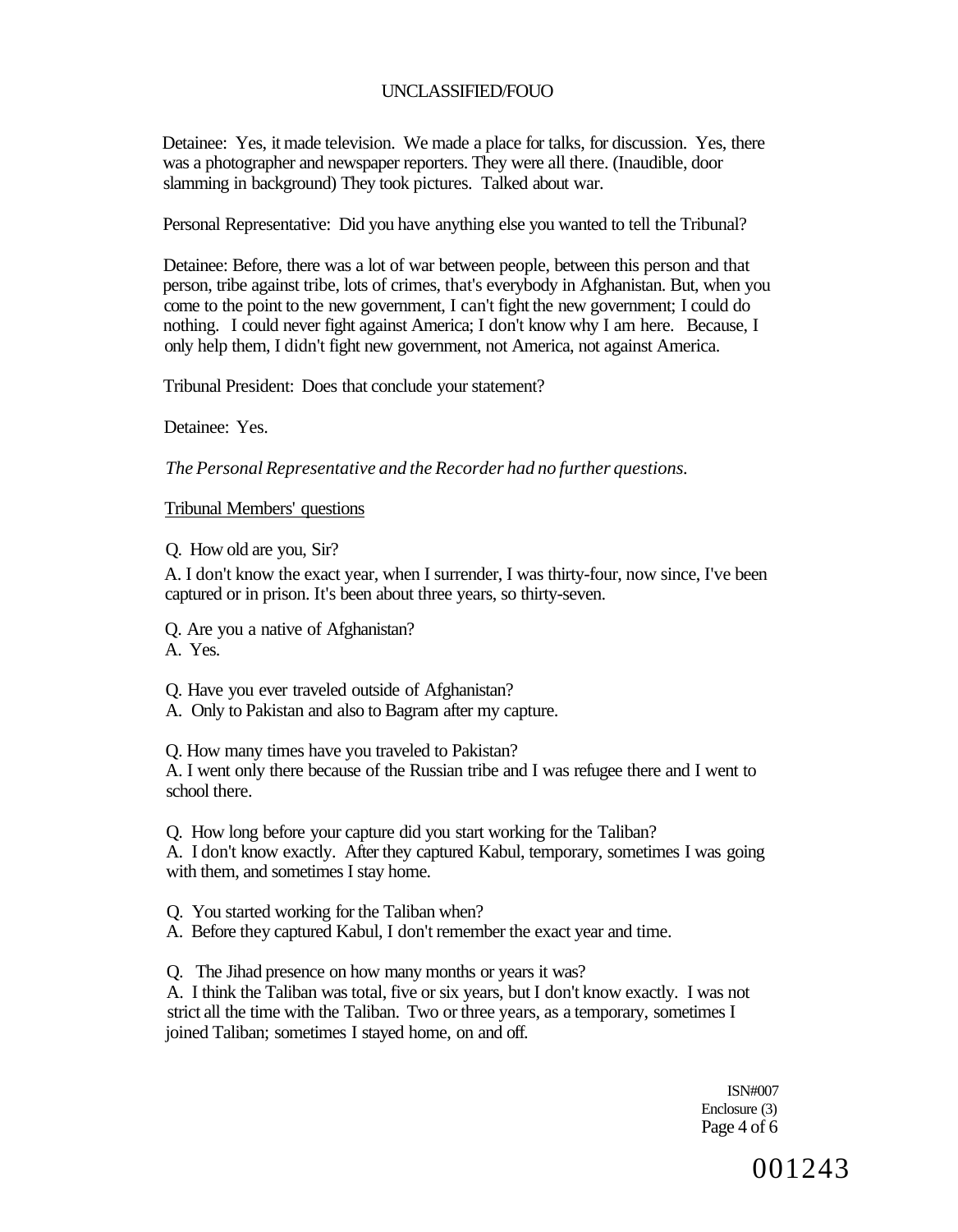Q. It sounds like you commanded fifty or sixty people for the Taliban?

A. Yes, sometimes more, sometimes less, sometimes thirty people, sometimes hundred people, sometimes fifty-sixty people,

Q. You managed these troops in battle against the Northern Alliance?

A. Yes, we fought against Dostum and the Northern Alliance groups.

Q. Can you confirm to me if you are Muslim?

A. Yes

Q. Is it ok for Muslims to lie to infidels?

A. I do not have that information, I am not Mullah, I'm not that religious or preacher.

Tribunal President's questions.

Q. You indicated when we went through the bullets (unclassified summary) that you hadn't been to al Farouq; didn't know about it. Have you received any formal military training?

A. No, I didn't, only the weapon that I shoot but everyone has one in Afghanistan. Every single time they have a fight, they know how to fire it. No, I don't have any military training.

Q. Where exactly are you from in Afghanistan?

A. I'm from the Gosnia (ph) and headmon (ph) Province, and Chochino (ph) district.

Q. And what larger city is that near?

A. There's no big city; it's just a small, small village inside mountain.

Q. And when you weren't being a soldier, did you have another profession? A. No, I don't have another profession. I study, I home study and stay home, and also (inaudible).

Q. Do you have anything else you would like to tell us at this time? A. No, I don't have anything.

*The Tribunal President confirms that the detainee does have further evidence to present to the Tribunal They are statements from two witnesses. The are being read by the Personal Representative and were entered as an exhibit* 

Personal Representative: The first statement is from Mullah Norullah Noori.

Q. How did Mullah Mohammed Fazl get arrested?

A. We left Konduz then crossed the big desert, traveling by foot. We got tired and asked for a ride in a passing car. We all were traveling to surrender to Dostum of the Northern Alliance.

Q. Where did he get arrested?

ISN#007 Enclosure (3) Page 5 of 6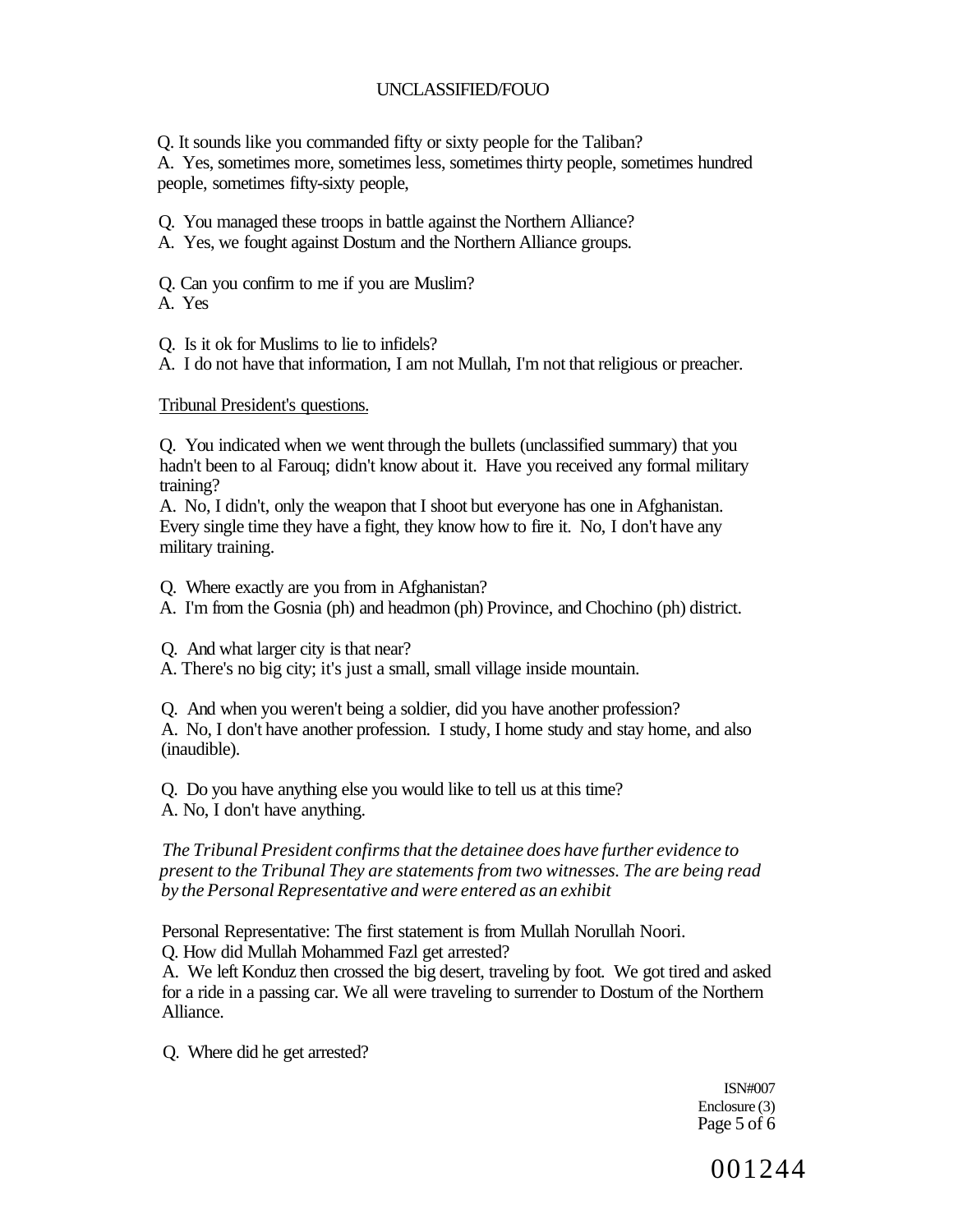A. We surrendered at Yarghanic in Konduz. We voluntarily surrendered and were not really captured. They told us no fighting would happen and we could all go home after we surrendered.

Q. Did he fight the Northern Alliance, the new Afghani government, or the U.S? A. I have no knowledge of him fighting the Northern Alliance. At our surrender, we did not fight. I don't know anything about him before that because I do not know his background.

The next witness statements are from Abdul Haq Wasiq. (A note, the detainee promised to tell the truth.)

Q. About how many people did Mullah Mohammed Fazl command? A. I had heard of Fazl's name but did not know him well enough. My boss was the governor of Takhar, but as to who is the military leader? There were very many commanders. Fazl was the military commander of Takhar.

Q. The second question Was Mullah Mohammed Fazl ever the Taliban Deputy of Defense?

A, Abdul Razaq was the Deputy of Defense, not Fazl.

Q. Did he communicate directly with the Taliban Defense Minister on military matters? A. I don't know. I didn't know him well enough.

Q. Where did he get arrested?

A. It was on the radio, Fazl would surrender to Dostum in Konduz. There was no fighting and Fazl went on his own will.

*The Tribunal President explains the remainder of the Tribunal process to the detainee and adjourns the Tribunal* 

## AUTHENTICATION

I certify the material contained in this transcript is a true and accurate summary of the testimony given during the proceedings.



Colonel, United States Array Tribunal President

> ISN#007 Enclosure (3) Page 6 of6 001245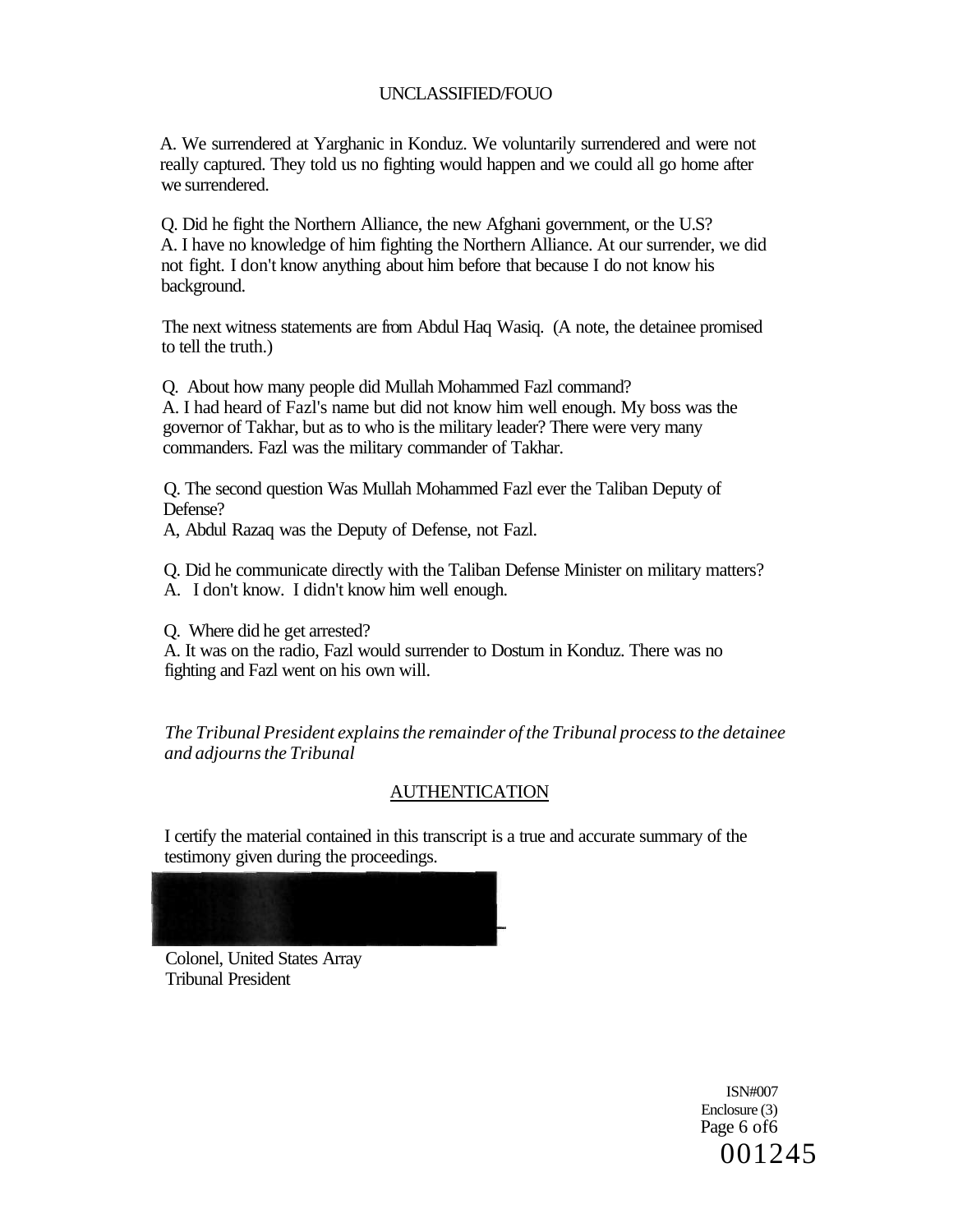## **Summarized UnSworn Detainee Statement**

### *The Tribunal President read the Hearing Instructions to the Detainee.*

Tribunal President: Abdul Razzaq do you understand this process?

Detainee: I cannot understand the political pronunciations and speaking. **I will** give you answers like I gave at the interrogations. I am very happy to be here to prove my innocence.

Tribunal President: Do you have any questions at this time concerning the tribunal process?

Detainee: This is my question: why I am in here? You must look at my case so I can go.

Tribunal President: Is that **a** question or just a statement?

Detainee: This is my issue and I can say this.

### *The Personal Representative presented the Detainee Election Form (Exhibit D-a) to the Tribunal*

Detainee: What kind of proof do you have that I came by my own free will?

Tribunal President: You told the Personal Representative that you wanted to come.

Detainee: Yes

Tribunal President: You had also requested two witnesses?

Detainee: Yes, I requested two witnesses, but they are in Afghanistan.

Tribunal President: Your witness request was approved by this panel. The government made a request to the Afghanistan Embassy. But, as of today, we have not received a response from the Afghanistan government.

### *The Recorder presented the Unclassified Summary of Evidence (Exhibit R-l) to the Tribunal*

### *Reorders summary of the evidence*

**•** *3. The detainee is a member of the Taliban.* 

!SN# 923 Enclosure (3) Page 1 of 7

UNCLASSIFIED//FOUO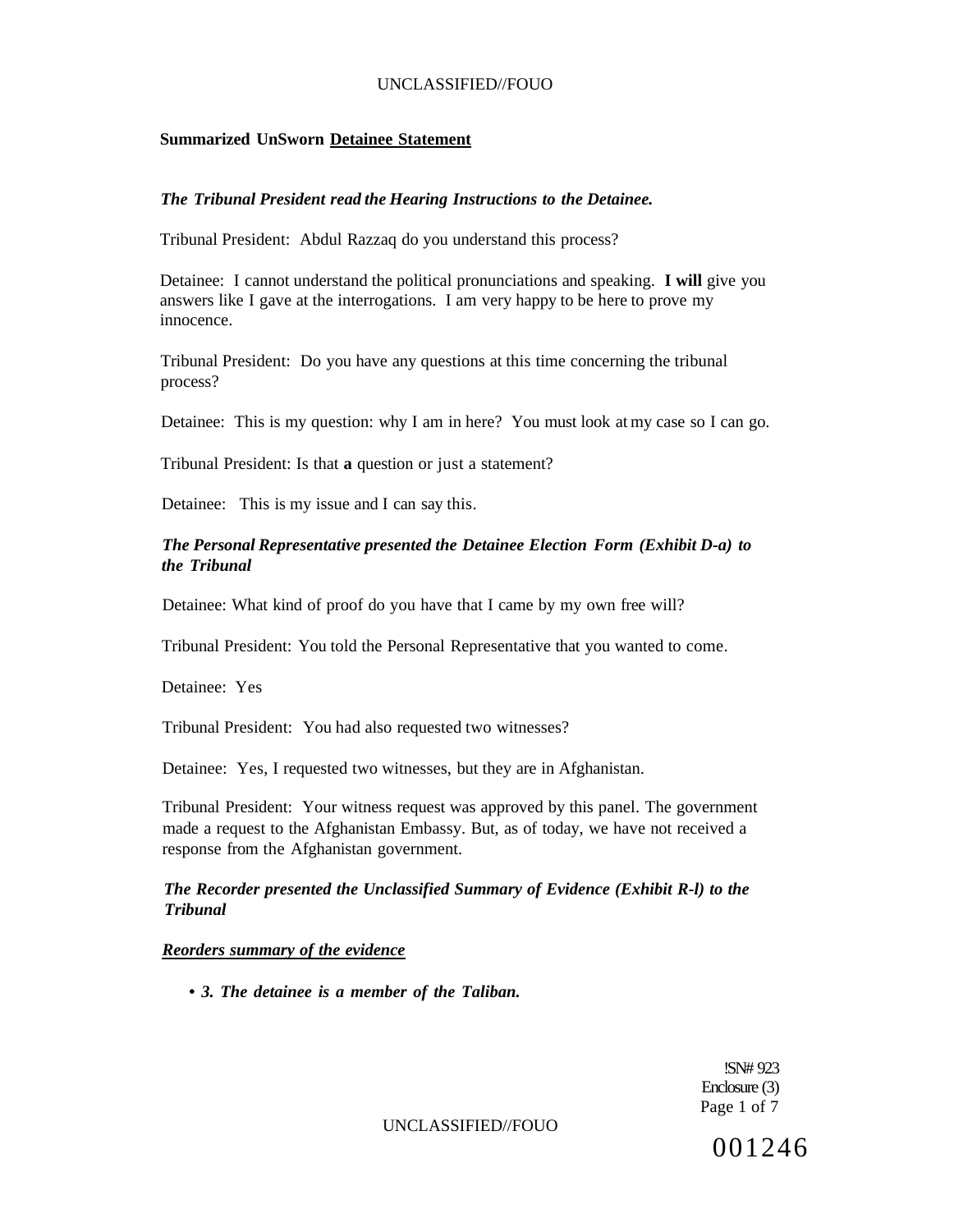- • *3.1. The detainee worked for the Taliban as a cook for five months prior to his capture.*
- • *3.2. The detainee also worked directly for a Taliban member.*
- • *3.3. The detainee received hand-on military training when he fought on the front lines against the Soviets during an earlier jihad.*
- • *3.4. Upon his capture the detainee possessed a list of 24 recruits for a Taliban military unit.*

*The Recorder confirmed that he had no further unclassified evidence or witnesses and requested a closed Tribunal session to present classified evidence.* 

Tribunal President: Abdul you may now present any information to the Tribunal. You may have the assistance of your Personal Representative if you wish.

Detainee: I do wish to talk.

Tribunal President: Would you like to take the Muslim oath?

Detainee: For three years I was a storekeeper and before that I was farmer at the time of the Taliban. We had this person named Raucide. I had a dispute over some land with him. When the new government came to power, he was working for them and had me arrested and put to jail.

Tribunal President: Before we go any further, would you like to take the Muslim oath?

Detainee: Yes.

#### *The detainee was sworn.*

Tribunal President: Would you like to respond?

Detainee: Yes

Tribunal President: Personal Representative please read the allegations.

#### *Summarized Sworn Detainee Statement*

Personal Representative: The Detainee worked for the Taliban as a cook for five months prior to his capture.

Detainee: Yes, this is true. I went with the Taliban to earn some money as a cook until my dispute had been settled in court. After my dispute was settled, I came back and

> ISN# 923 Enclosure (3) Page 2 of7

## UNCLASSIFIED//FOUO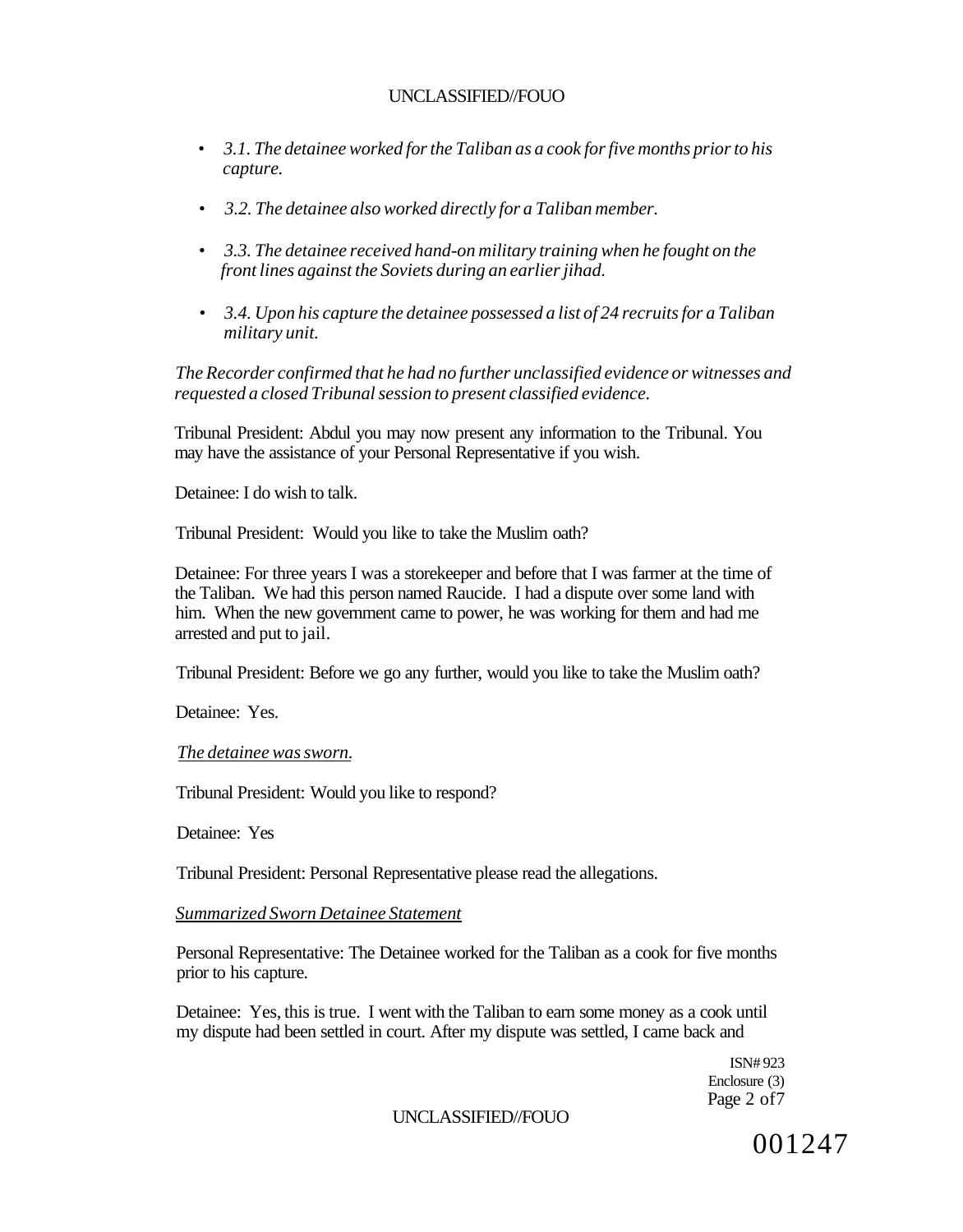#### UNCLASSIF1ED//F0U0

started my store. When I get home, I will bring Raucide in front of the Americans because of these lies. He has cost me money.

Personal Representative: The second item said that he worked for a Taliban member.

Detainee: Like I said before, I had my business for three years. If I was with the Taliban, how could I work at my store? If I were Taliban, I would have left the country, Raucide took the money I had paid him and turned me over to the Americans. I do not know where my children are, what they are eating, or what happened to my store.

Personal Representative: The next item said that you received hands-on training when you fought on the front line against the Soviets during an earlier jihad.

Detainee: That was twenty-six years ago and no longer an issue. I cannot remember it very well. I was only with them for five or six months.

Personal Representative: The last item said upon his capture, the detainee possessed a list of twenty-four recruits for a Taliban military unit

Detainee: No, this allegation is all wrong. When I was arrested, I had a notebook with the name of the people that I owed money. I was working on my farm and at my store, when would I have time to recruit people for the Taliban?

Personal Representative: You said to me earlier that it was a list of people that you had transactions with in your store.

Detainee: Yes, that is true. The list of people in the book were the people that I needed to pay for supplies like wheat, baking soda, cooking oil, baking power, food color, and wood. Some of the people owe me money, some I owe money to. The people that owe me did not pay because my store is out of business after I was sent here.

Personal Representative: That was the last of the allegations.

Detainee: Of course, this evidence is all lies. Do you believe me when I tell you that I just had a dispute over land with some people?

Tribunal President: We will consider anything that you have to say. Is there any other evidence that you would like to offer to the tribunal?

Detainee: No, that is all I have to say.

Tribunal President: Personal Representative, do you have any other questions for the Detainee?

Personal Representative: No, Ma'am.

ISN# 923 Enclosure (3) Page 3 of 7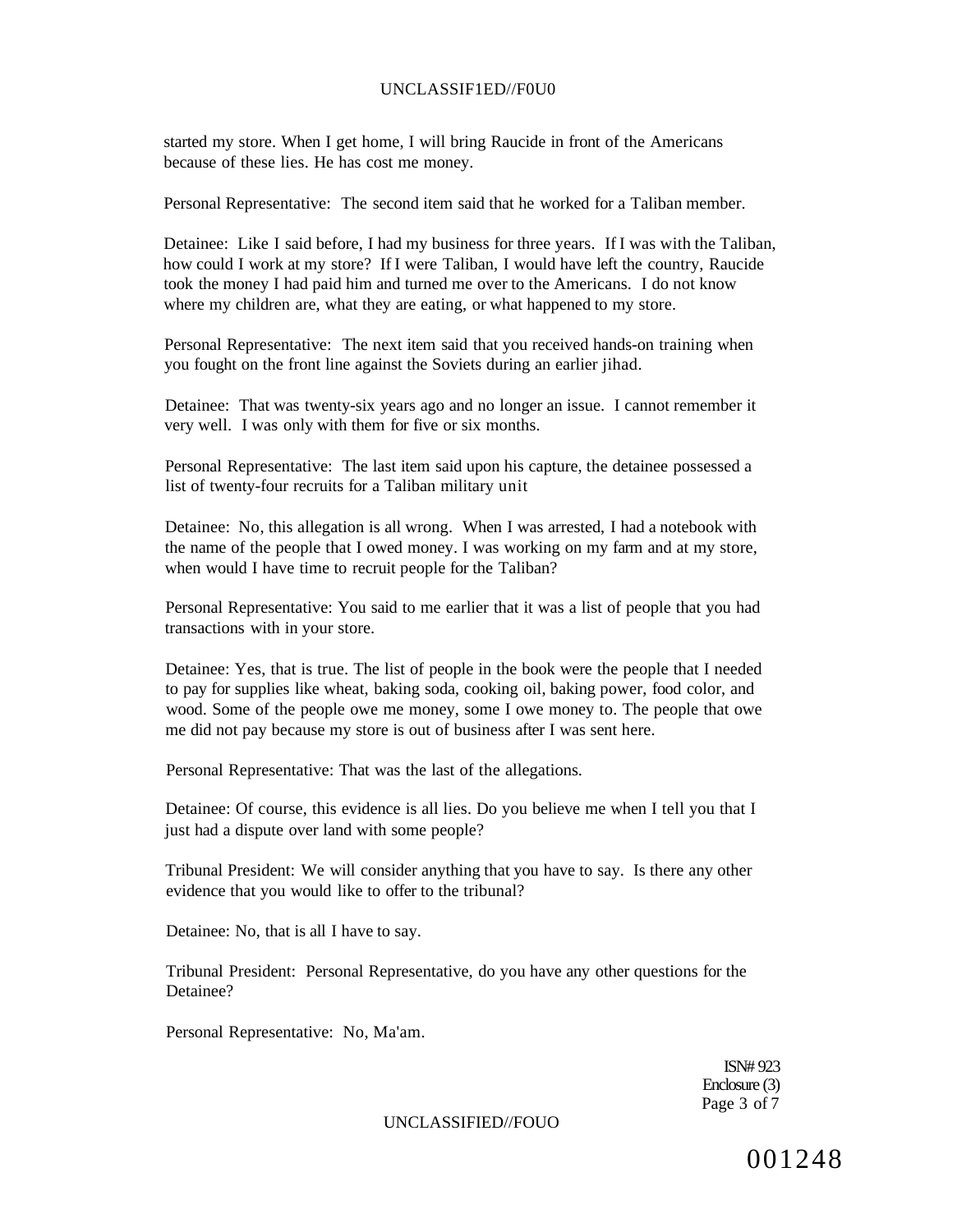Tribunal President: Recorder, do you have any questions for the Detainee?

Recorder: No, ma'am.

Tribunal President: Do any of the Tribunal members have any questions for the Detainee?

*Tribunal Members' Questions* 

Q: Where are you from?

A: I am from Kandahar.

Q: Where were you when you heard of the attacks on the United States?

A: Do you mean when America was under attack?

Q: Yes, I mean on September 11<sup>:</sup> ?

A: I did not know about it I was in Kandahar. I do not know anything about it. I was working at my store.

Q: Are any of the people on that list - the list of people you owe money to and who owe to you - are any of those people Taliban?

A: I do not know al Qaida; 1 do not know these people.

Q: I did not say al Qaida. I asked if any of the names on your list were Taliban?

A: No, they are storekeepers and people who brought me supplies.

Q: When were the dates that you cooked for the Taliban, do you recall?

A: I cannot remember the exact dates. But, it was six years before the Taliban lost power. No, it should be eight years.

Q: When you cooked for the Taliban, was that in Kandahar also?

A: Yes, but this Tribunal must think about my situation. If I was a member of Taliban, 1 would not have my own business. If I were a member, I would have escaped from my country. I am here because of my dispute.

Q: When you were a member of the Taliban, did you have other duties like guard duty?

1SN#923 Enclosure (3) Page 4 of7

UNCLASSIFIED//FOUO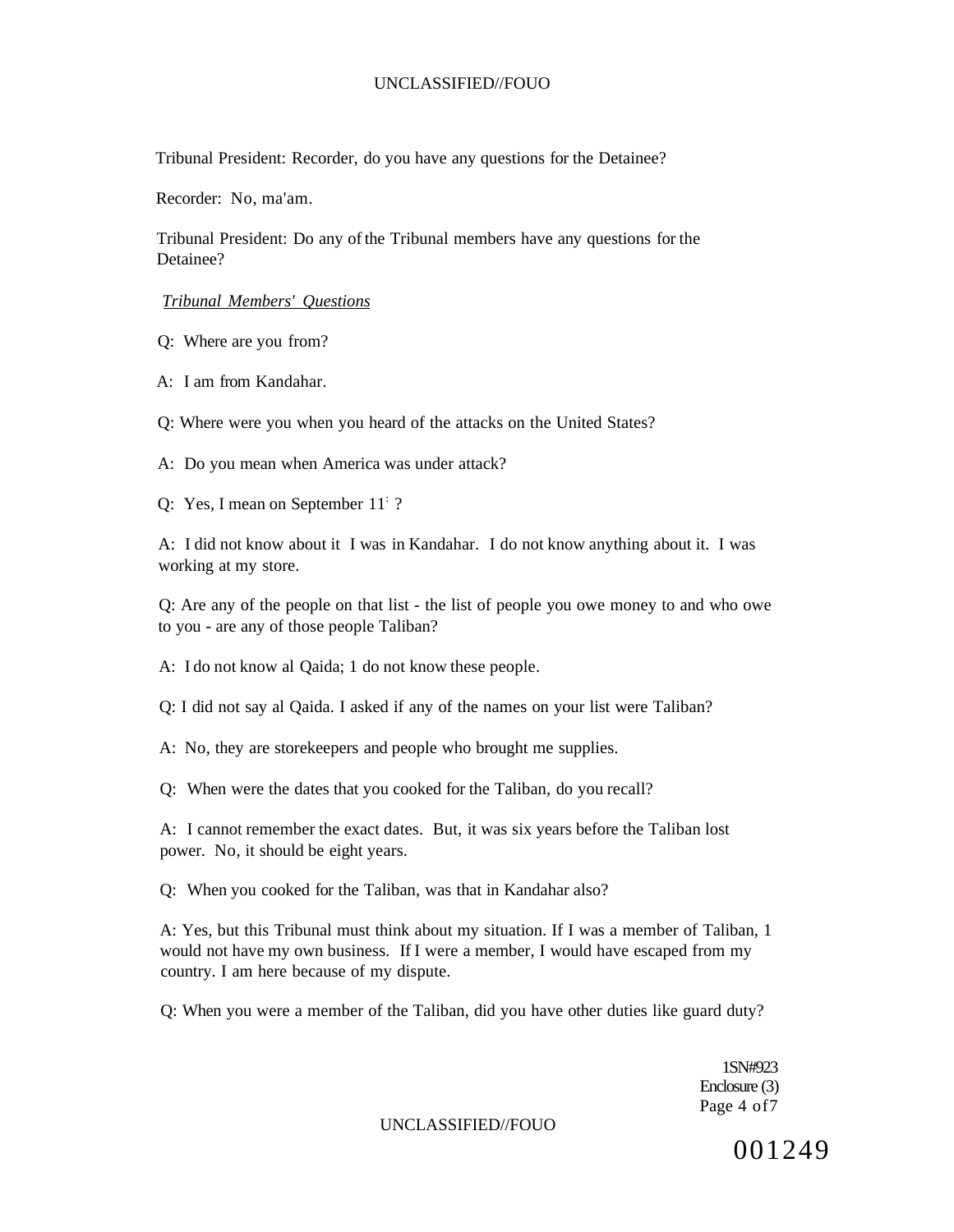A: No, I was not a guard, just a cook.

Q: Have you worked with the Taliban in the last six years?

A: No, I have not.

Q: When you fought against the Soviet Union, did you know about Usama Bin Laden?

A: I was a small child at the time. I went with them for a few months and then came home.

Q: What kind of weapons did you use back then?

A: They did not give us any weapons. I was just walking.

Q; The list of names that was found on you, is that an account for money you owe?

A: It is a list of storekeepers. I do not know if they owe or not.

Q: So, if we see this list, we will see figures for money owed, dates, that sort of thing?

A: Yes, when I received the supplies I would pay the money back.

Q: And then you would write the amounts on that list?

A: Yes, of course.

### *Tribunal Presidents' questions*

- Q: Abdul where were you captured?
- A: I was in Kandahar.
- Q: Where in Kandahar?

A: I was in my store, which is on the road to Kabul.

Q: Can you give me a general idea of when you were arrested?

A: About two years ago.

Q: So, 2001 or 2002?

A: I do not know the exact date, but 1 built my store one year after the new government came to power.

> ISM 923 Enclosure (3) Page 5 of 7

### UNCLASSIFIED//FOUO

G01250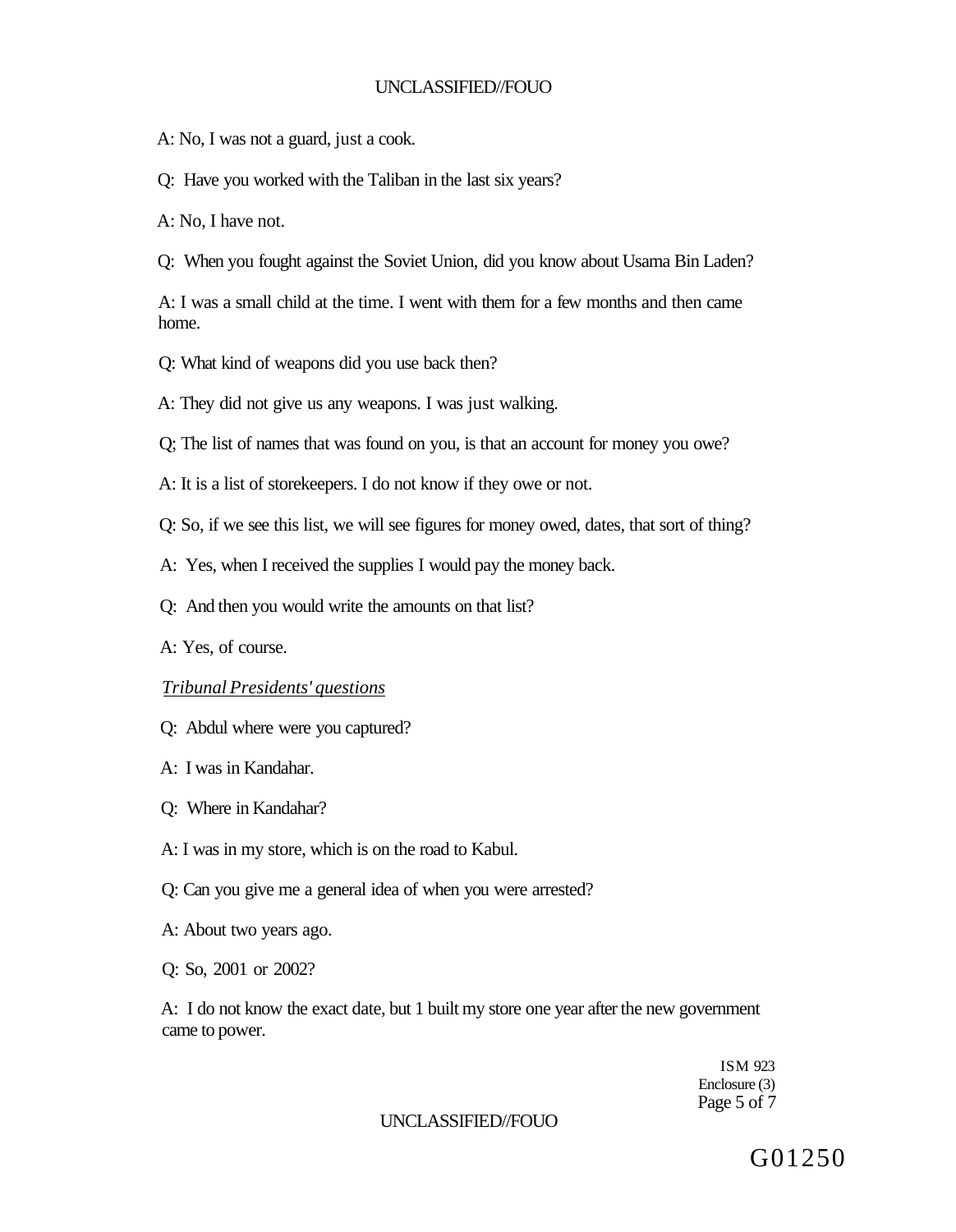Q: What type of items did you sell in your store again?

A: I was selling cookies and cake in my store.

Q: I need to be clear on one of the items on the unclass summary. It said that you worked for a Taliban member. What was the name of the member you worked for?

A: I did not work for them directly. If I worked for them, why would I have a store?

Q: Before you had a store, did you do anything for a Taliban member?

A: All of the people in Afghanistan were working for Taliban. If you blame me for that, are you going to arrest everyone?

Q: My question was, who was the person?

A: I do not know.

Detainee: Does this tribunal believe me that I had a dispute with that person and that is why I am here?

Tribunal President: We will consider your comments.

*The Tribunal President confirmed that the Personal Representative had no further evidence to present and that the Detainee had no previously approved witnesses to present to the Tribunal and closed the open session.* 

*The Tribunal President explained the remainder of the Tribunal process to the Detainee and adjourned the open session.* 

# **AUTHENTICATION**

**I** certify the material contained in this transcript is a true and accurate summary of the testimony given during the proceedings.



Colonel, United States Army Tribunal President

> ISN# 923 Enclosure (3) Page 6 of6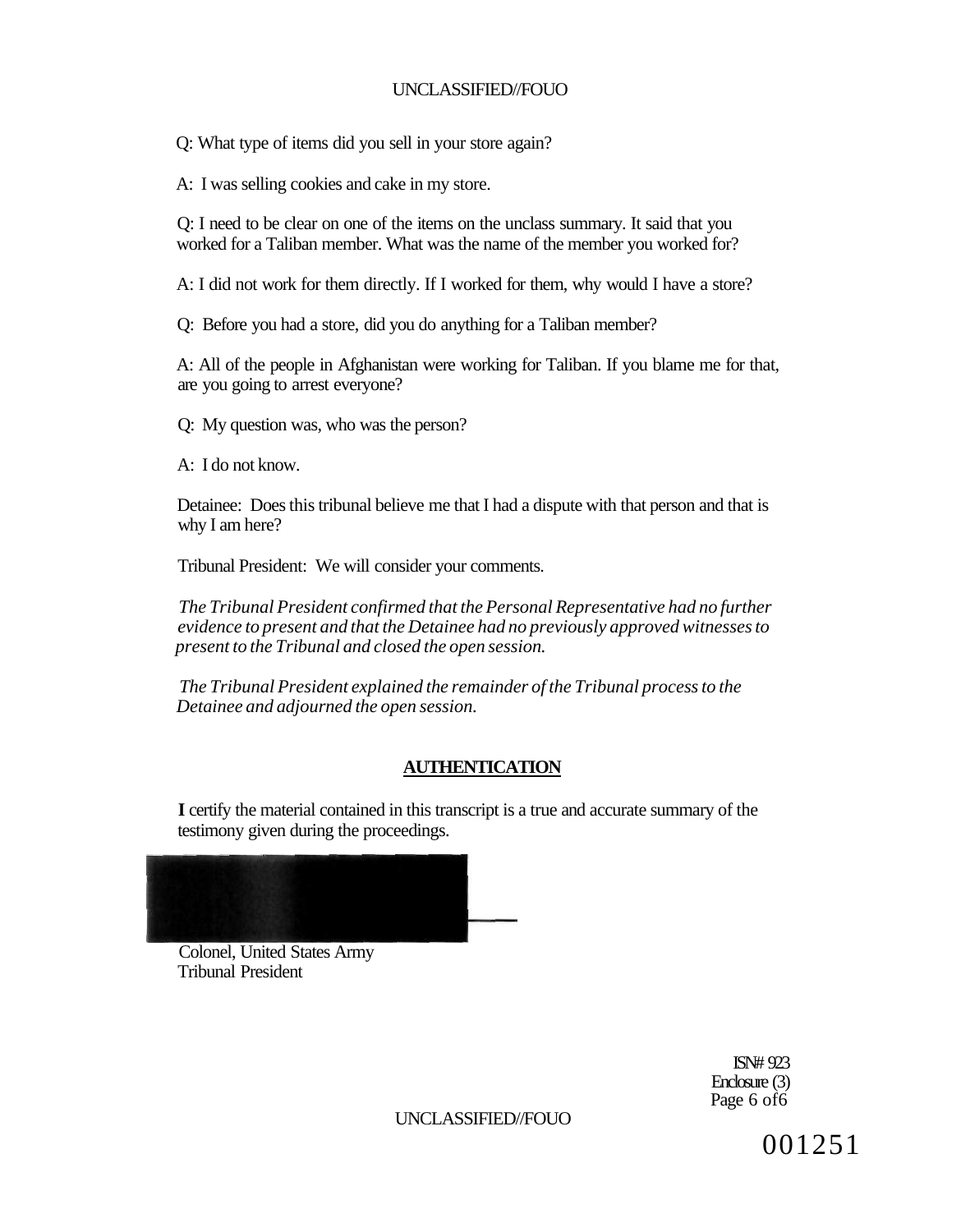#### Summarized Detainee Sworn Statement

## *The Tribunal President read the Hearing Instructions to the Detainee and confirmed that the Detainee understood and the Detainee had questions.*

Detainee: What do you mean by testimony?

Tribunal President: Your oral statement. What you have to say to us.

*The Personal Representative presented the Detainee Election Form (Exhibit D-A) to the Tribunal,* 

*The Recorder presented the Unclassified Summary of Evidence (Exhibit R-l) to the Tribunal* 

*The Recorder presented Exhibits R~2 into evidence and gave a brief description of the contents of the Unclassified Summary of Evidence (Exhibit R-l),* 

*The Recorder confirmed that he had no further unclassified evidence or witnesses and requested a closed Tribunal session to present classified evidence.* 

## *The Tribunal President, referring to the Detainee Election Form, made the following statement:*

Tribunal President: I see by the Detainee Election Form that you have elected to participate today as evidenced by your being here. Issam Hamid Ali Bin Al Jayfi you may now present any evidence you have to the Tribunal and you have the assistance of your Personal Representative in doing so. Do you wish to present information to this Tribunal and would you like to make your statement under oath?

Detainee: If you wish me to swear that is fine, I have no problem with that.

Tribunal President: That is totally your choice. We will take your statement either way.

Detainee: I will swear.

### *The Recorder administered the Muslim oath to the Detainee.*

### *The Tribunal President opened the Tribunal to the Detainee to make his statement.*

Tribunal President: You may now begin.

Personal Representative: I'm giving you a copy of the unclassified summary to the detainee to assist you in making your statement.

> ISN# 183 Enclosure (3) Pagel of 10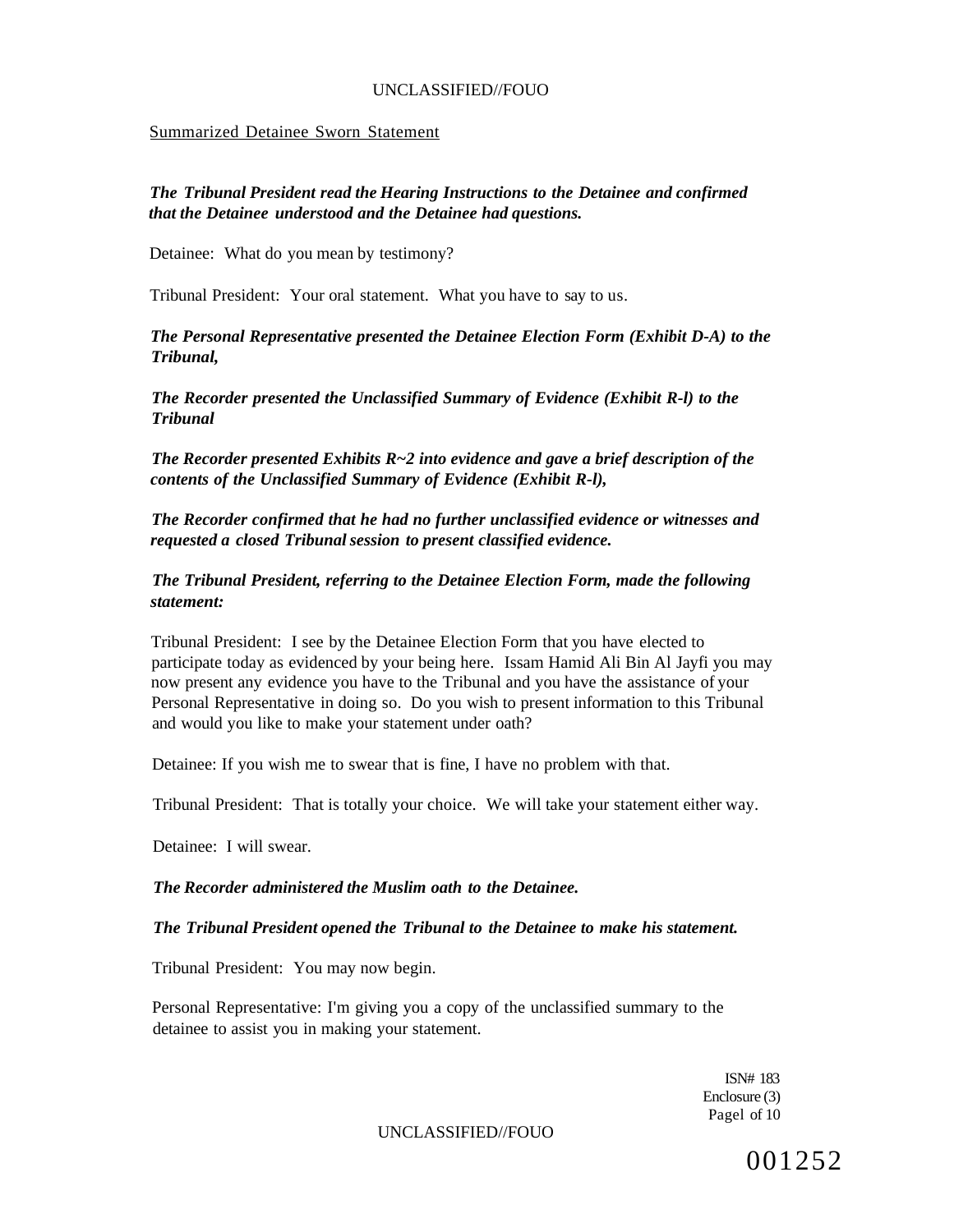Detainee: Can I start to speak?

Tribunal President: Certainly.

*3.a. The detainee is associated with al Qaida:* 

Detainee: I want them to explain to me how I am associated with al Qaida. I never participated in jihad or with weapons. I never did anything to America, Yemen or any country in my life. How can I be associated with al Qaida? I never even knew about al Qaida until I came to prison.

*3.a. 1. The detainee was told that the Saudi Arabian and Yemeni governments had issued Fatwahs to the jihad in Afghanistan.* 

Detainee: What do I have to do with Saudi Arabia and the scholars whether they issued a Fatwah or not? As I told you yesterday, my life in Yemen was a completely different world, a completely different life. I didn't have anything to do with the scholars or the Fatwahs or anything of that nature. Should I speak?

Tribunal President: Yes please.

*3.a,2. The detainee voluntarily traveled to Afghanistan from Yemen via Pakistan in August 2001.* 

Detainee: I don't remember exactly what date I went to Afghanistan, I can't recall. In Yemen, they have it in a computer what date I traveled exactly. Let me speak and say what I want and then if you don't understand anything you can I ask me.

Translator: He asked me to read and explain the third accusation to him.

*3.0.3. The detainee believes that a jihad recruiter and financier obtained his passport and paid for his travel to Afghanistan.* 

Detainee: This recruiter, do you mean is he my friend? Is this my friend that you are talking about?

Tribunal President: The only information we have on you is this document, the unclassified summary so we can't help you with that.

Personal Representative: Can I offer...

Detainee: I don't understand the accusation in the first place.

Personal Representative: I think it is in reference to your friend Sammy.

Detainee: How, do you mean is he the recruiter?

ISN#183 Enclosure (3) Page 2 of 10

UNCLASSIFIED//FOUO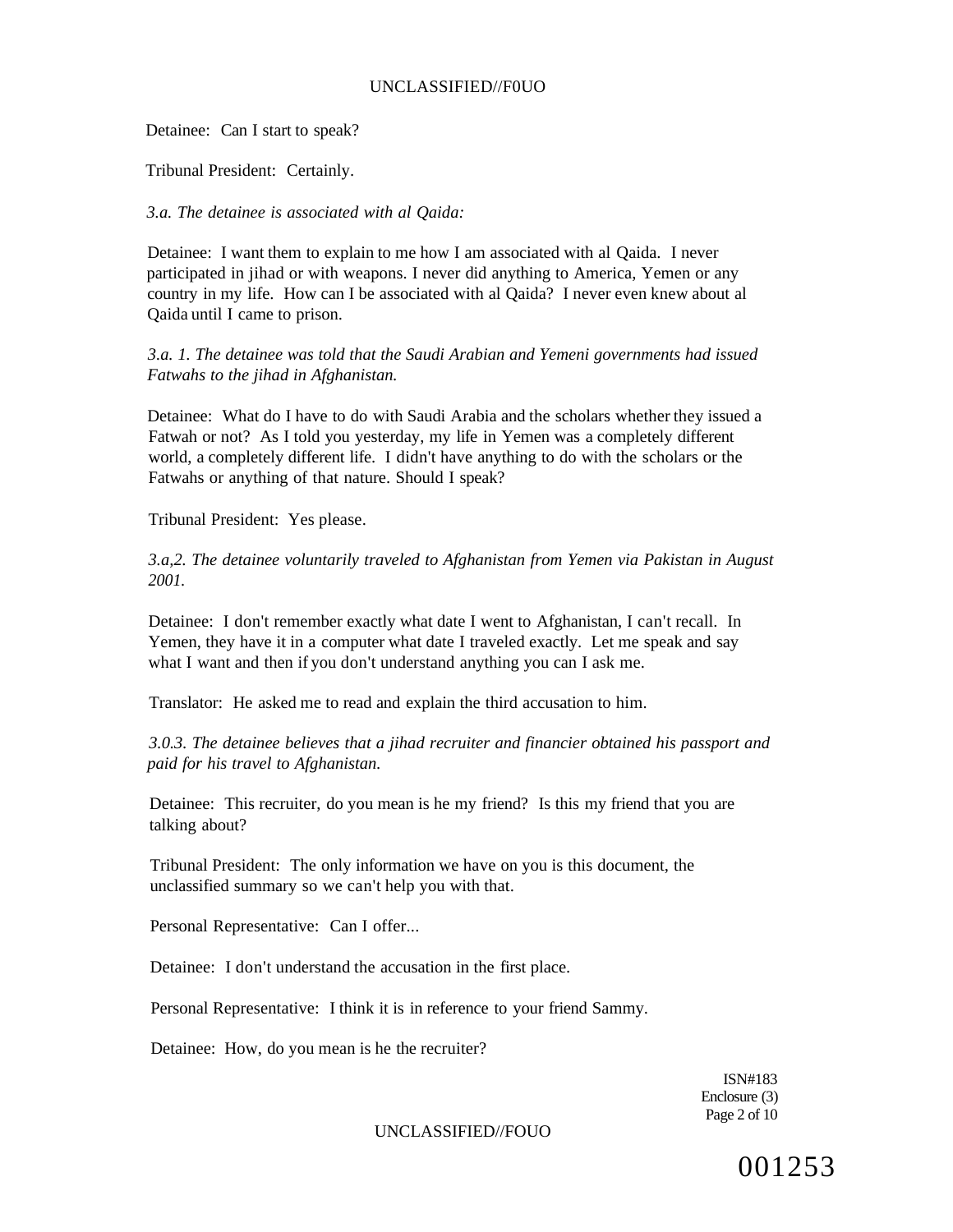Personal Representative: That's whom they are referring to.

Detainee: I had stated that all my expenses, my travel documents and everything were provided to me by my friend Sammy. Whether or not he is a recruiter, I don't know. I just know that he paid for everything.

*3.a.4. The detainee stayed at a guesthouse in Kabul for seven weeks,* 

Detainee: I stayed in a guesthouse for a month and two weeks up to a month and three weeks. I'm not sure of the exact period of time.

*3. a. 5. The detainee stayed at a guesthouse in Jalalabad for one month.* 

Detainee: Yes. I did stay at a guesthouse in Jalalabad for a month. Of course I was staying in Kabul and Jalalabad I was in the company of Sammy. I didn't know Jalalabad. I didn't know anything.

*3. a. 6. The detainee advised that he was provided his accommodations, food and necessities at no cost.* 

Detainee: Yes that's true. The whole time I was there I didn't pay for anything. It was Sammy that was paying.

*3. a. 7. The detainee has familial ties to an individual who was scheduled to travel to California/San Francisco with associates of the 11 September hijackers.* 

Detainee: How is this? I haven't traveled. I haven't done anything. How is this possible? I don't have ties with any person.

*3. a. 8. The detainee's telephone number was found in the pocket litter of another detainee along with the telephone number of a Mujahideen who trained at an al Qaida camp and extensive notes on electronic and radio theory.* 

Detainee: What is this? I'm sure that I never gave my phone number to anyone.

*3. b. The detainee participated in military operations against the coalition.* 

Detainee: How did I participate? The whole time I was in Afghanistan I never carried a weapon. I never participated in military operations in Yemen, Afghanistan or in any other country.

*3.b.L The detainee most likely carried an AK-4 7 rifle in Afghanistan.* 

Detainee: In Afghanistan I didn't carry any weapon whatsoever, nothing.

ISN# 183 Enclosure (3) Page 3 of 10

UNCLASSIFIED//FOUO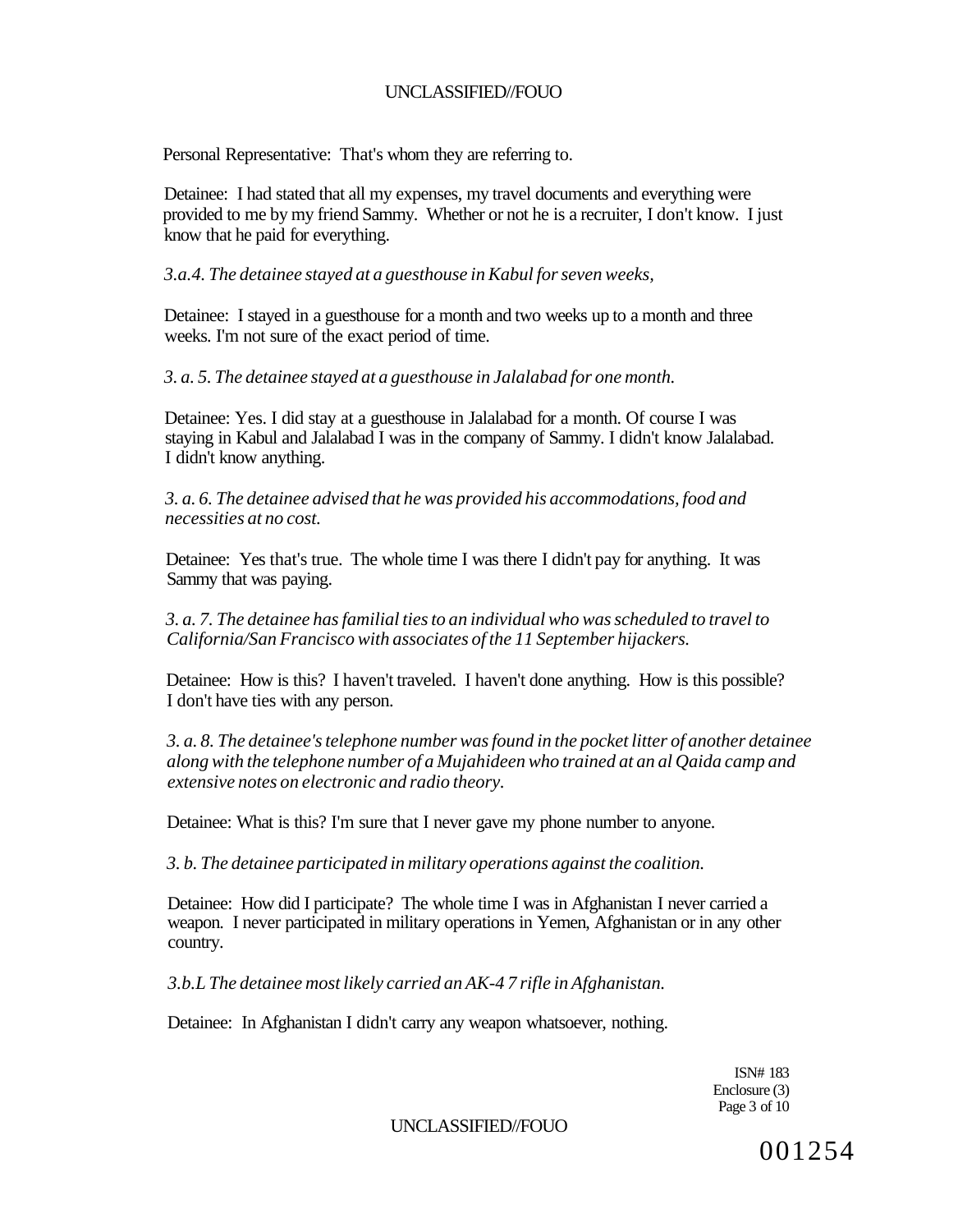*3.b.2. The detainee joined the Taliban forces for approximately one month before Kabul fell to the Northern Alliance.* 

Detainee: I do not know the Taliban. I did not join any forces. Of course you have my story in detail; how I went, how I came and all that.

*3.b.3. The detainee surrendered to Dostun Forces at Mazar-E-Sharif without identification documents.* 

Detainee: The first time I heard of Mazar-E-Sharif was yesterday when you told me. Like I told you before if you wish to verify or know anything about me you can contact Yemen and they can tell you about me, my lifestyle, anything you need to know about me. If you have any questions that come to your mind, I am here, anything that you wish to ask.

Personal Representative: I would like to make a recommendation. As I said to you yesterday the tribunal has not seen anything about your case. I would recommend that you briefly tell your story to them as you did to me yesterday.

Detainee: If you wish me to say the story from the beginning I have no problem.

Tribunal President: It might help us so that we don't have to ask as many questions because you'll probably answer a lot of them.

Detainee: If you have many questions to ask it is not a problem because I don't have anything. You can ask as many questions as you like but if you want me to tell my story, I will tell my story, I don't have a problem with that.

Tribunal President: Okay.

Detainee: Should I tell my story?

Tribunal President: That would probably make it easier for us.

Detainee: I told you the story before how I am identified as the person who used to love women. I partook in drinking alcohol and you know that the society that I lived in frowned upon such acts. In the neighborhood that I was living in, I was known for this. I used to chew tobacco. I used to go to gatherings where we would partake in the dip and we would use that as a way to pass the time. In the same neighborhood where I lived, there was this person Sammy. He used to tell me that these things, like drinking, are against our religion. I used to ignore what he was saying. I was playful and I did not listen to what he said. One time I was coming back from a night out and Sammy caught up with me. He talked to me and said you should follow God, you should not do these things that you are doing, how can you live your life like this when you know at any time death could overcome you, how could you live this lifestyle? Sammy said he would propose something to me. He said, what do you think about coming with me to Afghanistan? I said I would think about it, I thought about it for two weeks and then I thought that

> ISN#183 Enclosure (3) Page 4 of 10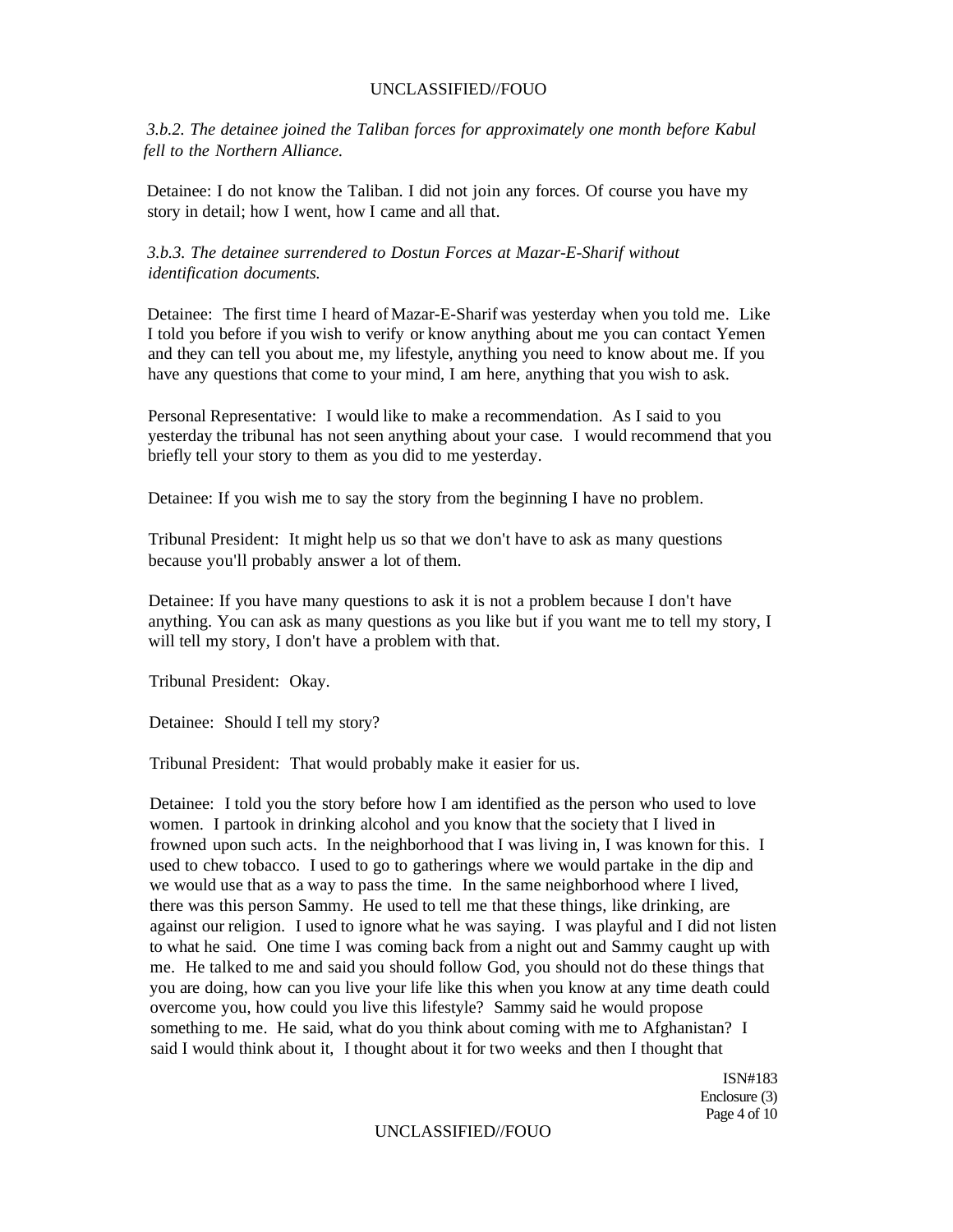Afghanistan was a European country. I'm not sure where other countries are. I don't know much about that. I thought that I would go to Europe and I would be free to practice the lifestyle that I wanted. I would have my freedom and my rights and practice my lifestyle the way that I wanted. After two weeks, I told Sammy that I would go but I didn't have the fees for the flight or the trip. Sammy said that's fine he would take care of it and we went to Pakistan. After a short while, he arranged everything. He arranged the passport and the papers. When we got to Pakistan we went from Karachi to Quetta and from Quetta to Kandahar. We stayed in Kandahar for one day. We got there at sunset or a little before sunset and spent the night. The next morning we went to Kabul. We went from Kandahar to Kabul and stayed there for about a week. During that first week, Sammy started talking to me about jihad and telling me about it. When I first got into Afghanistan I was in a state of shock over what I saw in front of me. When you go there and you look and you can't believe what is around, you don't really realize. Sammy started trying to convince me about jihad, telling me about jihad and about fighting. My thoughts and my ideas were something other than that completely. I asked Sammy why he didn't he tell me about this before in Yemen, why didn't he tell me how it was and that he wanted me to come here and fight. Why did he tell me this now? He said he just wanted what was best for me. He said that he saw that the way I was living my life was not good, with the women and the alcohol. He didn't want me to live my life in that way. He tried to convince me for a long time but he was not able to convince me. My thoughts were something else, very far away from that. While we were in that same guesthouse he told me that he was going to the north to fight and that if I wanted to come fight with him, then come fight with him. If I did not wish to go fight with him he would give me two hundred and fifty dollars and he told me to speak to the manager of the guesthouse and he would arrange my transportation. I spoke to the manager of the guesthouse and he said to be patient and wait and he would arrange for me to leave. In the same week or maybe the next week the problems started in Kabul. He said to me that he couldn't make any arrangements for me now. I was bothering him and telling him all the time that I wished to leave, I wished to leave. He said he couldn't do anything for me right then so be patient. I was in Kabul for a month and three weeks, by then the fighters had come into Kabul so we left Kabul to Jalalabad. We stayed in Jalalabad for about a month. It was the same thing I told them, I wished to leave. I wished to leave. He would say be patient I would always bother them and tell them that I wished to leave but they told me that the war is everywhere so be patient After a month the same thing happened, fighters came into Jalalabad so we fled Jalalabad and we went to a small village near Jalalabad. I was one of ten people that fled Jalalabad. We stayed in that village for fifteen days, a month, twenty days; I'm not sure exactly how long we stayed there. We left after that through the mountains into Pakistan. In the village in Pakistan they dispersed us throughout the village to different people. I told the village people that I wanted to go to the Yemen Embassy and they said that was not a problem they would take me to the Yemen Embassy. I was sleeping at night and they took me to the Pakistani police. Then they took me to the Americans. That's my story.

Tribunal President: At this time as you indicated before, we do have some questions we would like to ask you. Is that all right with you?

> TSN# 183 Enclosure (3) Page 5 of 10

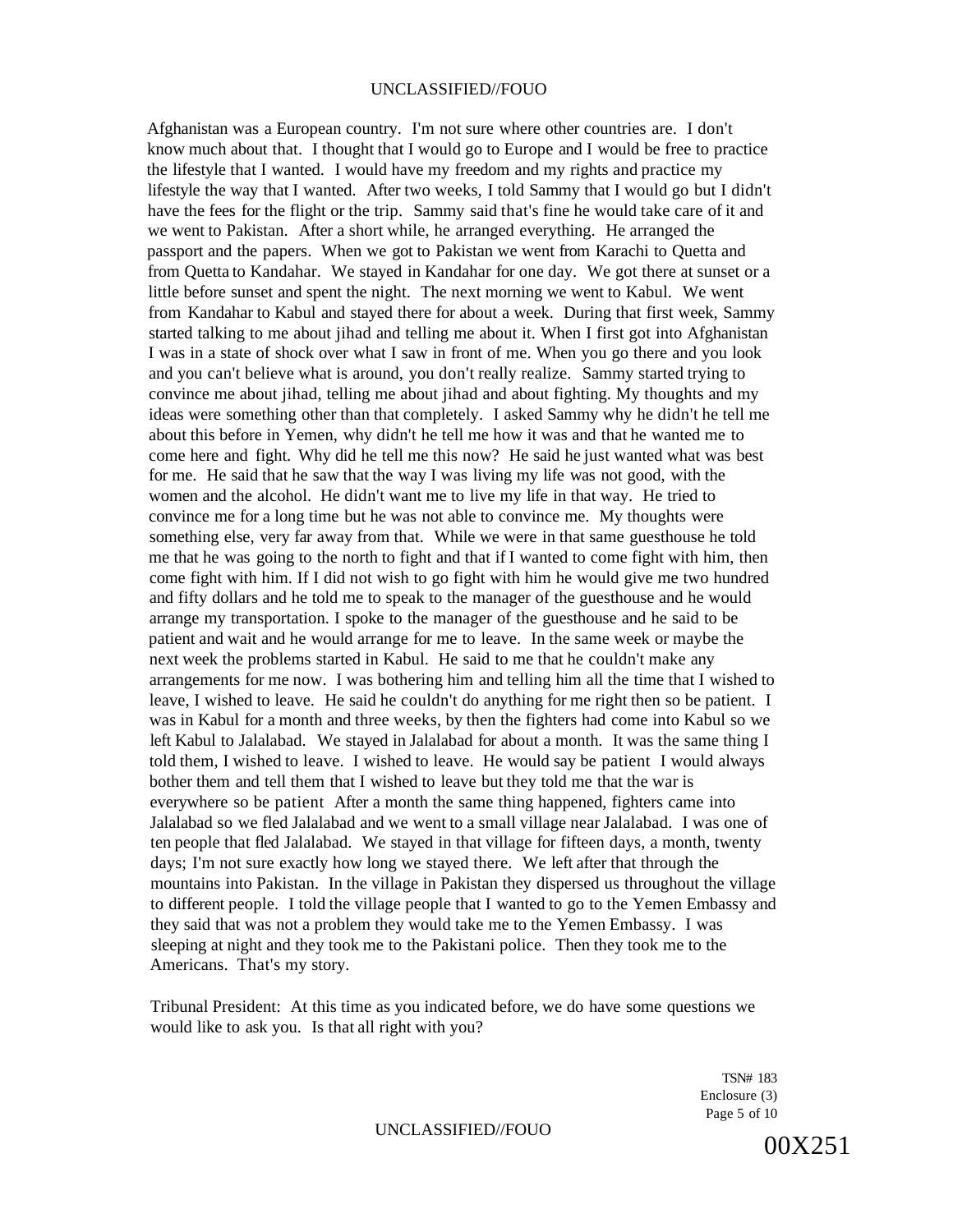Detainee: Yes.

Tribunal President: Thank you. Personal Representative, do you have any questions for the Detainee?

Personal Representative: Yes Ma'am.

#### Personal Representative's questions

- Q. I'm going to ask you a couple of questions based on your statement to clarify to the Tribunal. You said that fighters came into Kabul and you went to Jalalabad. Who were those fighters?
- A. I don't know who the fighter's were. I know that at the guesthouse they used to say the fighters have come in. I didn't see them. I don't know who they were. I heard them say at the guesthouse that outside was chaos. I don't know who they were. They used to say the opposition fighters. That's what I heard or the hypocrites, the opposition.
- Q. Do you think it was the Northern Alliance fighters?
- A. I don't know the Northern Alliance.
- Q. Why did you flee Kabul and Jalalabad if you weren't fighting?
- A. I was sitting there and I didn't know anything. At first I heard the manager of the guesthouse say go flee all of you.
- Q. At that point you were still hoping the manager would arrange your travel back to Yemen?
- A. I don't know. I didn't know anything. I thought that he would help me travel but I

don't know. His words reassured me. He said that I would travel, just be patient.

Tribunal President: Recorder, do you have any questions for the Detainee?

Recorder: Yes Ma'am.

#### Recorder's questions

- Q. What kind of job did you have before you came here?
- A. In Yemen? I was working in a ministry. It was the Council for the Protection of the Environment. I was working administrative work in the employee's office in the same ministry.
- Q. Did you tell your family you were leaving to go to Afghanistan?
- A. If my father knew he would have stopped me at the airport. He didn't know.
- Q. Is your family wealthy, middleclass or poor?
- A. Middleclass. In the middle.

ISN# 183 Enclosure (3) Page 6 of 10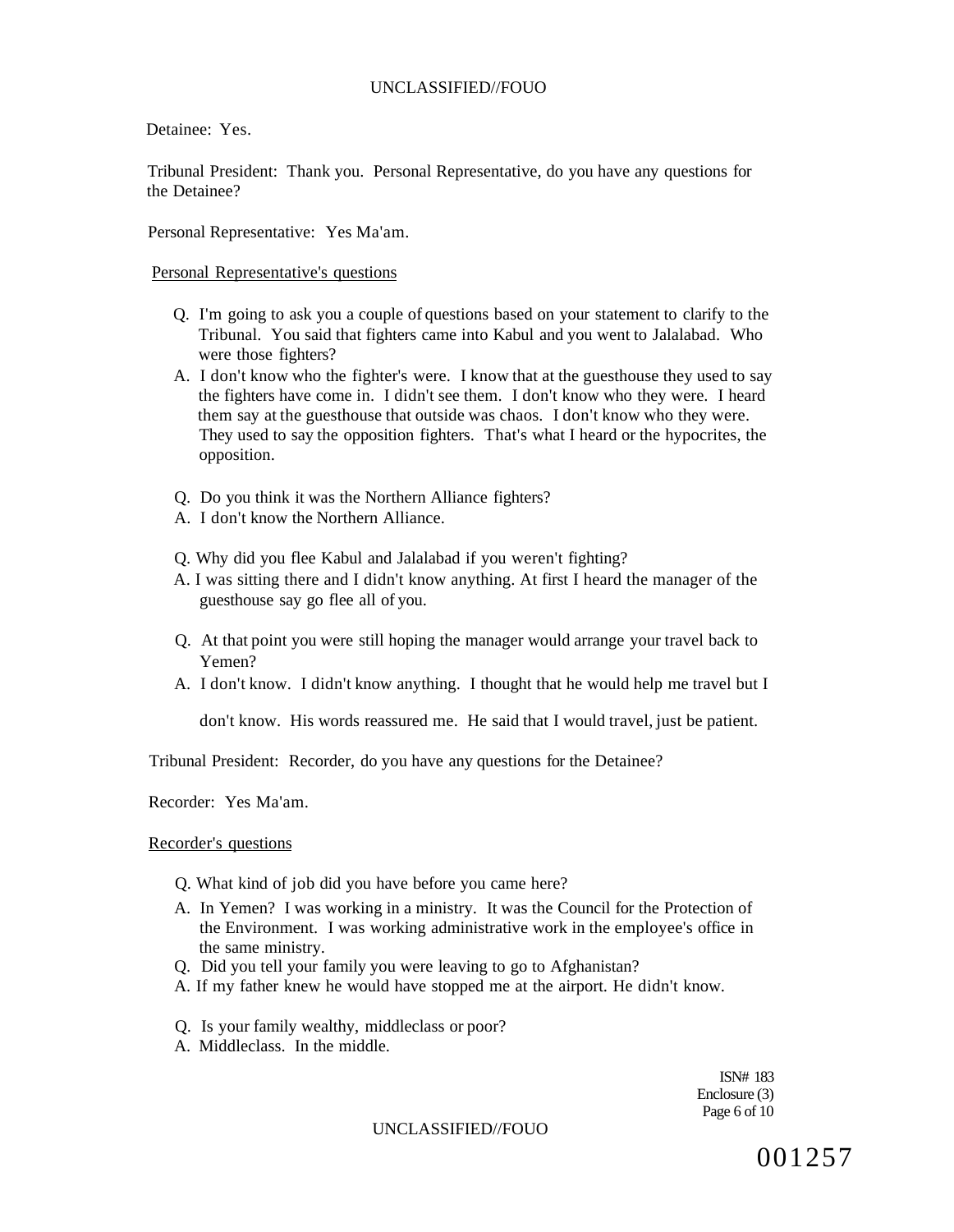- Q. The person that you refer to as Sammy, does he go by other names?
- A. When we got to Afghanistan he changed his name and told me to call him Musab. He gave me a name; he said my name was Sirha.
- Q. How long did you know him before you left to go to Afghanistan with him?
- A. We knew each other. We lived in the same neighborhood. We used to meet each other. He was into religion and I had other thoughts.
- Q. At the guesthouse, were there any weapons or did anyone have any weapons at the guesthouse that you stayed in?
- A. People were coming in and out of the guesthouse; Afghanis and Pakistanis and they were capturing the Kalashnikovs.
- Q. Did you have a weapon?
- A. No.
- Q. Have you ever fired a weapon?
- A. In Yemen.
- Q. When you decided you didn't want to stay there anymore, why didn't you just leave? Why didn't call your family to get help to get out of Afghanistan?
- A. First of all, imagine you're in a new place, you're a stranger, you don't know anything and you don't know what's going on. Second of all, the manager was always telling me to be patient, wait and we will help you travel. Quite to the contrary I was asking him all of the time, I was telling him I wanted to go but he was saying be patient.
- Q. When did your friend Sammy leave?
- A. When we got to the guesthouse we stayed for about a week to two weeks and then he left.
- Q. Why didn't you go with him?
- A. He wanted me to go with him to fight in the jihad but that wasn't why I came. I didn't know about jihad until we got to the guesthouse and he started talking to me about jihad. Even when he was talking to me about this it was the first time I had heard about such things. I didn't know what jihad was. When he was telling me about it, he was telling me about these things for the first time.
- Q. Have you been to any other countries besides Yemen, Afghanistan or Pakistan? A. No.
- A. Do you have any family members in the United States?
- A. In the United States, no.

Tribunal President: Do any Tribunal Members have any questions for the Detainee?

ISN#1S3 Enclosure (3) Page 7 of 10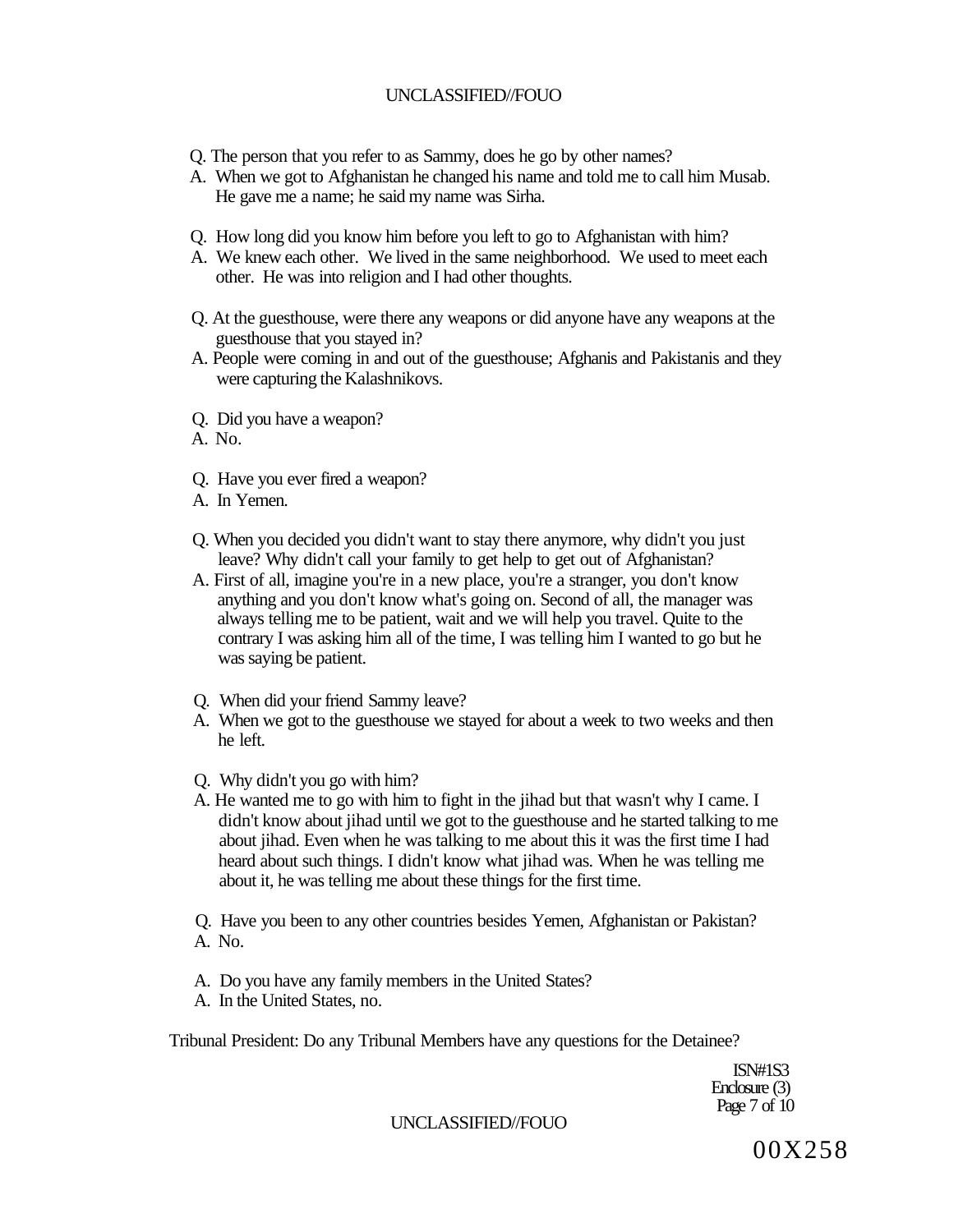#### Tribunal Member's questions

- Q. In Yemen did you participate in the any fighting during the civil war?
- A. No.
- Q. Have any relatives visited the United States?
- A. As far as I know I think the answer is no, I don't know anything about them but I think it's no.
- Q. You said you fired a weapon when you were in Yemen. Why were you firing a weapon?
- A. In the village where we live in Yemen, it is customary if there is a wedding or for celebrations you would fire the weapons.
- Q. That's the only time you fired a weapon?
- A. When I was young my father used to teach me. As you know in Yemen when a person is young, eight years old or so he carries a Kalashnikov or a pistol, he knows how to use these things.
- Q. How old are you?
- A, Now about twenty-five years.
- Q. How old was Sammy?
- A. I don't know what his age was. He looked older than me.
- Q. He wasn't older like a grandfather, like sixty or something like that? He is approximately the same age?
- A. No. How could he be sixty?
- Q. Have you seen Sammy since you were in Afghanistan?
- A. No. Since he went up north I never saw him again.
- Q. You indicated that when you were in Yemen, Sammy talked to you about your lifestyle being bad and that he wanted to help you find religion. You indicated that when you were going to Afghanistan, you thought it was Europe so you could be free to travel with your lifestyle. I'm curious, if Sammy was preaching religion to you, why did you go with Sammy to Afghanistan?
- A. I thought that he just wanted me to have a change of lifestyle or change of environment. He probably felt that when I was with him I wouldn't be able to practice the lifestyle that I wanted and so I couldn't do anything like that when I was with him. When I was in Yemen, I thought that Afghanistan was a European country. To me if it wasn't an Arab country, it was a European country. Those were the two things that I knew. Honestly, there were a lot of things going through my mind at that point.

ISN#183 Enclosure (3) Page 8 of 10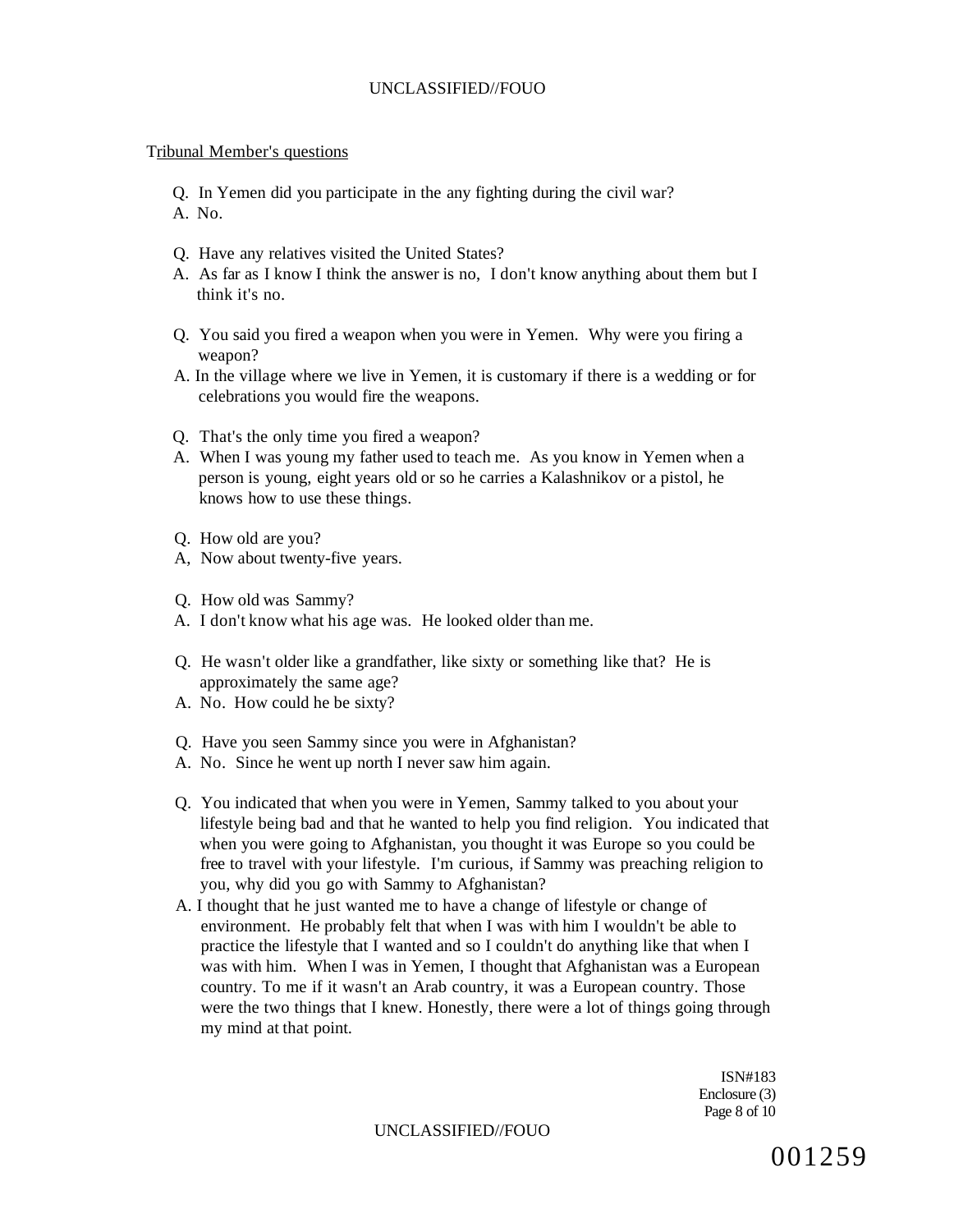- Q. The ten other people that you left Afghanistan with, were they Arabs as well or were they Afghanis or Pakistanis?
- A. No, Arabs.
- Q. Did any of them have weapons?
- A. I think that maybe four or five of them had weapons.

### Tribunal President's questions

- Q. When you lived in Yemen did you have any problems with the law there?
- A. No. With the government I did not have any problem whatsoever or with any other people. Sometimes there were little disputes within the tribes but nothing with the government
- Q. Did you give Sammy your phone number or did he know it?
- A. I don't know. I don't think I gave him my number.
- Q. The village that you went to where the villagers turned you over to the Pakistani police, do you remember the name of the village?
- A. No.
- Q. Do you remember what you had on you when you were captured? Money, passport? I know you said you no weapons but other things that you may have had on you.
- A. No I didn't have anything. Just my watch.
- Q. Any particular reason why you wouldn't have brought your passport with you?
- A. The reason is when I was in the guesthouse in Kabul, the time came when the manager was telling everyone to leave. There was no time to get our things. I said I wanted to get my things, my possessions. He said there was no time; everyone has to leave.

Tribunal President: I would like thank you for participating in this Tribunal today.

Detainee: Now I told you my story and I told you about my entire life. If you wish to verify any of the things I said you can call the government of Yemen or the people in my neighborhood and ask them about me. I'm sure that after a few days you will come back and say that I'm an Enemy Combatant. I've heard from other detainees that everyone in this proceeding is an Enemy Combatant. That is my story.

Tribunal President: Thank you.

ISN# 183 Enclosure (3) Page 9 of 10

UNCLASSIFIED//FOUO

0012^0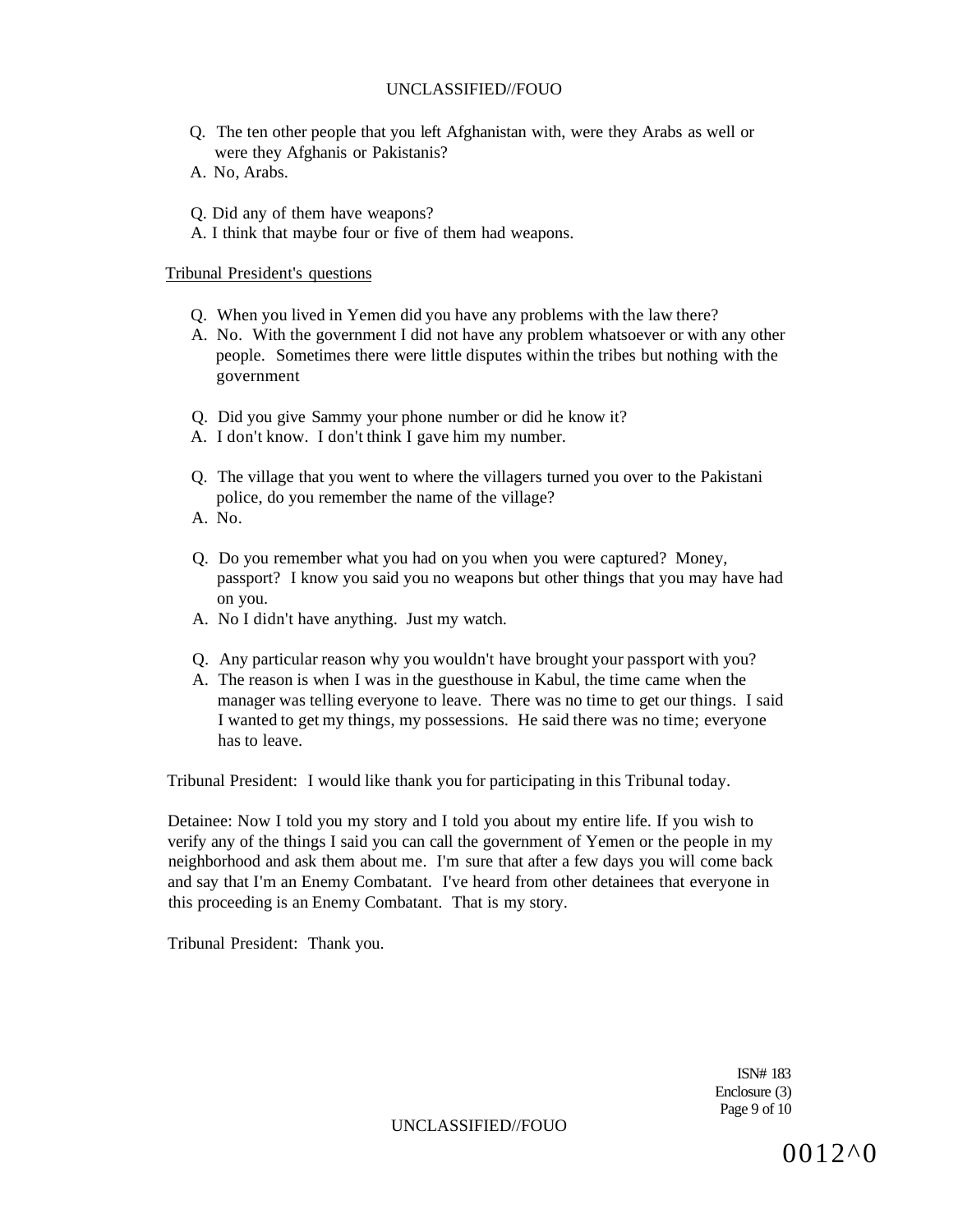*The Tribunal President confirmed with the Personal Representative that he had no further evidence and that the Detainee had no previously approved witnesses to present to the Tribunal* 

*The Tribunal President explained the remainder of the Tribunal process to the Detainee.* 

Detainee: It doesn't matter to me. Don't come after three or four days and tell me I'm an Enemy Combatant. Now that you know my story, you know that I've never been a fighter or anything like that If it comes time for them to release me, I do not wish to return to my country because I have problems there and I do not wish to go back.

Tribunal President: Unfortunately we only make the determination as to whether or not we feel that you should be continued to be classified as an Enemy Combatant. The Department of State would be the one to actually make the arrangements.

Detainee: I feel that I will be an Enemy Combatant. Now that you know my story and you know I'm not a fighter, you know everything about me, so do the interrogators, so does the U.S. government. They know everything about me. How can you find me an Enemy Combatant? I never participated in a fight or a war. Is it not enough that I have been here for the last three years without a wife, without a girlfriend, without anything?

Tribunal President: We look at two things when making our determination; your oral statement and the information that the recorder presents to us.

Detainee: I don't have any crime against me or anything.

Tribunal President: Okay.

*The Tribunal President adjourned the open session.* 

## AUTHENTICATION

I certify the material contained in this transcript is a true and accurate summary of the testimony given during the proceedings.



Colonel, U.S. Army Tribunal President

> 1SN# 183 Enclosure (3) Page 10 of 10

UNCLASSIFIED//FOUO

00X261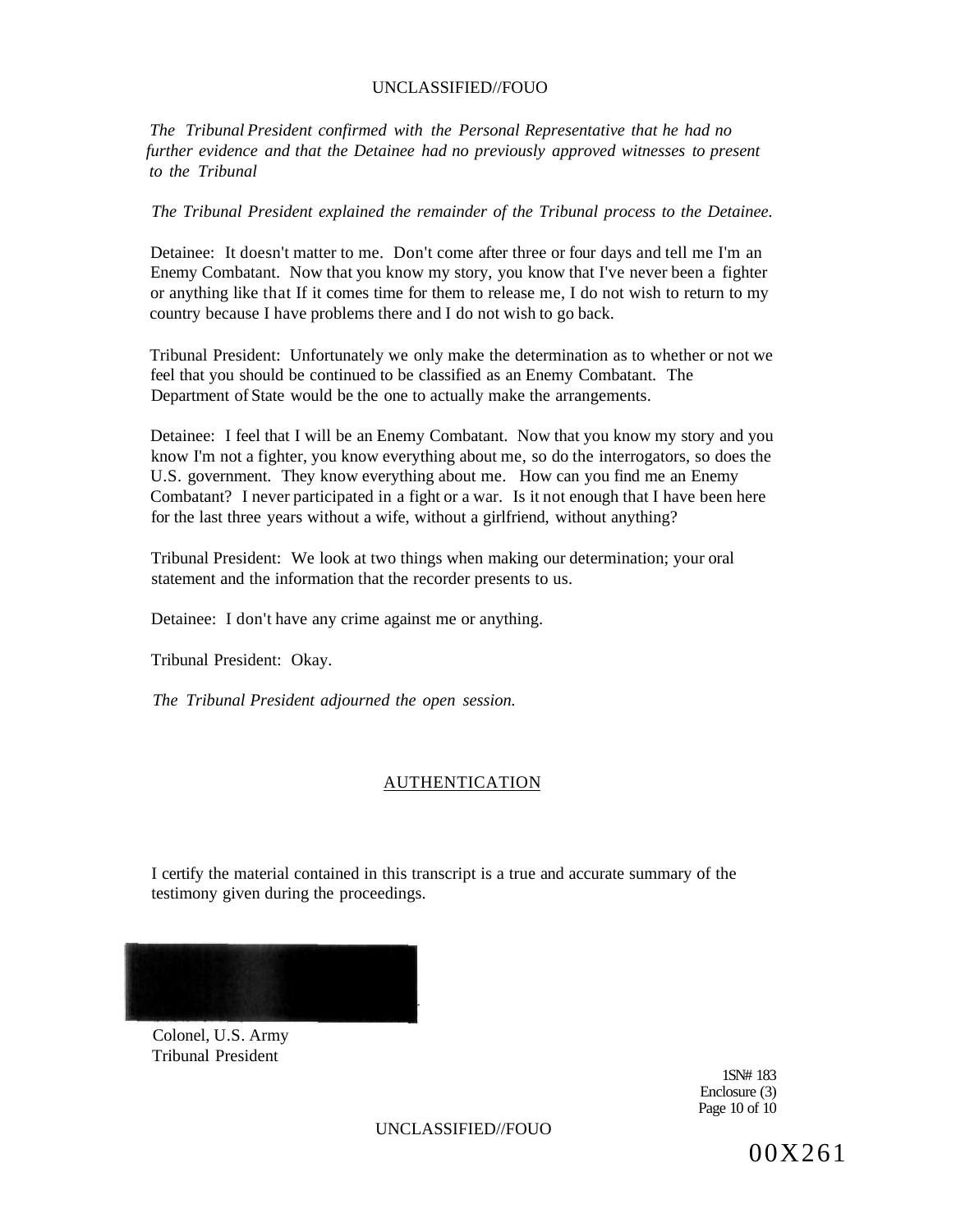#### **-Summarized** Unsworn **Detainee Statement**

*The Tribunal President read the hearing instructions to the detainee. The detainee confirmed that he understood the process and had no questions.* 

*The Recorder presented Exhibit R-l into evidence and gave a brief description of the contents of the Unclassified Summary of Evidence (Exhibit R-l).* 

*The Recorder confirmed that he had no further unclassified evidence or witnesses and requested a closed Tribunal session to present classified evidence.* 

*Tribunal President stated that the detainee wants to participate and has requested one witness, who is currently located in Afghanistan. The witness has been ruled relevant to this case. The first witness request was sent to the Department of State on 7 January 2005, the second on 20 January 2005 both contacting the Afghanistan embassy. As of this date, 22 January 2005, we have not received a response from the embassy on the status of this witness. The witness has been deemed not reasonably available. However, if the witness's testimony does come available, this tribunal may reopen this case.* 

*The Recorder administers the Muslim oath to the detainee.* 

*The Personal Representative read the accusations to the detainee so that he could respond to the allegations. The allegations appear in italics, below.* 

*3.a. The detainee is associated with the Taliban and/or al Qaida.* 

*3.0,1, In 2002, the detainee admitted he traveled to Pakistan to purchase a Kalashnikov.* 

Detainee: I went to Miram Shah in Pakistan. I buy this Kalashnikov for **my** personal safety because there is no government in that area, and so you have to protect yourself because it's a tribal area. The Americans also gave us permission to at least carry one Kalashnikov in that area, every person is allowed to carry one Kalashnikov.

*3. a. 2. The detainee traveled between Afghanistan and Pakistan using routes that did not require a passport.* 

Detainee: The area we are living, the border of Pakistan you don't need any passport to travel on each side, they don't ask for your passport. You are allowed; you can go freely on either side of the border. As you probably know that even between both countries there is no passport for the people, because they are living on each side, and they usually go everyday. The government of Pakistan doesn't ask for any passport.

> ISN#826 Enclosure (3) Page 1 of 12

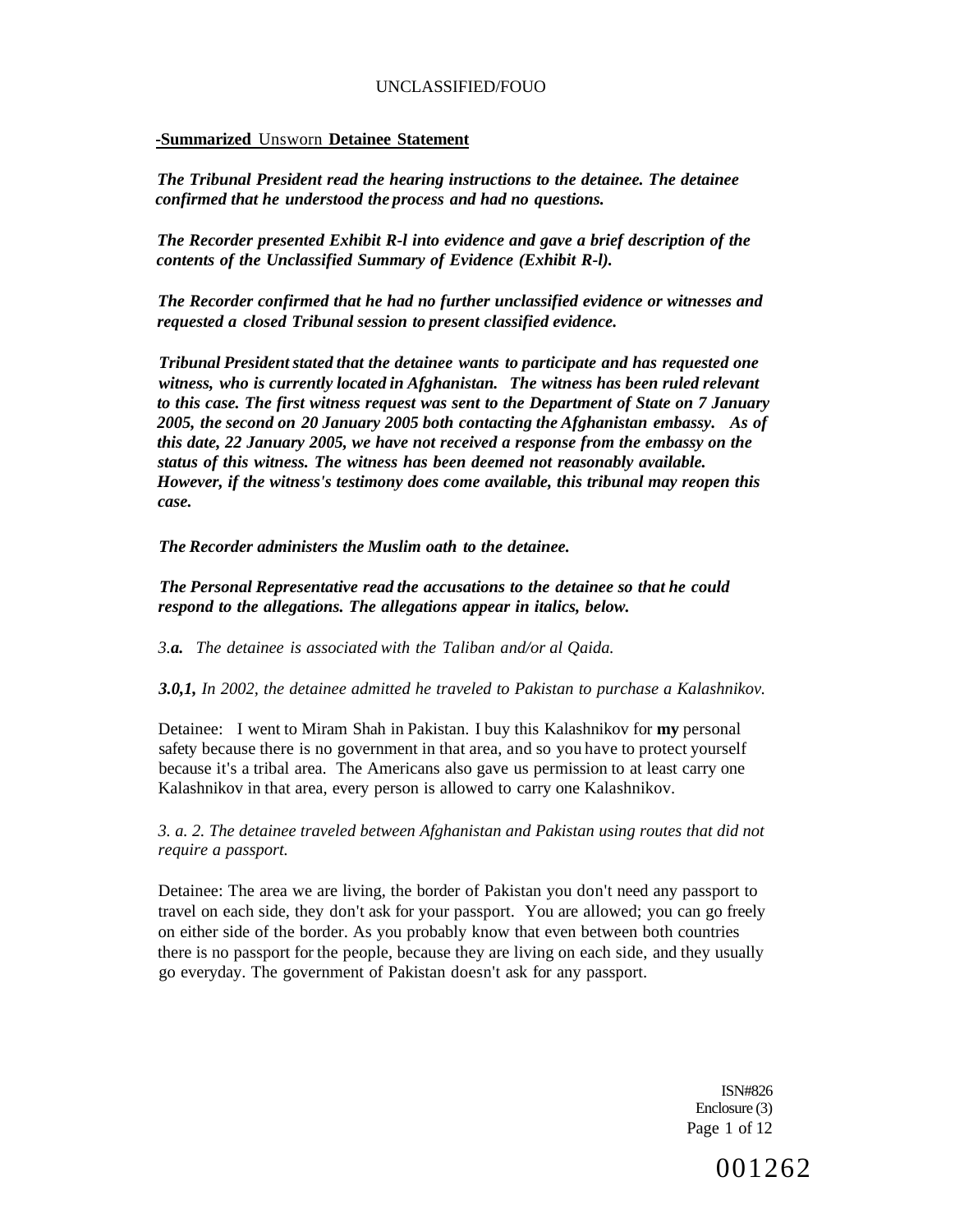## *3.a.3, The detainee has been involved with a money transfer process between Afghanistan, Pakistan and the United Arab Emirates.*

Detainee: It was by business and this is the business that people do in our area. They send money to our homes, through the people there that are running the business. I did not do anything that I should be punished for, anything wrong. A lot of people are doing that business. It was to support my family, and it was how to make money for my family, and this was the business that I chose. I was doing a business, and it was my business. The business was for the people of Bermal and Bermal is the area. Those people send money from overseas to their families and they send it to us and then we give it to the families. The families come and pick it up, and we get small share of the money to give the money to them. That's why I was doing that business to make money for my family.

### *S.a.4. The detainee opened a Hawala business located in Bermal, Afghanistan, which has suspected ties to al Qaida.*

Detainee: There was no al Qaida in relation to my business. The business I was doing was for the people of Bermal. When their relatives send the money, when they come to pick the money up, we usually check their I.D. We ask them their names, their house and what village they live, what area to make sure the information match with the person who is sending the money. All the time, we keep a record of that. How much money they are sending, usually five thousand, ten thousand Afghanis is our local currency. They check who is going to, and when the person come they usually check it to make sure, that it is possible, in the future to give it to the wrong person, so the whole time, I did not give money to al Qaida or Taliban. It was always for the people, living in Bermal area.

### *3.a.5. Two significant customers of the detainee's Hawala have suspected links to al Qaida.*

Detainee: The two people I give money, what kind of two people?

Tribunal President: Unfortunately, this is, to this point, this is the only information we've seen on you, so we can't help clarify that, I would say, it say it's a customer, so that would be someone who benefited by your services.

Detainee: Two people, they are running their own business, one is running in the Orgune area, another city in Afghanistan and his name was Gulzar. Another person, he's living in Saroobi area, and that person who is running this business in Saroobi is Jacho. When the people of those areas sending money to their relatives, their businesses are so small so they get the money through us, through United Arab Emirates the people send it to us, and those people, those people from those offices, they come to us, and we give them the money and we get small share of that also because they are so small, they can't get money direct from the U.A.E. so they have to go through us, those are the two people also were giving money, but those were for the local people, the people living in their area.

> ISN#826 Enclosure (3) Page 2 of 12 G0X263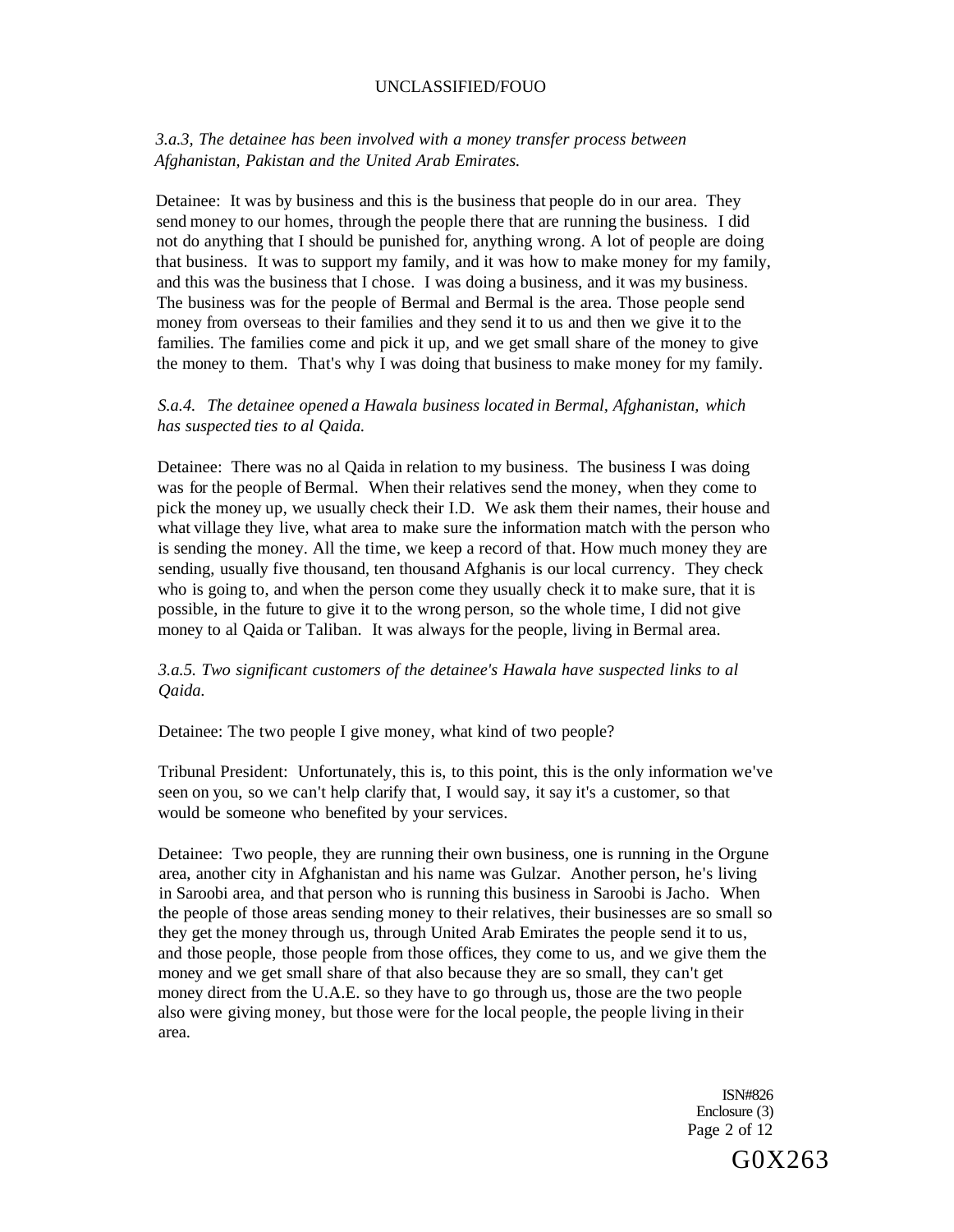*3.a.6. The detainee was arrested with an individual whose brother is reported to be a local Pakistan al Qaida leader.* 

Detainee: I was captured in my shop, in my office, and I was captured by myself. My brother got captured in the house. One of my cousins got captured in the bazaar, in the market<sup>^</sup> because he was a guard for the market, so I did not get captured with anyone, who is any relations, or has links to al Qaida in Pakistan.

#### *3. a.* 7. *The detainee's brother is a suspected senior Taliban financial facilitator.*

Detainee: Me and my brother are running the same business; it was just one business that we ran together. It's a business that I explained earlier, that people living in this area either one or two of the relatives are working overseas, like in United Arab Emirates. They supported their family from there. They send money from either every month, or once in awhile. They can't send it straight to their house so they send it through us, or people like us working that business, and we get a small share of it and then we give it to their family when they come and pick that money up. So, we were both running the same business. There was no relation with al Qaida or Taliban, either my brother didn't have any neither did or business or our business have anything with those.

### *3.a.8. The detainee was arrested with several contracts/documents, one of which was executed by Taliban authorities.*

Detainee: I never did not sign any documents or any agreement with Taliban and I'm sure they can't find anything, or prove anything on me that I signed something with them, and if they prove it, and then I will say that I'm responsible for it. But there was nothing. If they find something else which did not belong to me, and I didn't know anything about it. I was not captured with anything, which was specifically from the Taliban, and I never signed anything with them, not with the Taliban or al Qaida.

## *3.a. 9. The detainee is suspected of having connections to, and knowledge of a local arms dealer, Faiz Muhammad.*

Detainee: There's a Mohammed person is living in the same area. About ten minute walking distance from our house, and he is running a telephone, PCO, Public Com Office in the local bazaar. Before, from my knowledge, he was a weapons dealer, he was selling weapons, and now he is running the PCO and that's how I know him. Plus he is living in the same area; I did not have anything else, or any other relation with him, just because he is living in the same area and know each other. Even if he was doing the business now, why would I go to Pakistan to buy a Kalashnikov while the person here, is selling weapons. But, he was doing this business before, but now he is running a PCO.

> ISN#826 Enclosure (3) Page 3 of 12

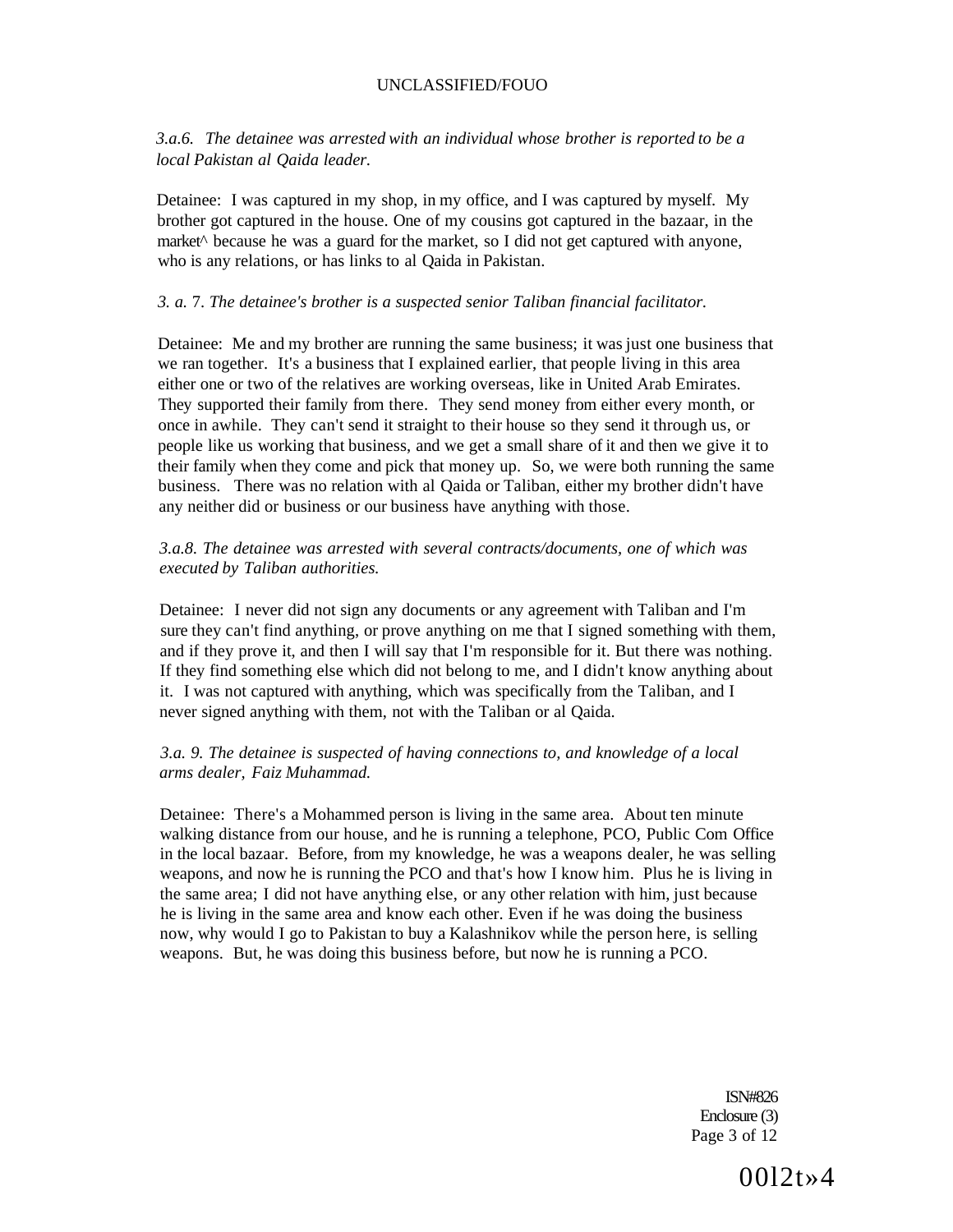*3. a. 10. The detainee was arrested during a sweep of the Bermal Town Bazaar, in which his brother, a suspected al Qaida money transfer agent was also apprehended.* 

Detainee: They captured me in my store, in my office, and my cousin got captured in the bazaar. He was a guard for the bazaar. My brother got captured in the house he wasn't in the bazaar. Like I said earlier, we both were running the same business and we did not have any links or relations to Taliban or al Qaida, we never give any money to anyone who was working for them, or any knowledge of any of the members. We did it for the local people, for our own people living in the area. So, we did not have any knowledge, or why they captured and ask for us. My knowledge, we are innocent. They are both gone, and I'm still here.

Tribunal President: Is there anything else you'd like to tell us about your case?

Detainee: What kind of things?

Tribunal President: Just anything else that you would like to tell us at this time.

Detainee: One more time, I am innocent, we got captured, we are innocent, we did not do anything wrong. There was no allegation on all of us, and my brother, he got captured, like I said earlier, in his house, and I got captured in my store, and my cousin was captured in the bazaar, he was a guard for the bazaar. There was no allegation, they left those two, and I'm still here, and there's not anything on me to prove that I did something wrong, so I'm innocent, that's all I can say, I don't know why they are keeping me for all this time.

Tribunal President: At this time, we may have questions for you. Will you be willing to answer some questions for us?

Detainee: Yes.

Tribunal President: Personal Representative, do you have any questions for the detainee?

Personal Representative: Yes Ma'am. Regarding Faiz Muhammad, about how many years ago did he stop dealing weapons?

Detainee: About ten or twelve years ago, we knew that he was a weapons dealer. After this time I don't know if he's still doing it but, right now, he's running a PCO, and that's all we know of his business. In the bazaar he has a PCO now, and nobody knows if he is still doing the same business but, we all know before, ten or twelve years ago, that he was doing that business.

Personal Representative: Where is your brother now, and how do you know this?

Detainee: He was there, (here) and then he got released. They said they were going to send him home. He did not send any letter yet from Afghanistan to where he is. So, I'm

> ISN#826 Enclosure (3) Page 4 of 12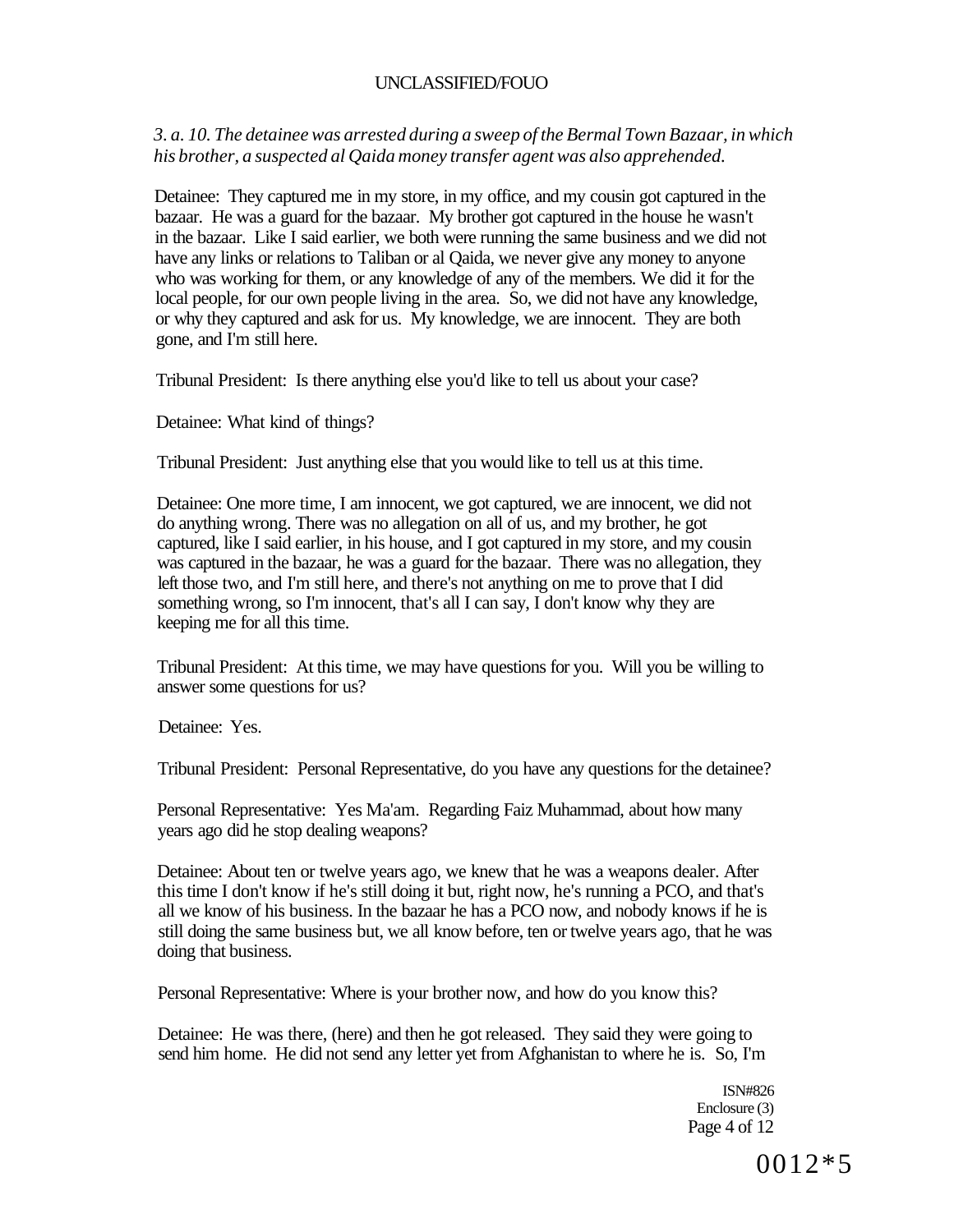not for sure, I can't say for sure where he is now, whether he is at home or if he is still in custody. But, personally, he did not send me any letter yet, but from my family, they said they are sending me a letter and they said that he looked at it.

Tribunal President: Recorder, do you have any questions for the detainee?

Recorder: Yes Ma'am. Does he know who he was arrested by; was he arrested by U.S. Forces or local security forces?

Detainee: American and Afghanistan forces.

Recorder: Why does he believe he was arrested and detained?

Detainee: I have no knowledge why they captured me. I was sitting in my shop doing my business and there was nothing wrong with that business there was nothing wrong that I was doing. I knew they were searching the bazaar to see if I was doing something, I would run and hide. But I was still sitting there, doing my business. They showed up at my store and they just captured me. That's why I'm here. I can ask today, do you have any knowledge why did I get captured. I don't know why I got captured, I was doing my business and that business I'm not doing today, a couple months. I've been doing this for a long time. Before the Taliban time, I was running this business, for all this time. During Taliban time I didn't stop. So, that's not a business I was hiding, if everybody knew it, and I was doing it for a long time.

### *The Personal Representative and the Recorder had no further questions.*

Tribunal Members' questions

- Q. How many customers did you have in a week?
- A. I don't understand?

Q. How many customers did you help in one week?

A. It depends on the people, how much money they are asking their relatives to send to them. So, usually, in a month, sometimes, two million Pakistani rupees, or currency, that the people are sending to their families, different families, sometimes, it's a little less than that. Depends on how they are asking the relatives to send to the family.

Q. You named Gulzar from the Orgune; do you think he might be Taliban or al Qaida? A. It's from my knowledge, he doesn't have any relation with Taliban or al Qaida because he's still running a business in the Saroobi area He's running this to give to the people living in the area. I ask him, before, in my interrogation, when they asked me, and I told them this is the person, who is running the stores, and you can ask the people in the area or ask him, because he's running the business, he's not hiding. He's doing this for a long time also. We know each other because we are running the same business. He was running it for the people, not for the Taliban or al Qaida, and he's still running it, you can ask him.

> ISN#826 Enclosure (3) Page 5 of 12

> > 00X2\*>6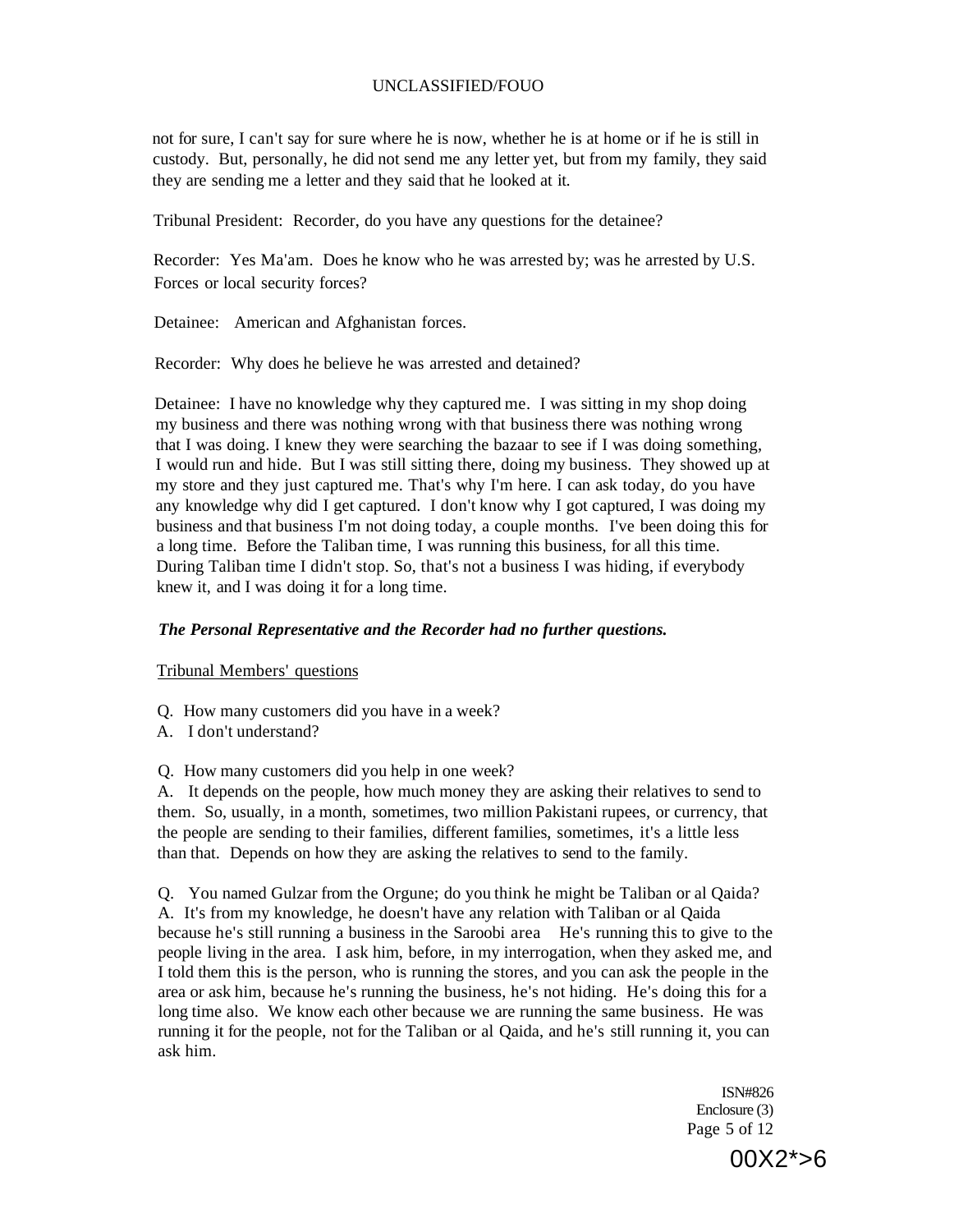Q. What business does he run?

A. He has the same Hawala business in Orgune and also running a PCO office and he also has a business, store in United Arab Emirates they have a store there, and the people give money to that store in Dubai, United Arab Emirates, and they send it to us, and they come and pick up the money. He has been doing this for a long time, it's not like he just started.

Q. What business does Jacho run?

A. He has his own Hawala business in the Saroobi area. Both of them are getting, receiving money through us because we have a business in Berrnal and then also in Miram Shah Pakistan. So, the money get to Miram Shah Pakistan and then they go pick it up at Miram Shah and bring it to Bermal. Then the other people come and get their money.

Q. Did you get any formal schooling? Did you go to school?

A. In Miram Shah, we have a business for a long time, and I was living there. I went to school there for  $4<sup>th</sup>$  or  $5<sup>th</sup>$  grade, and then I stopped. I was helping in the business. That's all the education that I have.

Q, How old are you? A. 30 or 31 now.

Q. Have you had any formal military training?

A. No, I don't have any military training.

Q. Other than the AK-47 for personal protection, do you own any other weapons? A. Now, this was for personal safety, the AK-47 and I have a shotgun, which one of my uncles get it, and a hand gun. I also have a BB gun for hunting. Kids are now using to hunt birds, which are all the weapons.

Q. Were guns not for sale in Afghanistan? Why did you go to Pakistan to buy a gun? A. No, they are not allowed to sell weapons in the bazaar. There were no weapons in that area. I had to go to Miram Shah to buy it.

Q. Do you have a passport?

A. No. I don't' have a passport.

Q. Other than Afghanistan and Pakistan, have you been to any other countries? A. No, I did not go anywhere.

Q. Are you originally from Afghanistan? A. Yes.

Q. You went to school to  $4<sup>th</sup>$  or  $5<sup>th</sup>$  grade and then started working in Miram Shah; was that a family business you started working in?

> 1\$N#826 Enclosure (3) Page 6 of 12

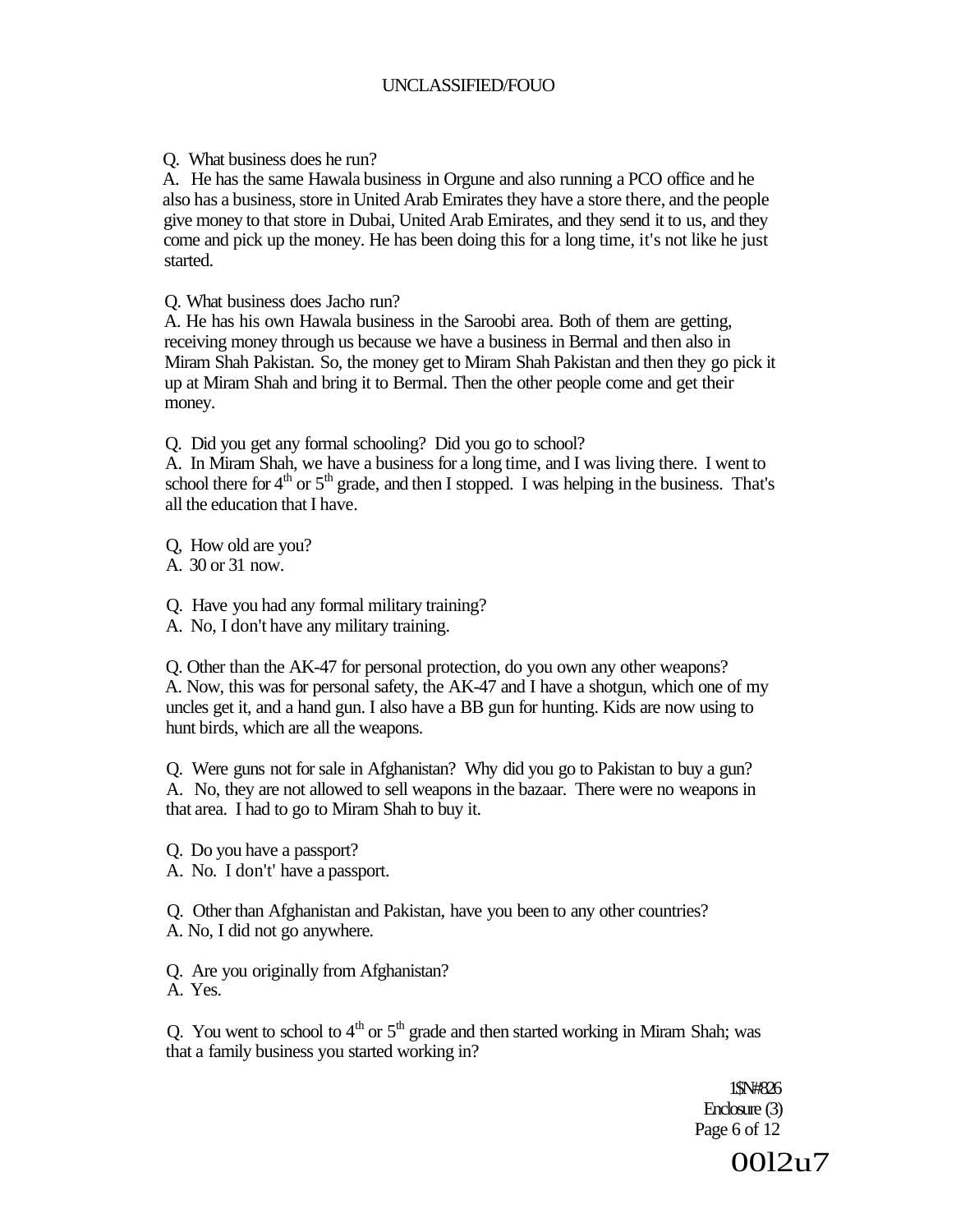A. Yes, it's a family business, and we still have that business, store, in Miram Shah.

Q. You said you ran your store during the Taliban reign, did they not bother you, and did they license your store? Did you have to pay them taxes? How did that work? A. The Taliban did not do anything in our area. They did not tax any people.

Q. What is the nearest biggest city? Kandahar or Kabul to Bermal?

A. In the area, the border area, it is Pakistan and in the area, there is a new bazaar they call it new Argil (ph). It's a new bazaar, in Bermal area. Across the border, there's another bazaar by the border they call it Angoor. After that, there is a big city Wanna, Pakistan, this is the next biggest city closest to that area.

Q. Your business was it in a building was it in a tent, was it in a stall in the bazaar, what kind of building was it in?

A. It's a big store, like this room, and it's usually marked, month-by-month, it's concrete, cement flooring. The whole bazaar is like that.

Q. What kind of equipment did you have in your business? Can you explain what was inside?

A. What do you mean, what kind of equipment?

Q. Telephones, fax machines, computer...

A. Just one telephone, no fax.

Q. How did you get notified that someone was sending money?

A. They called us and told us on the phone.

Q. Can you explain what you did once you got a phone call so we can understand how you operated the business?

A. The person in the area, the village, asked the relatives to send money to them. That relative, living overseas go to a store of the same business, either one of their own people give it to them that money to send to this business man, or person, and then they call us, the business people because we don't usually do business with them. They only call us on the phone and then tell us, this person, his name, his father's name and his village name, where he lives. He will come to you either today or tomorrow and give him this amount of money. The person who called his relative knows when he is going to get the money because the relative told him on the phone. Sometimes the relative calls that person back, okay, I sent you that much money, go and pick it up from the store or the business. They come to us and then we identify it, we check the ID. and ask any questions, like about his father in the area, once we know that's the person, we give them the money.

Q. Where would you actually get the money, the actually cash, where would you get the cash to provide to the family members?

A. The people, the person from the U.A.E. sends it to a big business, like in Miram Shah. Miram Shah has big businesses, one of their stores, or some other big store in Miram

> ISN#826 Enclosure (3) Page 7 of 12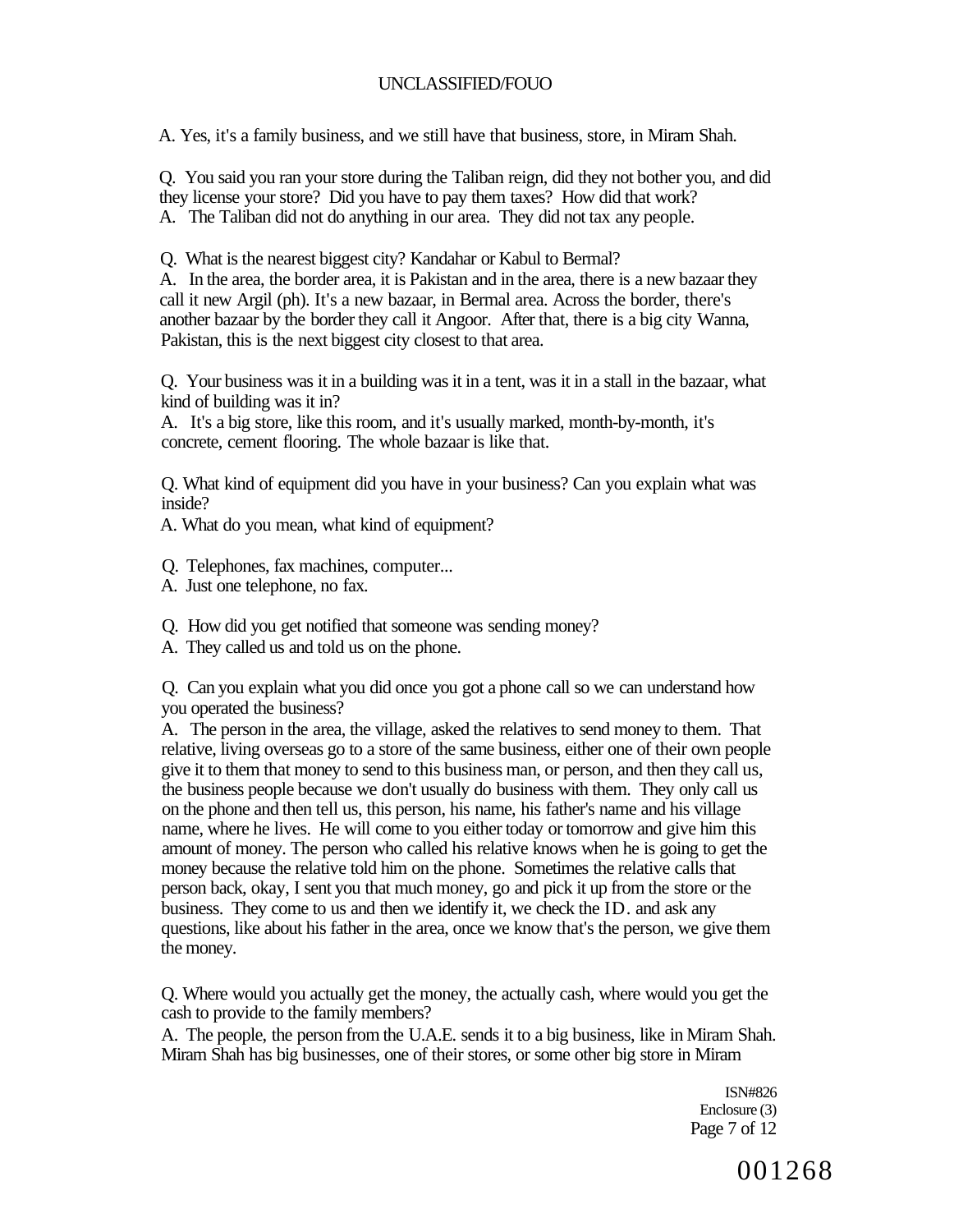Shah, the send that money to that store. They send it together, not person-by-person. They get together, ten or twenty people together, either 100 or 200 thousand or more than that. Once to that store, then they call us and tell us to go ahead and pick up your money from the Miram Shah business, and then we go and pick up this money at once, and bring it here, and then we use that, and then the next time when we are out, we ask them to send it again.

Q. The day you were arrested, you said your brother and your cousin were also arrested. Were you the only three that were picked up that day?

A. There were a total of four people arrested. The forth one was another villager and that he has a PCO office in the bazaar also, they brought him. He was in Cuba also. He went back, so, we got four people together when we got captured.

Q. So, your brother, the villager, and your cousin were here in Cuba, and they aren't now?

A. Yes,

Q. Faiz Mohammed, you indicated that he sold weapons about ten or twelve years ago. Do you know who he sold them to?

A. I heard from other people that this person was doing the weapons dealing. He was doing that before. His business was in Orgullada, on the border of Pakistan. Now, he's a PCO in our bazaar. I did not deal any weapons at that time, because I was young but I heard from people that before he was doing that business, and now he's running the PCO.

Q. As far as authority goes, were you the boss of your brother? Or were you equal power in the business, or was your brother the boss?

A. There are four brothers, and I'm the youngest one. I'm helping them with the same business, so we all share together. In the country, we are all living together, so there not he's younger, and he's younger, there's a share, we all work together. We did not divide the business how much share each one got; it's a family business. We are working together.

Tribunal President's questions.

Q. You said that your family lived in Pakistan. When did they, or you return to Afghanistan?

A. Our family was living in Bermal Afghanistan but my uncle has that store, or that business for the past 30 years. I was living with him there, and then I went back to Bermal Afghanistan.

Q. When did you go back to Bermal?

A. For the first four or five years, I was going to school over there, then I stopped going to school, and I was helping my uncle but, I was still coming home to visit my family, and then I would go back to help my uncle because he was by himself

Q. So, you just went back and forth?

ISN#826 Enclosure (3) Page 8 of 12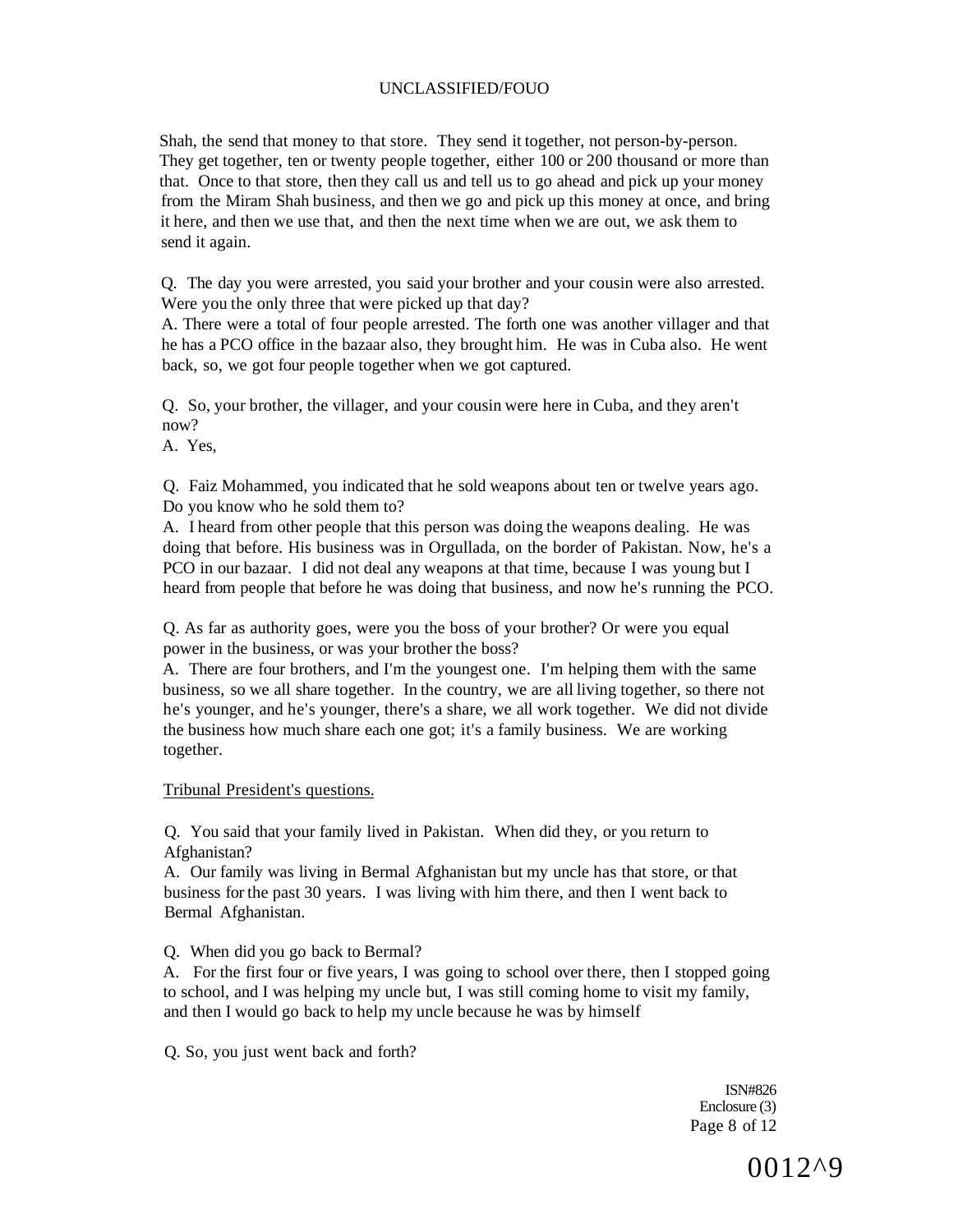## A. Yes.

Q. I know you said there was a business in Miram Shah, when did they set up a business in Afghanistan, or was that also going on the whole time?

A. In Miram Shah, it was a grocery store before. But, for the past 15 or 16 years they started doing this business, the Hawala business. Then they also opened up on in Afghanistan, also, for the past 15 years.

Q. Do you also do business with the same other businesses? Like the one in U.A.E.? Is it always the same businesses you deal with?

A. The customer, some of them have been there for 10 to 15 years, and they are sending money to their family every time. Sometimes there are new people go, because you get a Visa, a Visa to go and work there. The new people get a Visa and go there and start working. Then they start sending money to their families. Some people work there for a year or two and then come back and cancel their Visa. So, it's like new people going to the business and sending money to their families. Or it's the old people that have been there 10,12,15 years and send money to their families.

Q. I understood you to say, that U.A.E., when somebody wanted to send money to their family, they went to business similar to yours, and then they called and said that this person is going to send this amount of money. The business's that would call you, that those people, in those countries that they would deal with, were they pretty much set business that you were use to dealing with all the time?

A. Mostly all the time, I was dealing with two brothers living in the U.A.E., one of the brothers, he got captured with me and he was here, and the other brother is still living there. Those two brothers are always changing. One would stay there, and the other would come to Afghanistan and help him, and then switch again, and the other brother would come back.

Q. Even there, it's all a family type of organization.

A. From other people?

Q. I meant, as far as who is exchanging to money? From brother to brother, it's a family? A. Yes, their business over there also. One brother always stays there, and then they switch. They send money from there to Miram Shah to their uncle's business. Then they go from Bermal Afghanistan to get that money from Miram Shah and take it and give it to the people. So, it's a family business, all together.

Q. Are you licensed by the government to conduct this business? A. Where?

Q. First off, in Afghanistan, that's the one in question.

A. With the new government, I'm not sure to start something now, because I'm here. But before that, the area of Bermal was an independent open area, there was no government in that area and there was no license needed for anything in that area. So, we

> ISN#826 Enclosure (3) Page 9 of 12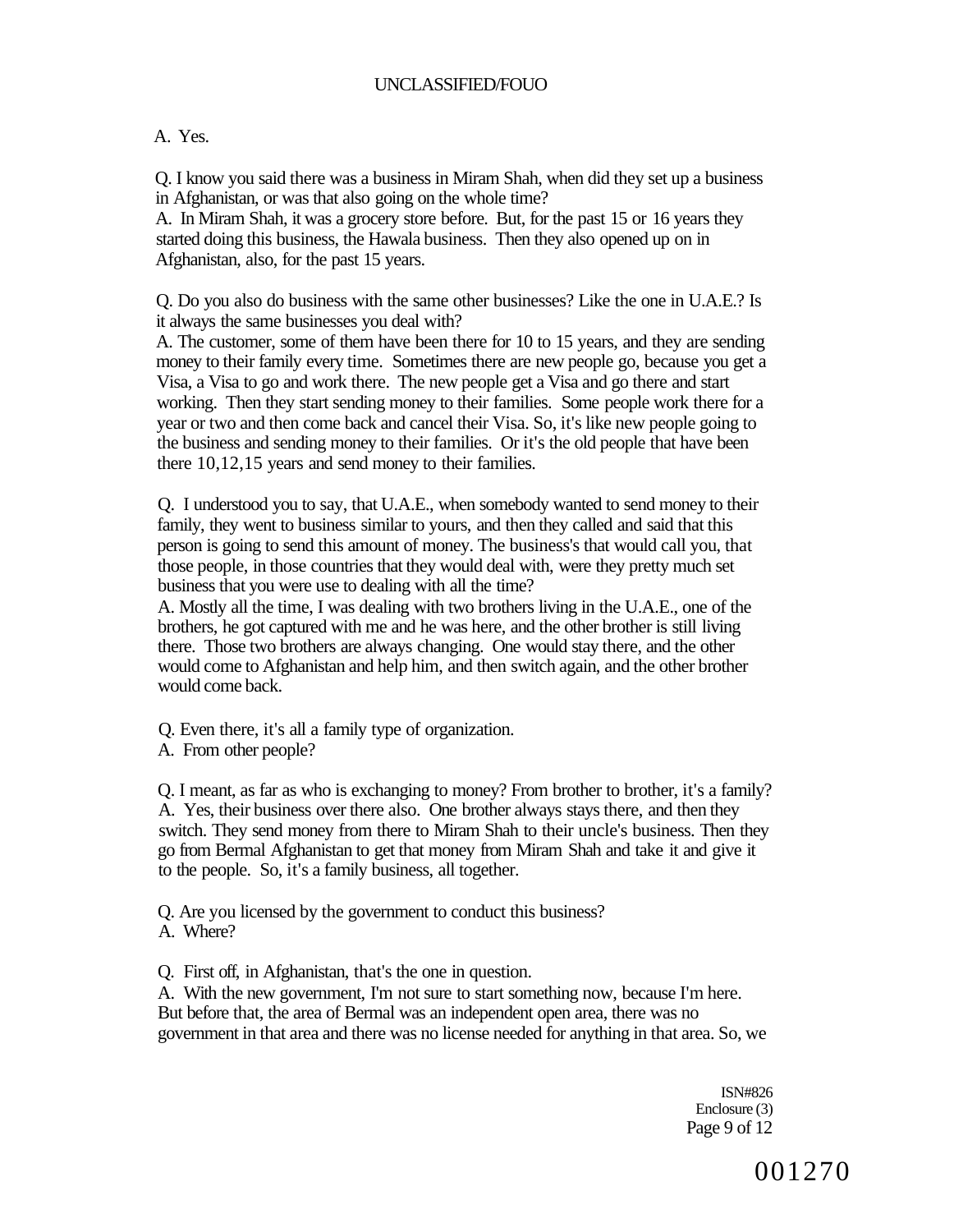were free to do that business, we don't need any license from that government. But, with the new government, I don't know if they started something now.

Q. What about in Pakistan and U.A.E., I'm assuming you had to have a license there? A. In Miram Shah, the government knew, but, it's still a travel area, and they don't issue any license. But the government knows that this person is doing this business. In U.A.E., I never been there and doesn't know if you need a license for over there.

Q. You kept records for your business. I'm assuming at least, when you left, no one reviewed those records; no government agencies reviewed those records? A. When they came and captured me, they did not ask me why they are capturing me, they did not check it, they just left it there, and so I don't know what happened to it. I don't if somebody went again and checked it.

Q. I meant it as a regular routine; no one came to check your records about your business. Obviously if you're not licensed they probably didn't, that's why I'm asking. A. In Bermal, the started to put people in the area that was a government official appointed for the area, but they didn't start those things yet. Since I was arrested, they may be doing something now. But, before that, there was nothing like that.

Q. Obviously, people who are members of al Qaida or the Taliban were told that you wouldn't have an idea that they belonged to, or participated in those activities. Is it possible, that some of your customers, could in fact been al Qaida or Taliban without your knowledge?

A. I don't think so, because the people living in that area we know them, and they know their main family members overseas also. Plus, they are sending me only 5,6,10 thousands at a time, and that is only enough for a family to live in for a month or two, and then they ask again to send some more. So, they only send them enough only to take care of their families. It's not like they are sending money in the millions together which you would to take to some rich people or to some organization. All this money was for the family use and it wasn't that much money.

Tribunal President: I'd like to thank you for participating in this tribunal. Is there anything else you'd like to tell us?

Detainee: My only question is that we got captured without telling us why we got captured and have been here for two years. There's no evidence, or no accusations, which is showing that I did, do work or help with the al Qaida or Taliban. If they do have such kind of evidence the person then, did say that I worked with him, or helped him then if you can keep me here as long as they wanted, I will not say a word to him. But, if there's nothing that they can prove it, and there's nothing that they can say I did wrong in this business, then why are you keeping me here? I'm saying that I'm innocent, and I'm here for no reason. Maybe there's somebody that told them like, our people in our area they said there's a lot of poor people there so, if you tell someone, give some money, like a hundred dollars they will lie to you, and find you someone who is making money or running a business because they said okay, if I don't have anything why does he have

> ISN#826 Enclosure (3) Page 10 of 12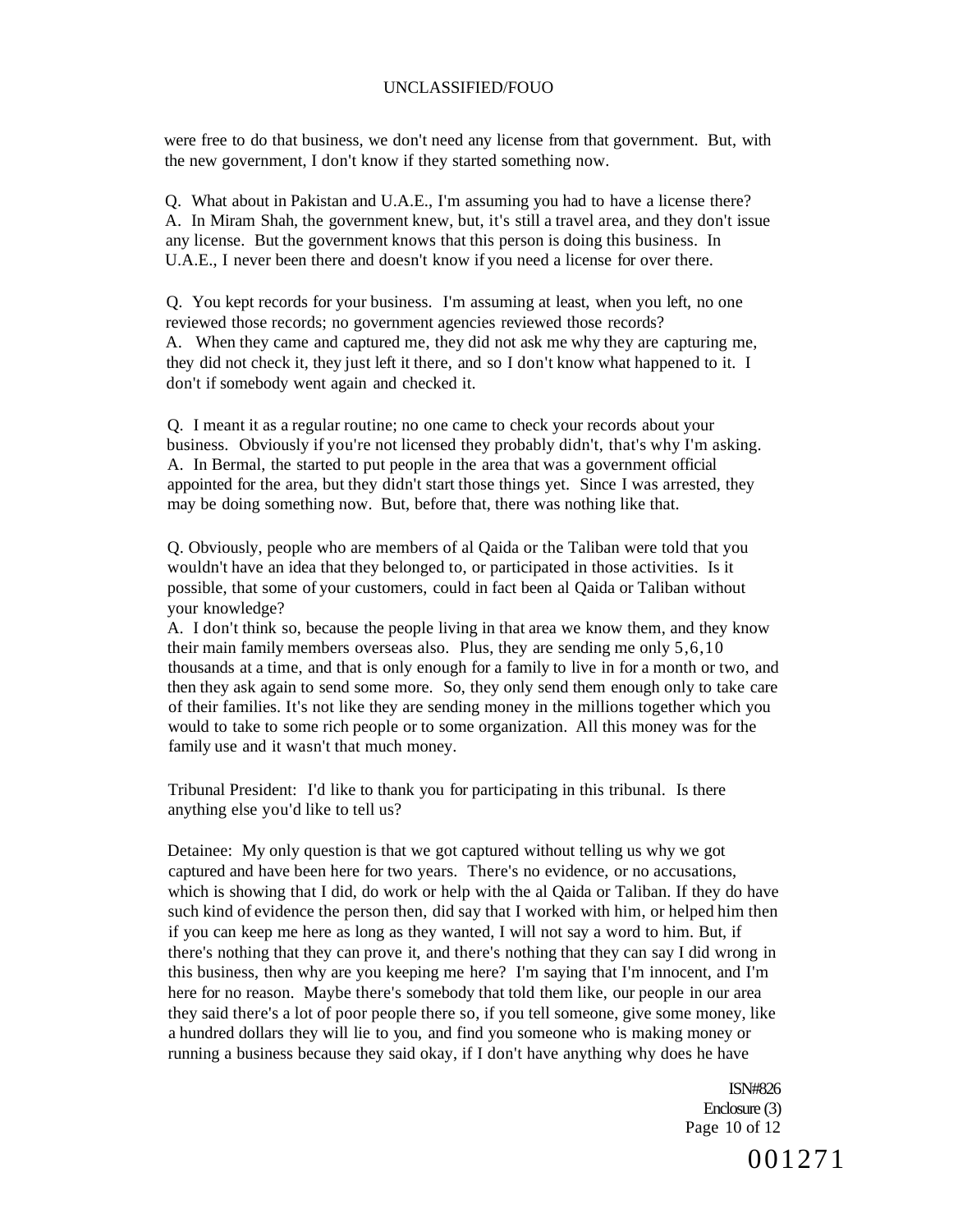money. So, if someone did something like that, that gave him the wrong information about us, and we are here, then why all this time, they could not find, personally, I can say that I did not have any relation with either Taliban or al Qaida, I never helped them, I don't them, even in our area, the people can prove on me, or say things that I did, and the United States government should have anything to prove that I did it. The only question is that why I'm here for all this time?

Tribunal President: Unfortunately, like we said, we wish we could shed some light on that, but this is all we have seen on you at this point.

Detainee: If the Hawala business is a crime, then yes, we did that crime, because we were doing that business. But it's not a crime. The people of Afghanistan and Pakistan and other countries are doing the same thing. We did it to support our families and to help our people living in the area. All the years we did get business, it was before the Taliban time, not even during, or after that, it was before that. We only give the money to the people living in the area because we know them. We know the family we know where they live; we know they are from the area. We know that, so the person can ask people they should know us and our business, who were we helping. Even when I go home, in the future, whenever they send me home, whenever they find anything on my business, on my family, that we did wrong, or we support someone that they find out later, we are still in the Bermal, still doing some business and we still have a house and land there, they can come anytime and ask me, or bring me back, and I will answer that. But, for now, they did not have anything, and I did not do anything wrong, and kept me here for two years, and my business is now closed. My brother was here, so my business was closed, and we were supporting our family. They did not think on how we would support our families if no one is running the business. That's fine, it happened now. But, at least I need to, asking you, the tribunal to find out, why I was here for all this time, and what was my crime that I did, and in the future, they can write this down, if they need me, or if they find something on me, I'll be in my house, and they can come anytime, because the Americans that are still in the area over there, they can come anytime to ask me.

Tribunal President: Personal Representative, did you have any other evidence or does the detainee have any previously approved witnesses to present to this tribunal?

Personal Representative: No Ma'am.

*The Tribunal President confirms that the detainee had no further evidence or witnesses to present to the Tribunal, The Tribunal President explains the remainder of the Tribunal process to the detainee and adjourns the Tribunal.* 

> ISN#826 Enclosure (3) Page 11 of 12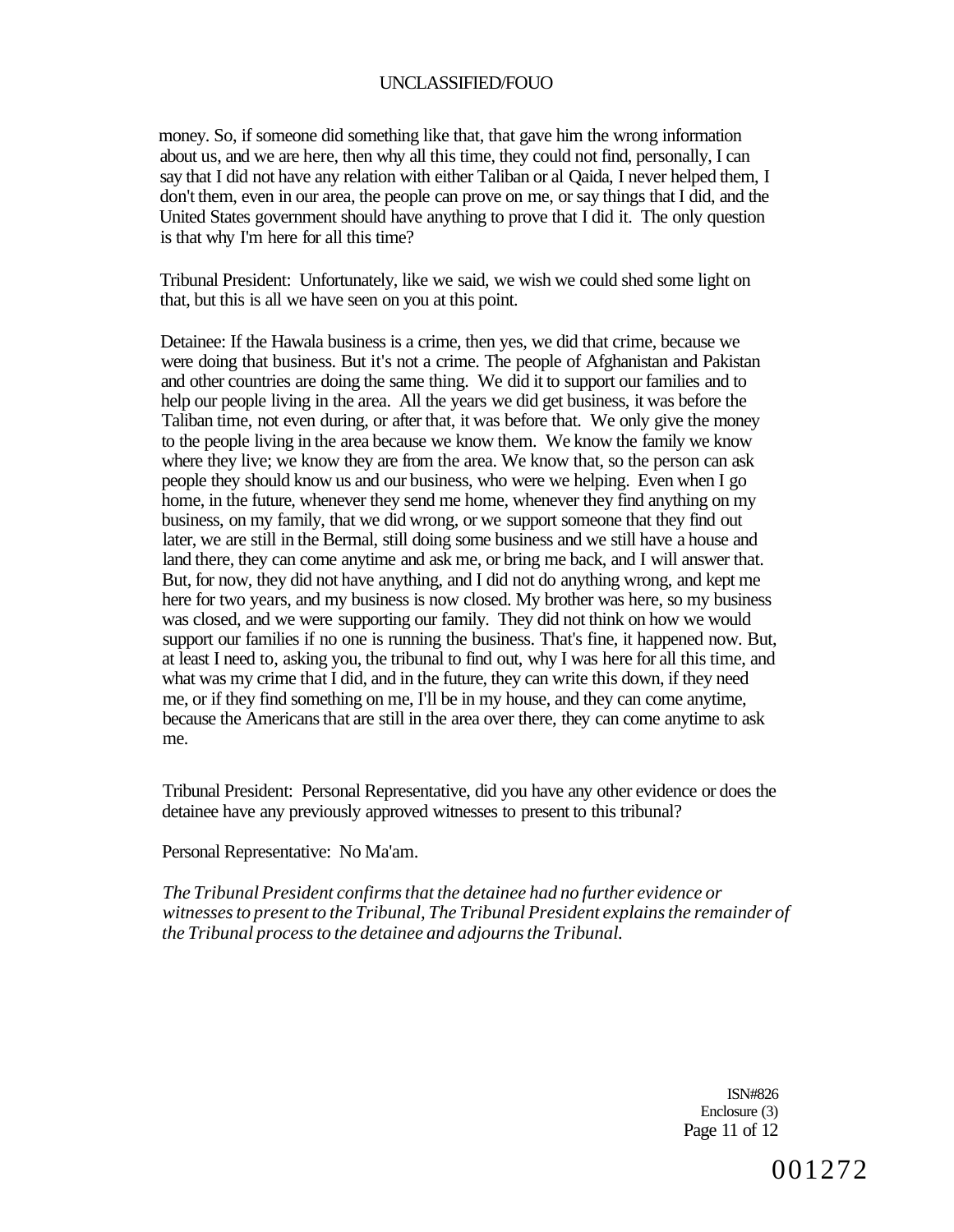# **AUTHENTICATION**

I certify the material contained in this transcript is a true and accurate summary of the testimony oiven during the proceedings



Colonel, United States Army Tribunal President

> ISN#826 Enclosure (3) Page 12 of 12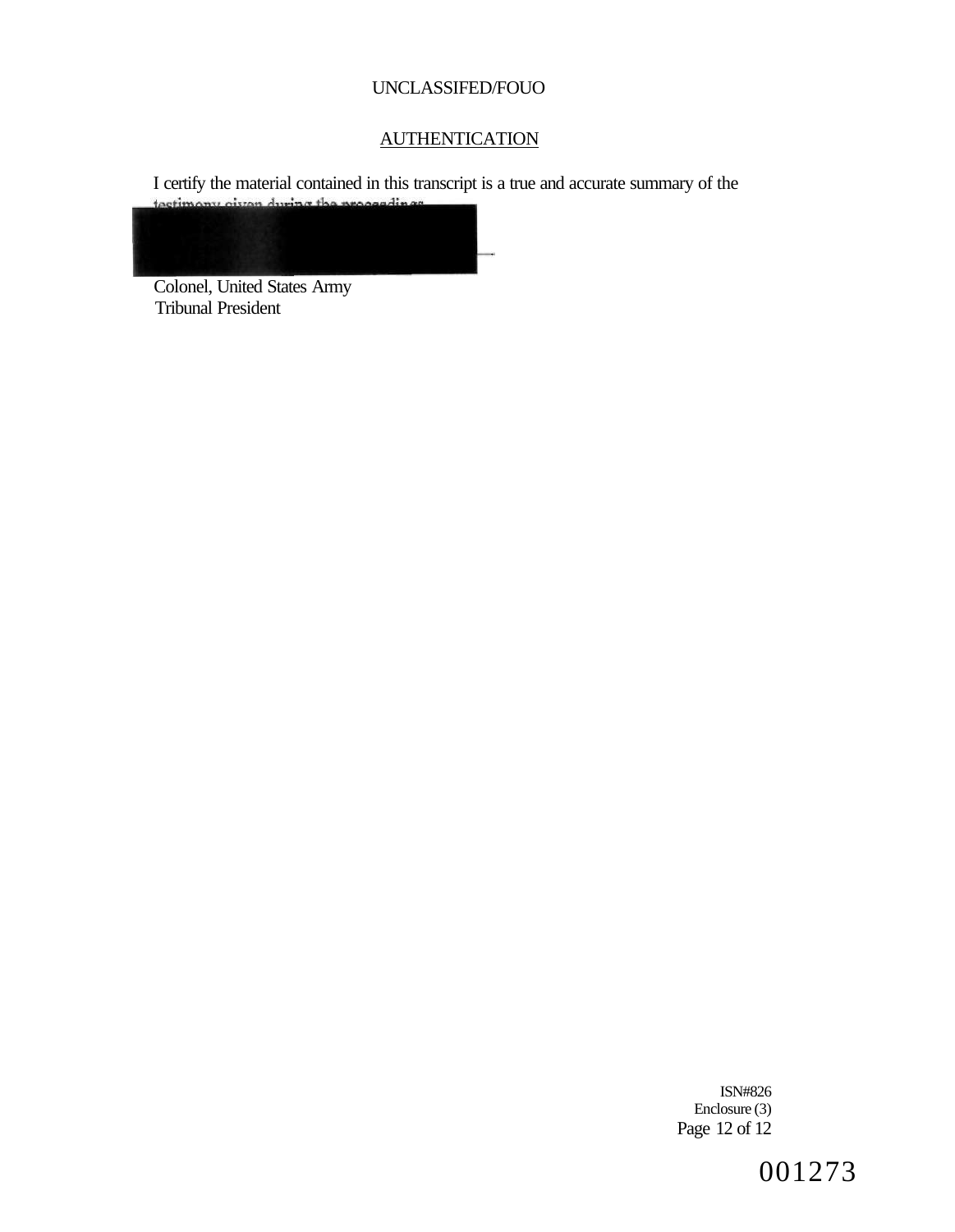#### **Summarized Sworn** Detainee **Statement**

*When the Tribunal President instructed the Recorder to administer the Muslim oath to the Detainee, the Detainee questioned the Recorder's ability to administer the oath. The Tribunal President advised the Detainee it was the Recorder's responsibility to administer the oath to all participants.* 

#### *The Detainee was sworn.*

I would like to address each point.

**• 3(a) The Detainee is a member of Al Qaida.** 

**I** have been here for 2-3 years and they keep saying I am a member of Al Qaida. I have always denied this, whenever asked by interrogators.

• **3(a)(1) In about late 2000, the Detainee traveled from his native Saudi Arabia to Afghanistan via Pakistan.** 

Nothing is wrong with this. How is it considered evidence if I traveled?

*Personal Representative: I explained it's not evidence, it 'sjust setting the stage for the story.* 

Even though the Personal Representative told me this, I told him that I would be addressing this point when I went to Tribunal. I want to discuss this situation and discuss this in front of you [Tribunal Members].

*Tribunal President; By identifying that you traveled to Afghanistan, it places you in that region during this time.* 

Which law prevents me from going there [Afghanistan]?

*Tribunal President: There is no law; it [just] identifies the fact that you were in that region during that timeframe.* 

This should not be considered an accusation.

*Personal Representative; There is a difference between a statement and a charge. This is a statement, not a charge.* 

Even though this is not evidence or an accusation it points to it.

ISN# 067 Enclosure (3) Page 1 of8

UNCLASSIFIED//FOUO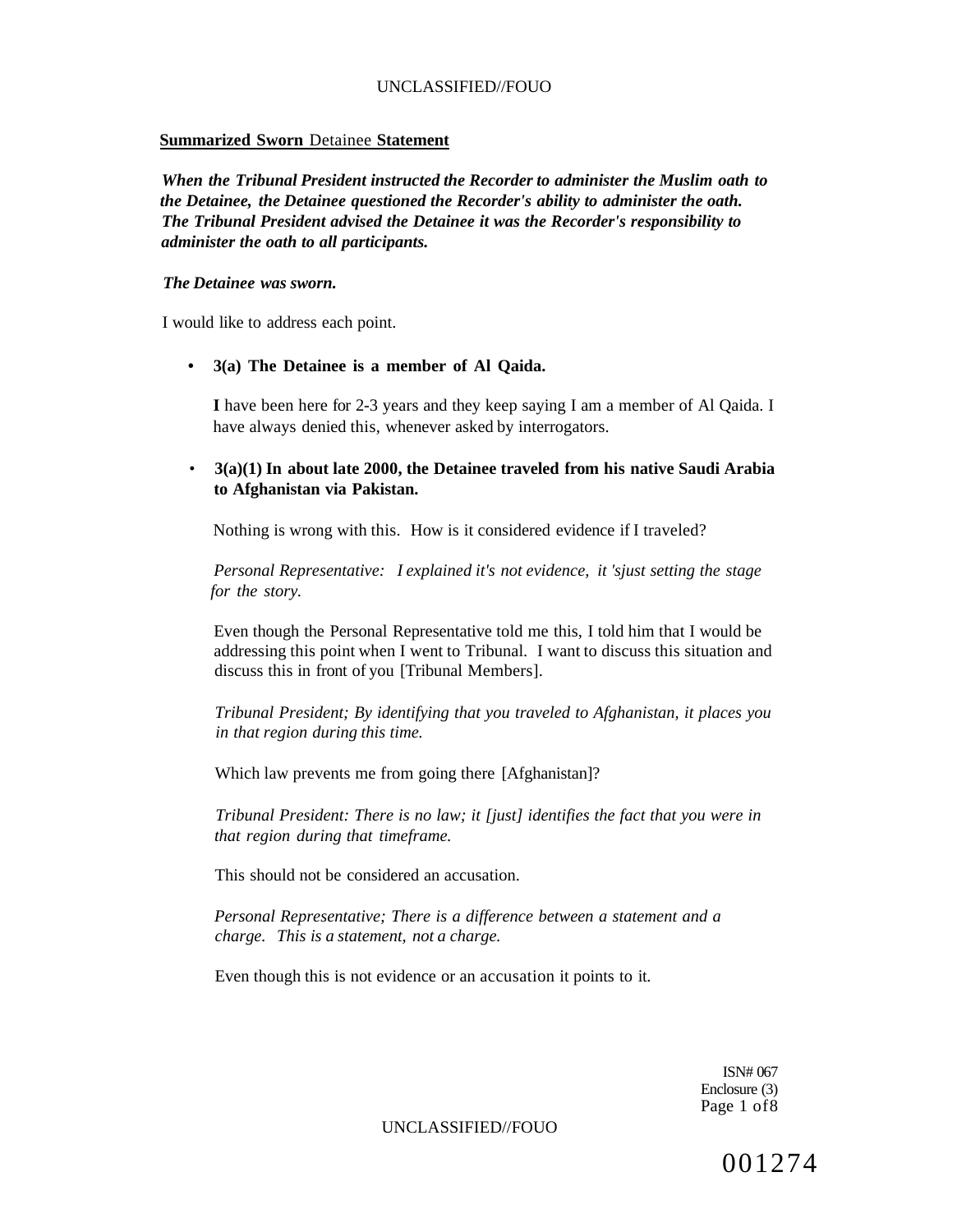*Tribunal President: Our effort today is to hear evidence from the United States government and you that will help us determine whether or not you are an enemy combatant.* 

I would like to address each point here.

*Tribunal President: We want you to do that because we know nothing about your case, except what has just been presented today, [in] the Unclassified Summary of Evidence. Some of this, like the first one, identifies that you did travel to Afghanistan, which places you in that area during this timeframe.* 

This point is true.

• **3(a)(2) The Detainee was motivated to travel to Afghanistan to become a martyr like his brother, who died in combat in Chechnya.** 

This is true. Only one brother got killed.

• **3(a)(3) Upon arriving at a safe house in Kandahar, Afghanistan, the Detainee informed the safe-honse facilitator that he wanted to go to the "front lines."** 

**Yes.** 

**• 3(a)(4) The Detainee received two months of training at the Al Farouq training camp.** 

Yes, that's true.

• **3(a)(5) While at Al Farouq, the Detainee received training on small arms including the Makarov, AK-47, Dragunov SVD, RPG-7, and RGD-5 hand grenades.** 

I don't know anything about some of the machinery mentioned. Only the Makarov, AK-47, Dragunov, and the RPG-7. That's it

• **3(a)(6) During his training at Al Farouq, the Detainee attended a speech given by Usama Bin Laden.** 

That's true.

• **3(a)(7) While at the Al Farouq training camp, the Detainee observed that the number of recruits training at the camp grew substantially during the summer months of 2001.** 

> ISN#067 Enclosure (3) Page 2 of8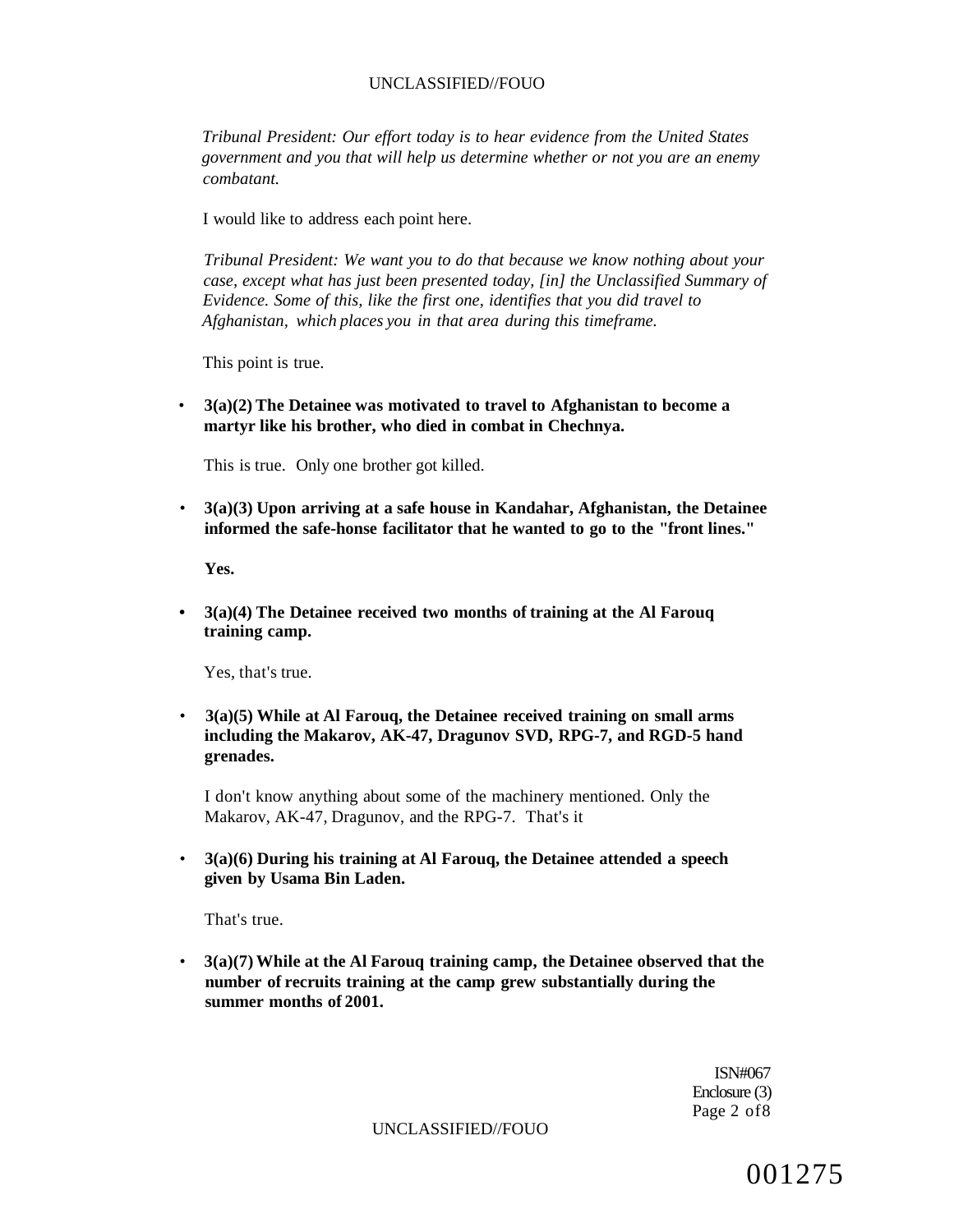This is not completely true. I discussed that with the Personal Representative. I can explain. I was not at the Al Farouq camp when I noticed that, I was on the front lines. I heard from another soldier, while on the front lines, that there were more soldiers in the Al Farouq camp. That number increases normally in the summer time, rather than the winter.

• **3(b) The Detainee participated in military operations against the coalition.** 

Yes.

**• 3(b)(1) The Detainee admits that he served on the "front lines" where fighting occurred.** 

Yes.

**• 3(b)(2) The Detainee used the Makarov, Dragunov SVD and AK-47 weapons while serving on the front lines.** 

Of all these, I only used the AK-47.

*Personal Representative: Was there anybody to fight on the front lines?* 

None. We were in the bunkers and just shooting.

• **3(b)(3) The Detainee was captured by Pakistani police while traveling with a group of Arabs and Afghanis, some of whom were security guards for Usama Bin Laden.** 

This is not true. When I went to Pakistan, I only had two people with me. When I was turned over, they captured the Arab and Pakistani people. When they sent me to prison, I was taken along with the other group.

## **Questions by Tribunal Members**

- **Q:** Did you say it was true your brother died fighting in Chechnya?
- A: Yes.
- Q: First, we express our condolences to you on his death.
- A: Thank you.
- Q: Did he [brother] die while you were still in Saudi Arabia?
- A: Yes.

ISN# 067 Enclosure (3) Page 3 of 8

### UKCLASSIFIED//FOUO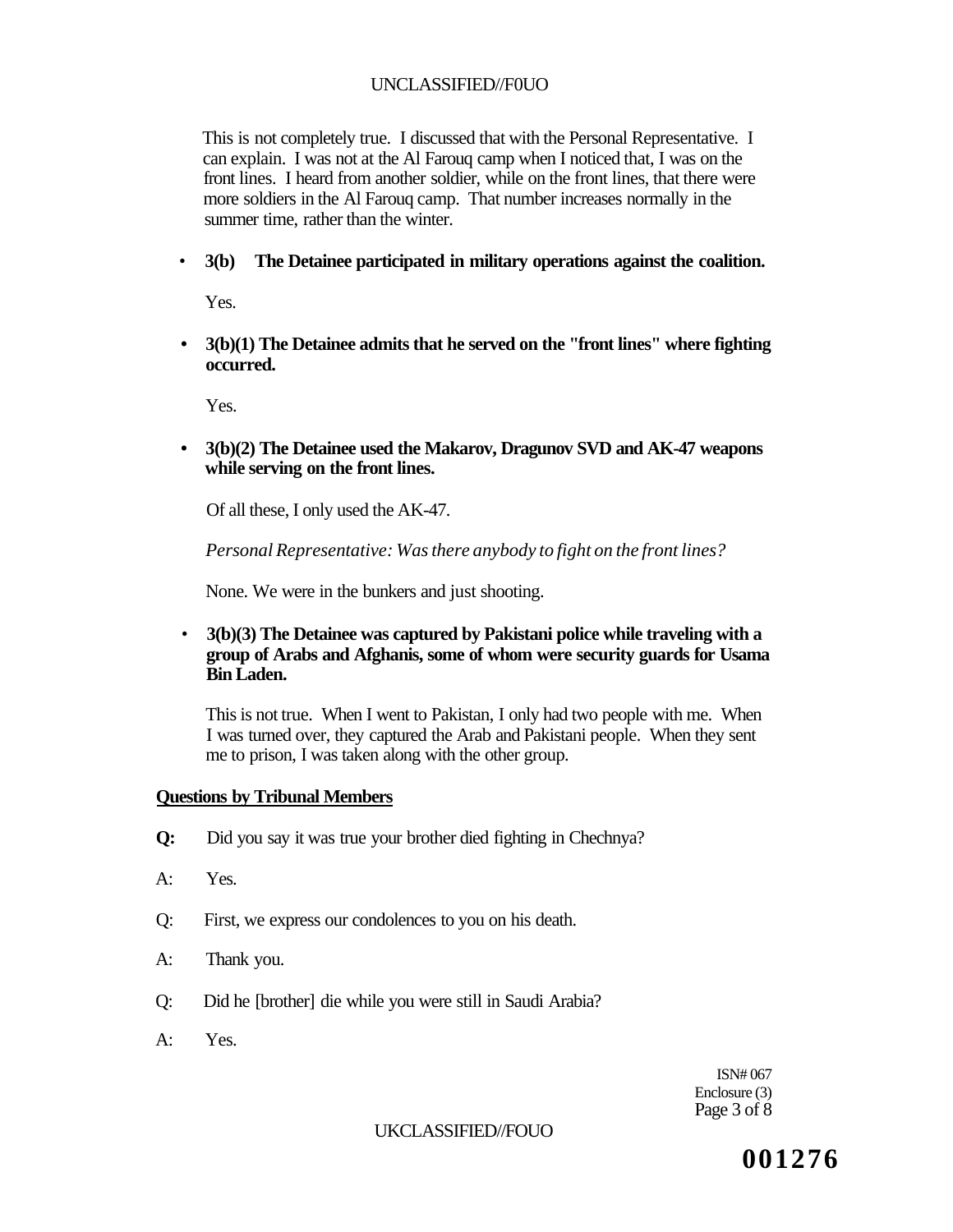- Q: How long after that time did you decide to go to Afghanistan?
- A: Two to three months.
- Q: Were there people in Saudi Arabia that helped you get to Afghanistan?
- A: Yes.
- Q: They told you how to get there? They paid for your trip? What did they do for you?
- A: Do you want me to start from the beginning?
- Q: Yes, please.
- A: If I'm taking too much of your time, let me know.
- Q: We'll let you know.
- A: When my brother died, I was traumatized because he was so dear to me. I wanted to go over there [Chechnya] so I can die and meet up with him. A friend of my brother's came to the wake to offer condolences and that's when he talked to me. He was IS years old and said Chechnya was very hard and I wouldn't last one day there. He said if I went to Afghanistan, it would be a lot easier than Chechnya.

The Muslim scientists, or clergymen, were telling me to fight in Afghanistan. They convinced me to fight there and told me how to get there, so I went

- Q: Did you know what Al Qaida was before you left Saudi Arabia?
- A: I knew nothing of Al Qaida until I got to the front lines of Afghanistan.
- Q: Who first explained Usama Bin Laden to you and who he was?
- A: I heard about Usama Bin Laden in Saudi Arabia. I had a short-wave radio and I heard about Usama Bin Laden through the radio, newspapers and the media.
- Q: In fact, during the time before you went to Afghanistan, he [Usama Bin Laden] was spoken well of in Saudi Arabia, as he is a native Saudi. Isn't that true?
- A: I don't know Usama Bin Laden's reputation, if somebody spoke of him well. I didn't hear of him to be an Islamic Clergyman, an Islamic teacher, a Sheik or a Mullah.

ISN# 067 Enclosure (3) Page 4 of 8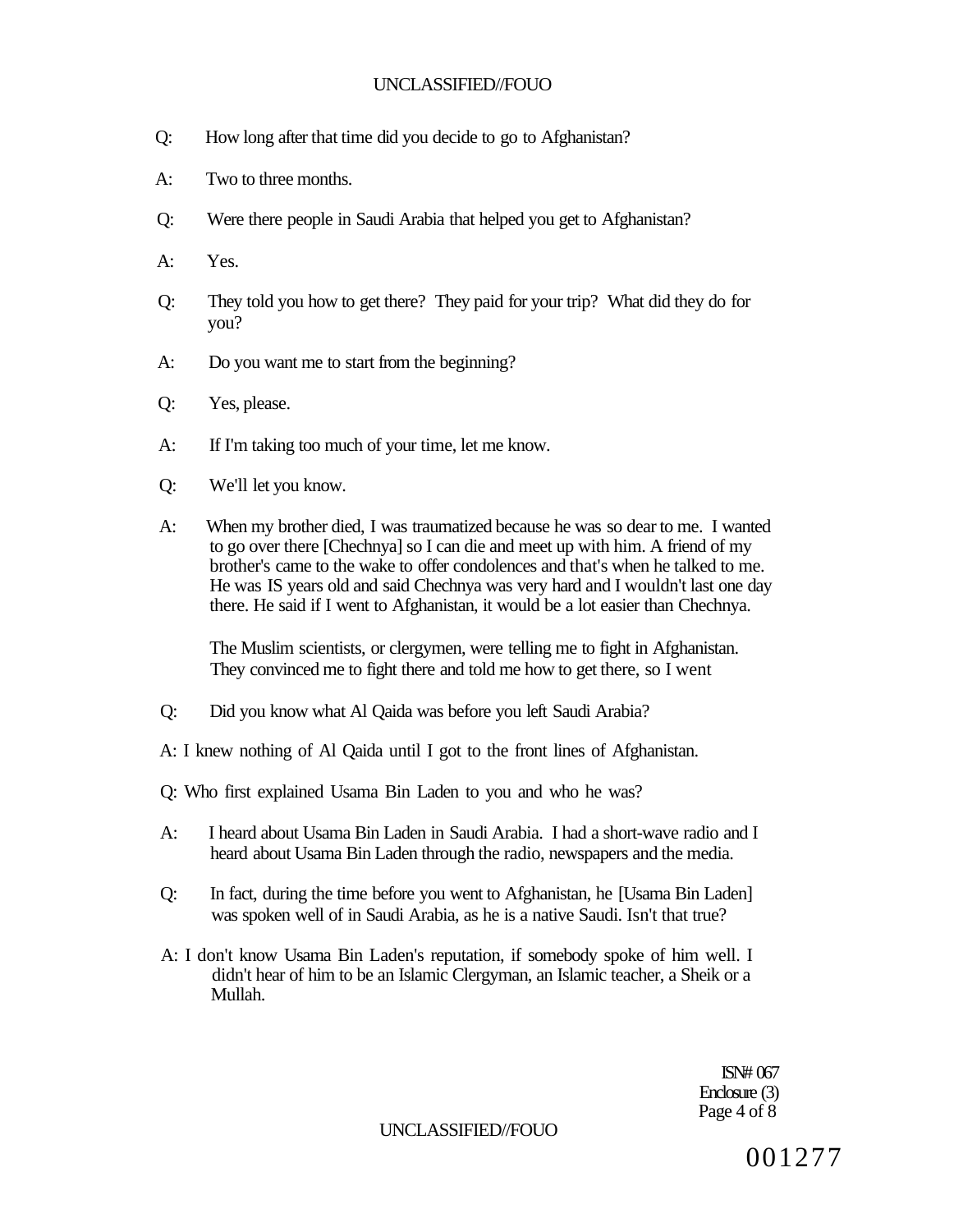- Q: When you were in Afghanistan, did anyone approach you about taking an "Oath of Loyalty" to Usama Bin Laden?
- A: No. Before I went to Afghanistan, my brother's friend gave me some instructions to follow once I got to Afghanistan. I was warned about how the societies or organizations are working in Afghanistan. I was watching out and staying away from the organizations my brother's friend told me about. No one told rae to take an oath to be loyal to Usama Bin Laden.
- Q: What are some of the organizations you were supposed to stay away from?
- A: Takfir (phonetic)(Note: The practice of *takfir* in Islam was the declaration that a Muslim (whether a convert or a born Muslim) had ceased being a Muslim and had departed into unbelief (had become a *ka:fir)* by virtue of some belief that he or she held or by virtue of corrupt behavior *(fisqj).*
- Q: Why were you supposed to stay away from it?
- A: The scientists, or the Mullah, said they are the people who do not believe in God.
- Q: When they encouraged you to go to Afghanistan, who did they say you would be fighting?
- A: The Northern Alliance.
- Q: Who did you believe the Northern Alliance was made up of?
- A: The Northern Alliance was nothing more than a group of people that got together and I was supposed to fight them.

The people were Massoud, Fahim, Rabbani. ..those are the people that formed the Northern Alliance.

- Q: Did you realize they were also Muslims?
- A: The Saudi Arabian clerics told me that even though they were Muslims, I was supposed to fight them. The Northern Alliance and the other organization I mentioned, they were attacking the Muslims. I followed the Saudi Arabia clergymen's advice to fight the Muslims of the Northern Alliance.
- Q: What responsibihties did you have after you left the training camp and went to the front line?
- A: I went over there just to fight and I didn't really fight because I was in the bunker.

ISN# 067 Enclosure (3) Page 5 of 8

UNCLASSIFIED//FOUO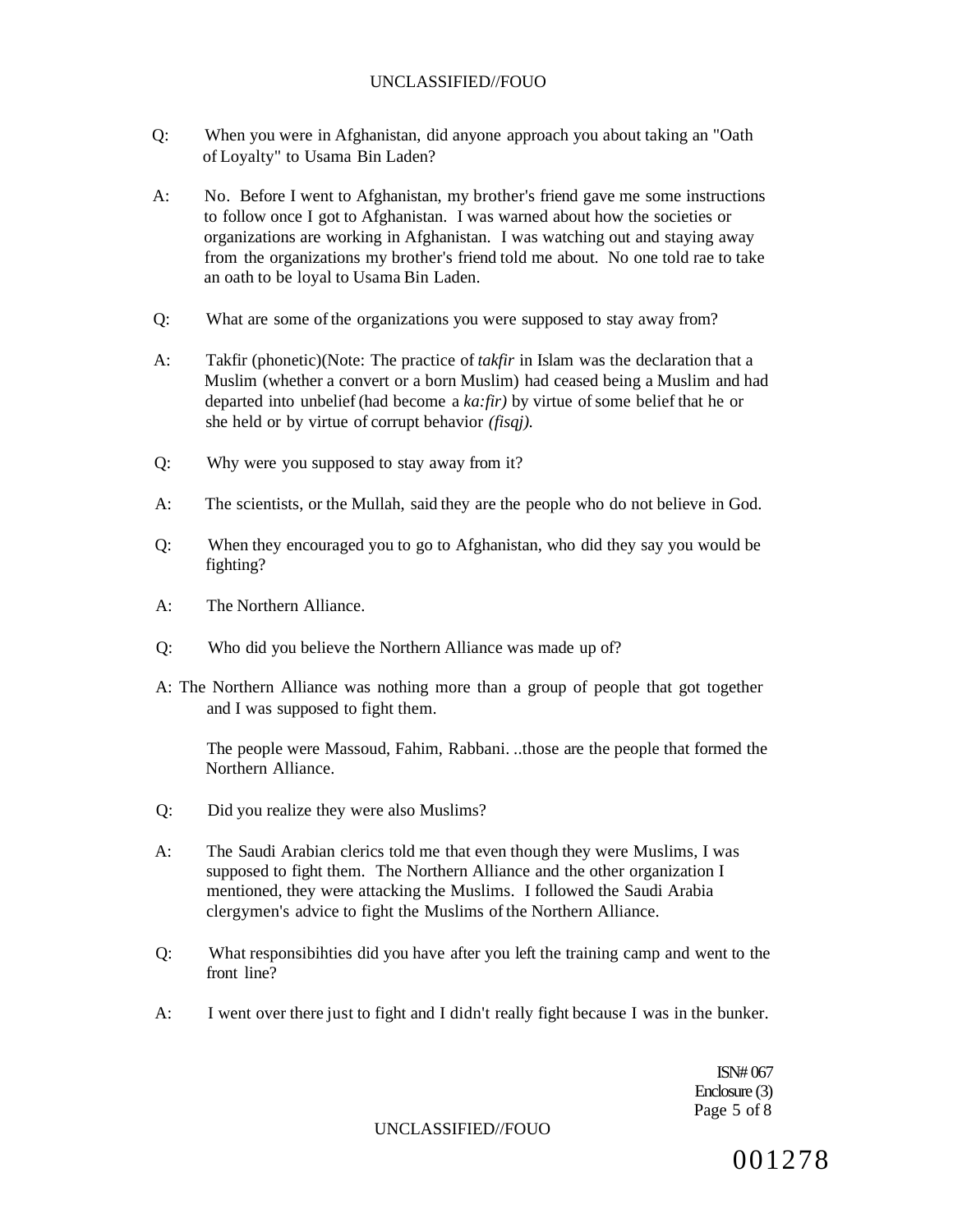- Q: Was that because your commanders told you to go to the bunker?
- A: Because I was too young. When I went out there to fight, there were some younger people out there fighting, so they said "you're as young as the other ones, so why don't you go out there and fight?"
- Q: So there were times you had to fight the Northern Alliance soldiers?
- A: There was no combat or anything like that It was simply firing in the air. I didn't fight.
- Q: But your leaders wanted you to fire your weapons at the direction of the enemy, right?
- A: Yes, if there was fighting. Even if he didn't tell me to fight and there was fighting in front of me, I'd have to defend myself.
- Q: Were there times when the Northern Alliance attacked you, then you and your comrades fought back?
- $A:$  No.
- Q: Did you ever see any Northern Alliance soldiers shooting at your position?
- A: Yes, I did.
- Q: Did you fight alongside other Arabs, Taliban soldiers, or both?
- A: I was on the front lines for a period of 8 months. The first 3 months, I was at the end of the line. They were Arab, Afghani and Pakistani. All this was in Kabul. When the Arabs went to the north, I went to the front line with the "Army of Mohammed." They are Pakistani.
- Q: Tell us what happened when you retreated from the front lines.
- A: I was at the front line for a period of 5 months. There was no fighting until the Septembier 11<sup>\*</sup> attacks, then the Northern Alliance began firing the heavy artillery.

We couldn't face that attack from the Northern Alliance, so the Taliban told us to retreat. Since we were followers there, we had to go back. This is how we were treated.

Q: So, during that time, you gradually made your way toward Pakistan?

ISN# 067 Enclosure (3) Page 6 of8

UNCLASSIFIED//FOUO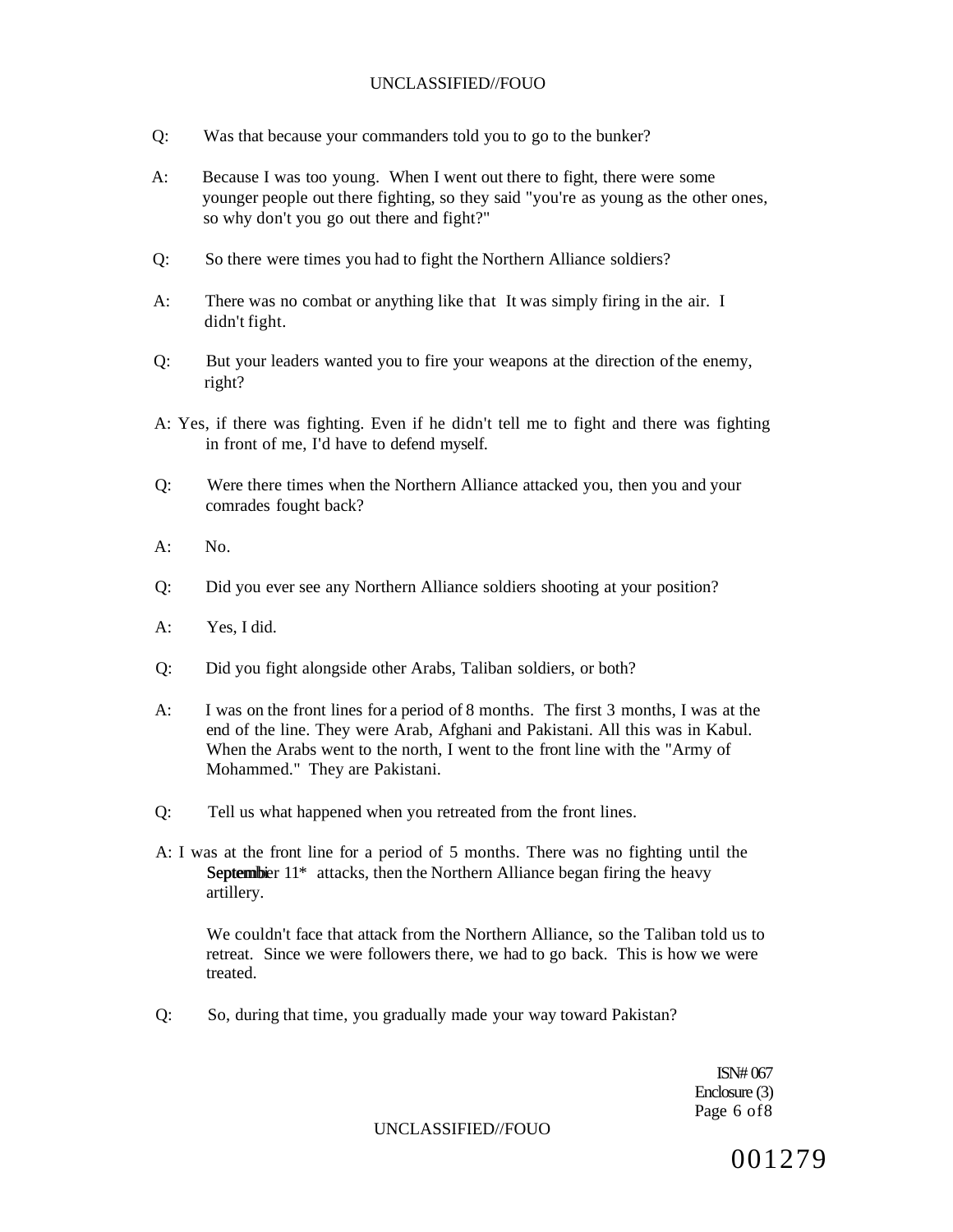- A: Yes. Initially I went to Kandahar, then to Khost. I stayed in Khost for 2 weeks and then went back with two people from Pakistan. They were guides and they told me how to get back to Pakistan.
- Q: When you were at the Pakistani border trying to get in, how many people were with you?
- A: Two.

Q: Did they let you, or did they stop you right on the spot?

- A: At the last stop, there was a flag. They took me to the flag and told me as soon as I went down the hill, it would be Pakistan. As soon as I went down the hill, as suggested, I told them I wanted to go back to Saudi Arabia. An Ambassador or representative from the Embassy came to see me,
- Q: Tell us about the meeting between you and the Saudi representative.
- A: As soon as I got captured I told him I was Saudi Arabian and I needed to go back to Saudi Arabia. The representative requested they turn me over to Saudi Arabia.

I was put in jail for 3-4 days. I requested a representative from the Saudi Arabia embassy. The representative, whose name was Khalid, came and spoke with a bunch of people from Saudi Arabia. He asked me if I was from Saudi Arabia, I told him yes and I showed him my ID.

I told him about myself and showed him my ID. I am from a very well known family. The representative knows them. He started asking me personal questions. He asked me if I knew of any Saudi Arabian people that were captured or driven out of the city.

He put me at ease. He explained it would take some time to get the paperwork so they could take me back to Saudi Arabia. A few days later, however, I was turned over to the American camp.

So, there was only one meeting with Khalid? He didn't come back in time?

One time, and he never came back.

Then you went to Kandahar and then came here?

I was at the American camp in Kandahar and then I was brought here.

How long have you been here?

1SN# 067 Enclosure (3) Page 7 of8

UNCLASSIFIED//FOUO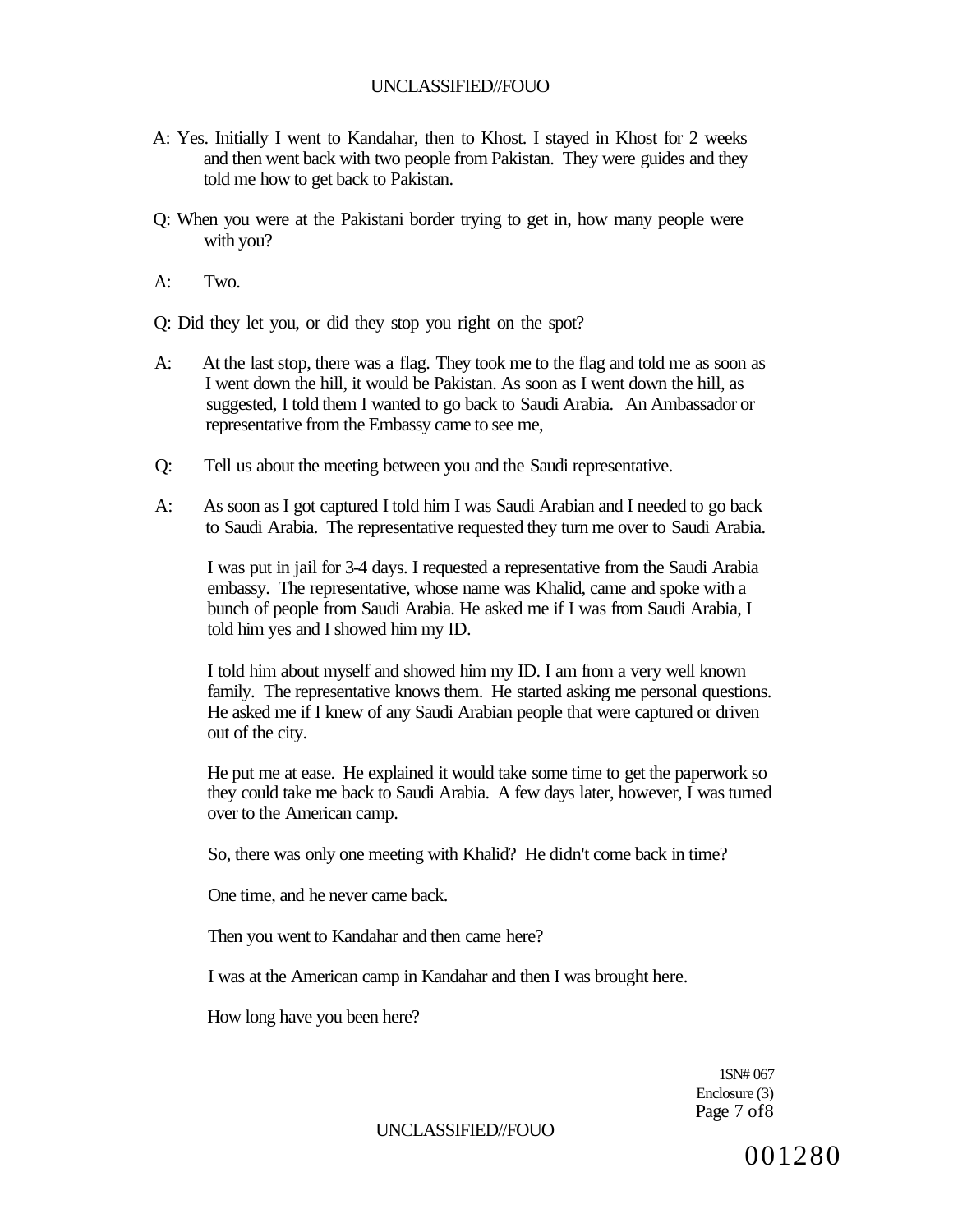- A: About 2 years and 8 or 9 months.
- Q: Do you consider the United States an enemy?
- A: I don't consider the United States as an enemy. The only enemy I have is if somebody attacks me, tries to kill me, things like that. They would be my enemy.
- Q: Now that you understand what Al Qaida is and who Usama Bin Laden is, what are your views on them?
- A: I think they fight for no reason except their personal gain.

#### Questions by the Tribunal President

- Q: Thank you for your testimony today. Do you have any other information, or is there anything else you would like to tell this Tribunal today?
- A: Anyone who travels to Afghanistan is not going over there to be an enemy of the United States. When I went to Afghanistan, I did not go because I wanted to go fight. The clergymen suggested I go there.

When I went to the Al Farouq training camp, I didn't know it was a camp for training, or that the people in the camp were Al Qaida. It was a training camp for anybody to train at.

The reason I went to the Al Farouq training camp because it was the only camp you could get training from. I'm sure that you know this.

## AUTHENTICATION

I certify the material contained in this transcript is a true and accurate summary of the testimony given during the proceedings.



Colonel, U.S. Marine Corps Tribunal President

> ISN# 067 Enclosure (3) Page 8 of8

UNCLASSIFIED//FOUO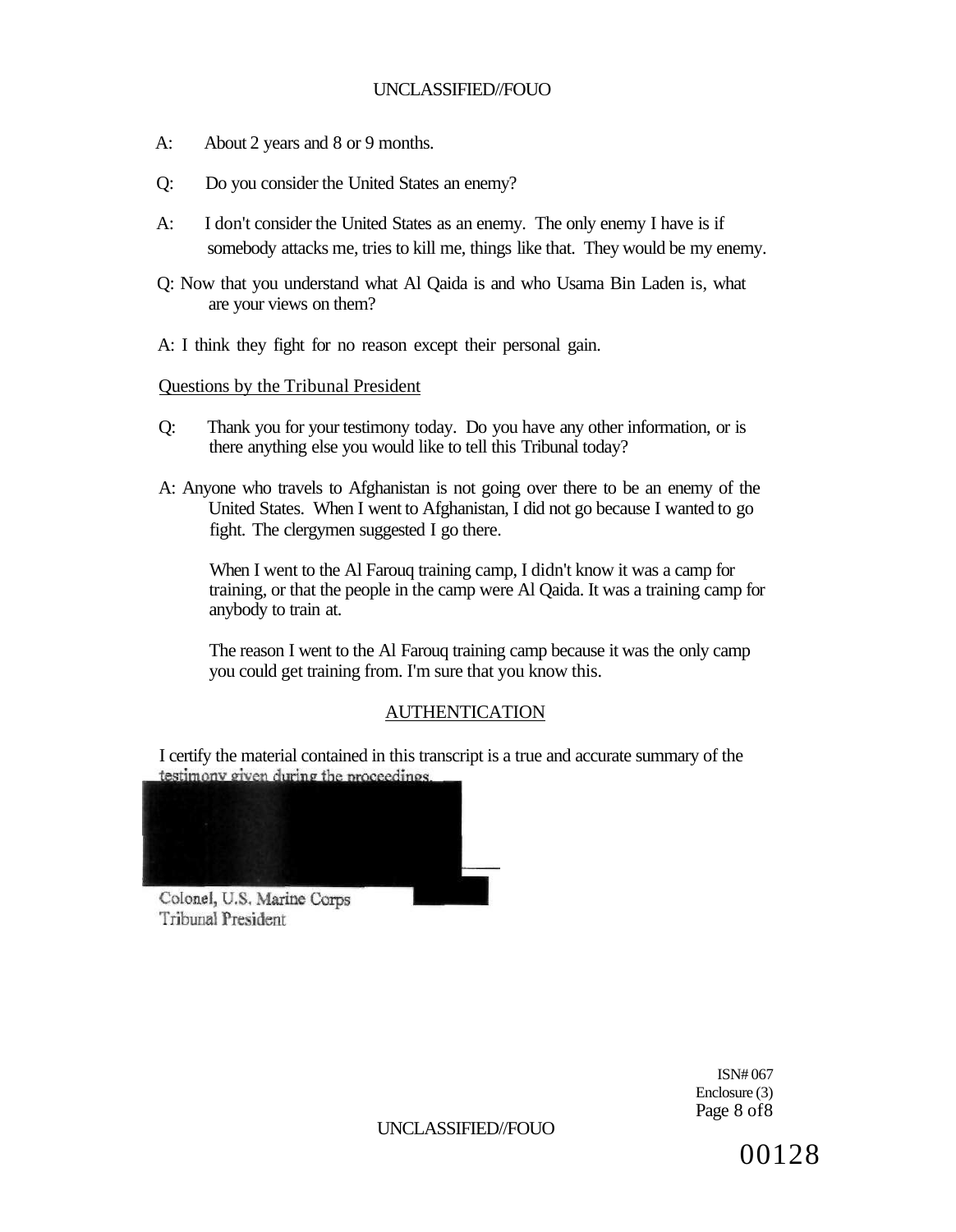#### Summarized Unsworn Detainee Statement

*The Tribunal President read the hearing instructions to the detainee. The detainee confirmed that he understood the process and had no questions.* 

*The Recorder presented Exhibits R-l into evidence and gave a brief description of the contents of the Unclassified Summary of Evidence (Exhibit R-l).* 

*The Recorder confirmed that he had no further unclassified evidence or witnesses and requested a closed Tribunal session to present classified evidence.* 

*The detainee originally asked for three witnesses and several thousand more from his country. The Tribunal President stated a recess is needed so that the detainee could talk to the Personal Representative about the witnesses. After a short recess the Detainee stated that he could have one witness that will testify on his behalf at this tribunal. Since the other witnesses were only going to be character witnesses and character evidence is not relevant to the determination of enemy combatant status, the other witness requests were denied. Only one witness would be allowed in this tribunal.* 

Tribunal President: The detainee requested some documents during the recess. The first one was an arrest document from al Qaida.

Detainee: Yes, I gave my file, my chart with all my information, about my situation and my case. I think that nobody has seen or read my file yet.

Tribunal President: 1 can tell you for the purposes of this panel, the only information we have on you right now is the Unclassified Summary. We use two things to determine your enemy combatant status. One is information given to us by the recorder and the second thing, any oral statement of you or in this case of your witness. So, in reference to the Al Qaida information based on the alleged timing of the arrest and your imprisonment, this request is denied because it doesn't address the timing allegation on the allegation summary.

Detainee: The reason it may help me, I am not involved with HIG Islami and I am not Al Qaida and I was in Itihad Islami. Now half of the HIG Islami are working for the new government and they are working as a minister, a president, and a lot of important jobs now that Pakistan has a new government and working for new government.

Tribal President: That is information that you can provide us. That is information that we don't know.

Detainee: There are three ministers right now working for the government. One of the big commanders from HIG Islami is working for the government Like minister for the handicap, there was a minister that works the border of Afghanistan and a minister for the minerals and manufactures from the HIG Islami. The security of defense is from Islami.

> ISN# 1036 Enclosure (3) Pagel of 10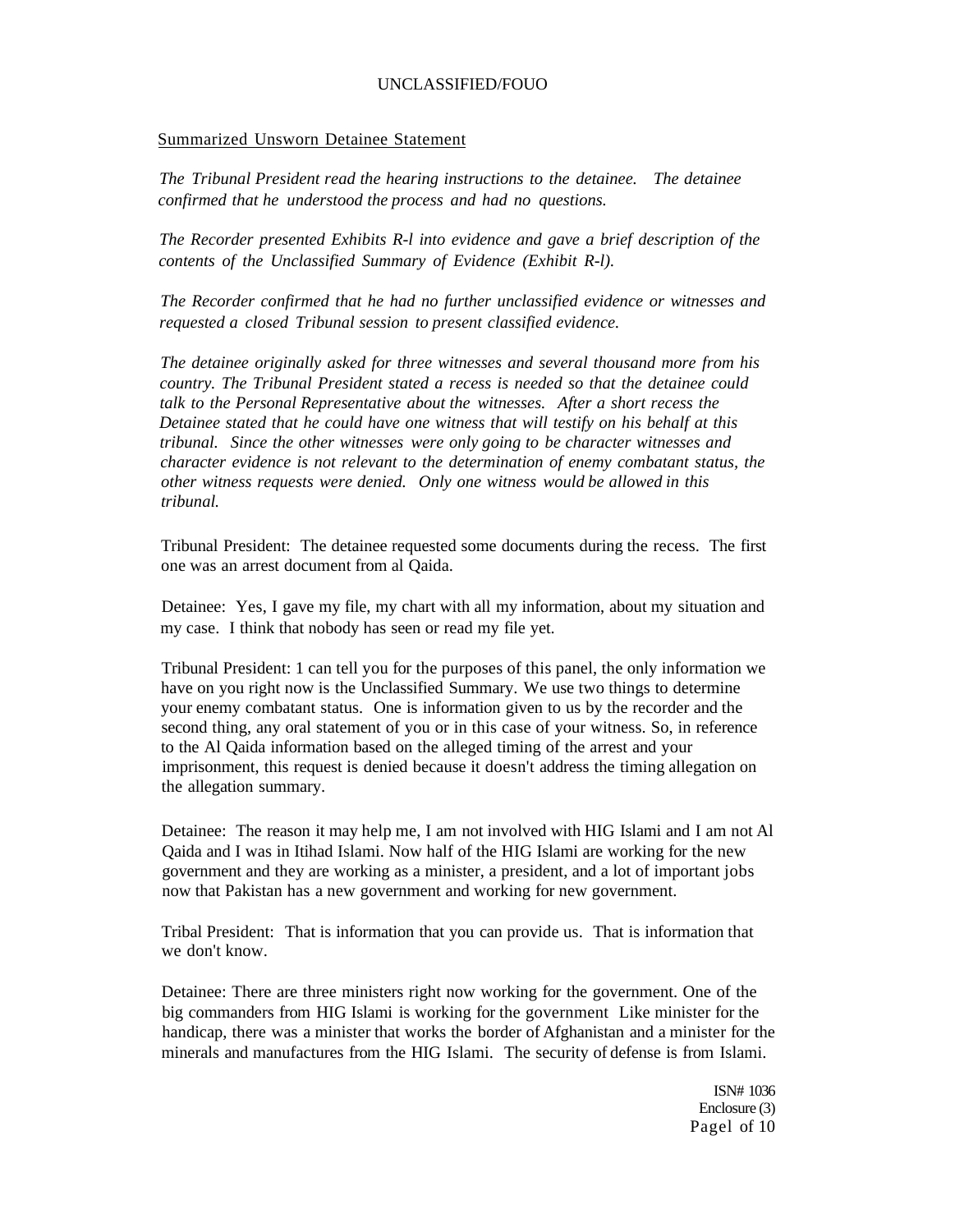Tribal President: We will give you an opportunity to testify in just a few minutes.

Tribal President: The second document that you ask for was an ID document.

Detainee: Yes

Tribal President: We have attempted to find it but have exhausted our resources here. Essentially even if we find it, it does not seem to provide us a lot of additional information. If at a later point its production becomes meaningful to your enemy combatant status, we will examine your request.

Detainee: Thank You.

*Tribal President: You may now present any evidence to this tribunal and you have the assistance of your Personal Representative in doing so.* 

Detainee: I will forward the telephone number that you can call. They will bring you the witness to get the evidence and the documents. They will prepare it and bring it to Gardeiz or if you want it in Kabul. I can provide it in both cities.

Tribal President: We have already gone over the request for information; we can take your oral statement that something exists. At this time would you like to make a statement under oath?

### *The detainee took the Muslim oath.*

Tribal President: Would you like your Personal Representative to help you with the points?

Detainee: If I am telling the whole information about me, it's very long and will take a lot of time so do you want me to start from the beginning?

Tribal President: It can take as long as you want to take, we are willing to listen.

Detainee: I am referring to all this unclassified information that was in here. I am thinking about these allegations are just accusations, So you want me to start on each of them or you want me to start on al Qaida or HIG's?

Tribal President: How about we start with the points first and if you think some information is not there that you think we should have, you can provide that afterwards.

Detainee: That's ok with me.

*The Personal Representative read the accusations to the detainee so that he could respond to the allegations. The allegations appear in italics, below.* 

> 1SN# 1036 Enclosure (3) Page 2 of 10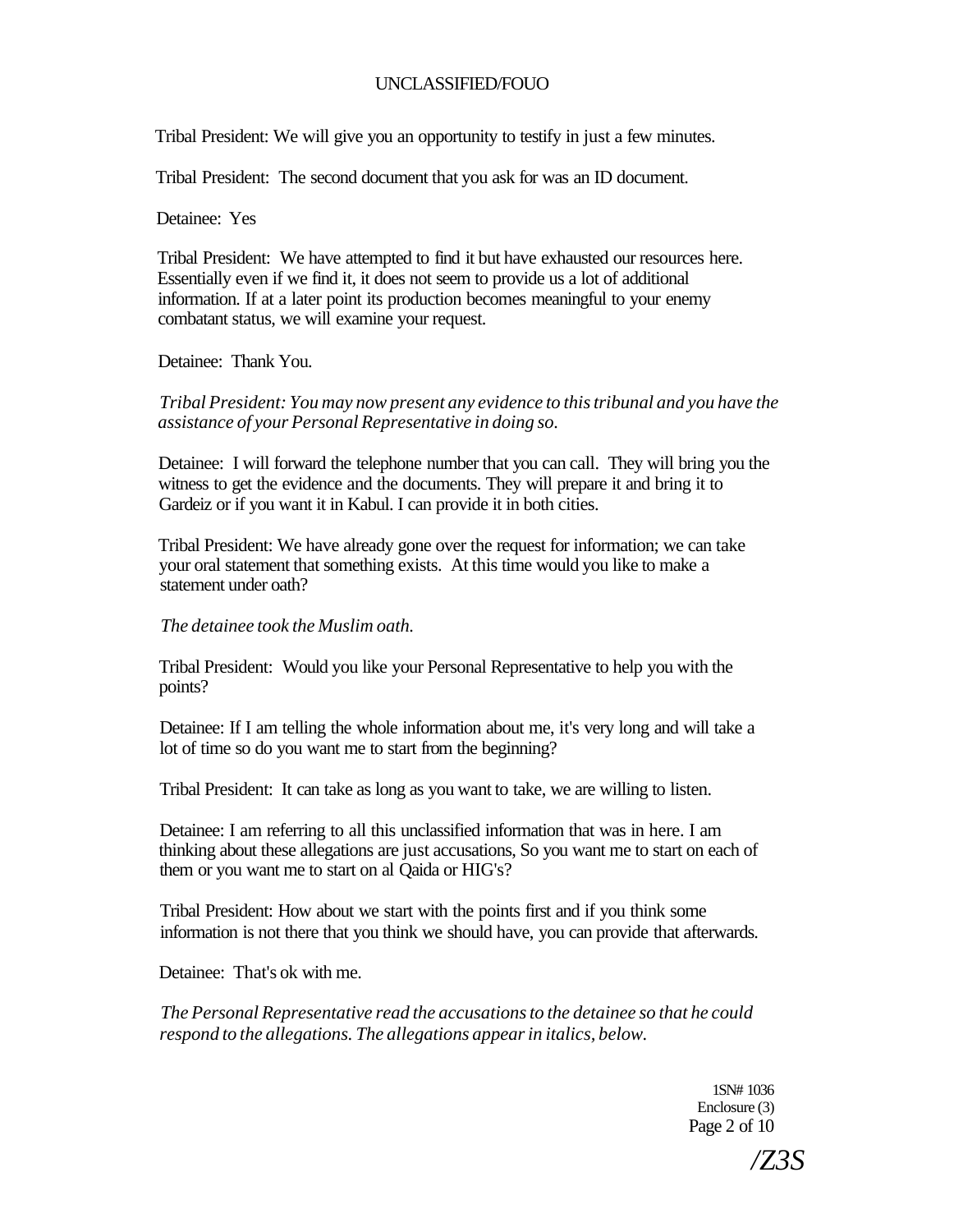#### *3.a. 1. The detainee traveled from Gardeiz to Kabal, Afghanistan in May 2003.*

Detainee: Actually in Gardeiz I was in my room, when I heard a shotgun from my neighbors house. They were American, they used the fire and they shot someone. Then I heard some noise or conversations outside. I though that was their business and they might be talking to someone, and then I was still in my room. Then after 20 minutes they came to my room and they captured me and they took me to an American confine. It was like 2:30 at night. In Gardeiz, nobody asked me any questions. Nobody ever did any interrogations on me. If they asked me in Gardeiz where they captured me, I would have provided these witness and got all this for them like the commander of the military division, and the command of the police, the governor of GaTdeiz. I would have provided all of these people as my witness. That night during the night they moved me to Baghram. In Baghram I showed my ID card, which my ID card showed I belonged to Itihad Islami. I was one of the members of Itihad Islami organization. Actually I show all my enemies to them. They were all the people against the new government, against any government. They were not supporting the government and all that the power in Seyyed Karam district. They were all commanders of Jalaladin al Kani. I spent 2 months in Baghram and they moved me to Cuba. The person whose name was Jalaladin, he was the one who reported me to Americans. He was one of the enemies of the government and actually he had control of this district They had two big fights in Gardeiz.

*3. a. 2. The detainee is a member of Itihad Islami.* 

Detainee: Yes, during the Jihad I was a member of Itihad Islami.

*3. a. 3. The HIG is listed in the Terrorist Organization Reference Guide as having longestablished ties with Usama Bin Ladin.* 

Detainee: I have no involvement with HIG Islami

*3.a.4. The detainee had a HIG identification card on his person when he was captured.* 

Detainee: No, I don't have any ID card from HIG Islami, it was from Itihad Islami.

*3.a.5. The detainee received training on AK-47s, Rockets, RPGs and also, driver/operator training on APCs during his military service.* 

Detainee: Before the communist came to Afghanistan during the communist regime 25 year prior to the regime, I was doing military service for the government. I didn't get training in RPG's or anything. I had training at Gurandun. It was a camp.

*3.b. The detainee participated in hostilities against the United States or it's coalition partners.* 

> ISN# 1036 Enclosure (3) Page 3 of 10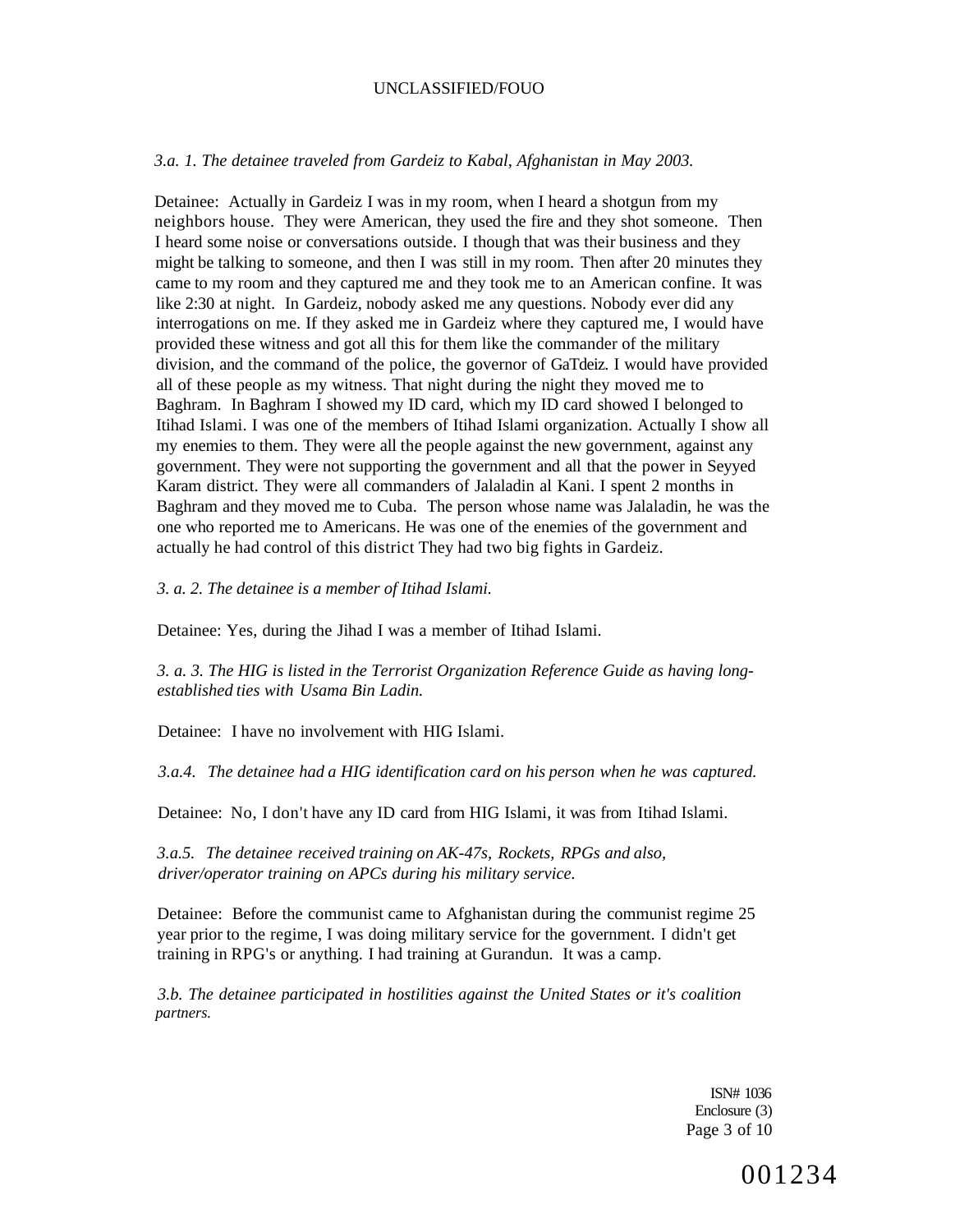Detainee: I didn't participate in any fight against the United States or it's coalition and I didn't even know about this. I didn't even know about this fight against America.

*3.b. 1. The detainee was the HIG commander in charge of the Seyyed Karam district.* 

Detainee: No, I wasn't commander of HIG. The commander of HIG Islami his name was Mirzarahim. I was the commander of Itihad Islami.

*3. b. 2. The detainee participated in planning and attack of the governor in Seyyed Karam, Afghanistan.* 

Detainee: No, I didn't participate in the attack. That was the government attacked this district. The government did that.

*3.b.3. The detainee participated in February 2003 rocket attack against U.S. forces in Gardeiz, Afghanistan.* 

Detainee: On that day I wasn't in Gardeiz, I was in Pakistan.

*3.b.4. The detainee was arrested in May 2003 in Gardeiz, Afghanistan.* 

Detainee: Yes

*3.b.5. The detainee found to have ammunition to aU.S sniper rifle.* 

Detainee: Actually I had an involvement with an association with the military division in my district. These people came to my house and they had a lot of weapons with them. I am thinking they probably dropped it. That didn't belong to me.

### *The Personal Representative and the Recorder had no further questions.*

Tribunal Members' questions

Q. After the attacks on the United States, September 11, what was your position in Afghanistan?

A. At that time I was running away from the Taliban. I was in my house in Pakistan. I was in my house when I found out about the attack in America.

Q. At some point did you come back to Afghanistan?

A, When the Americans got rid of Al Qaida, I went back to Afghanistan.

Q. When you came back to Afghanistan what did you do? A. I was asking the government for a job.

> ISN# 1036 Enclosure (3) Page 4 of 10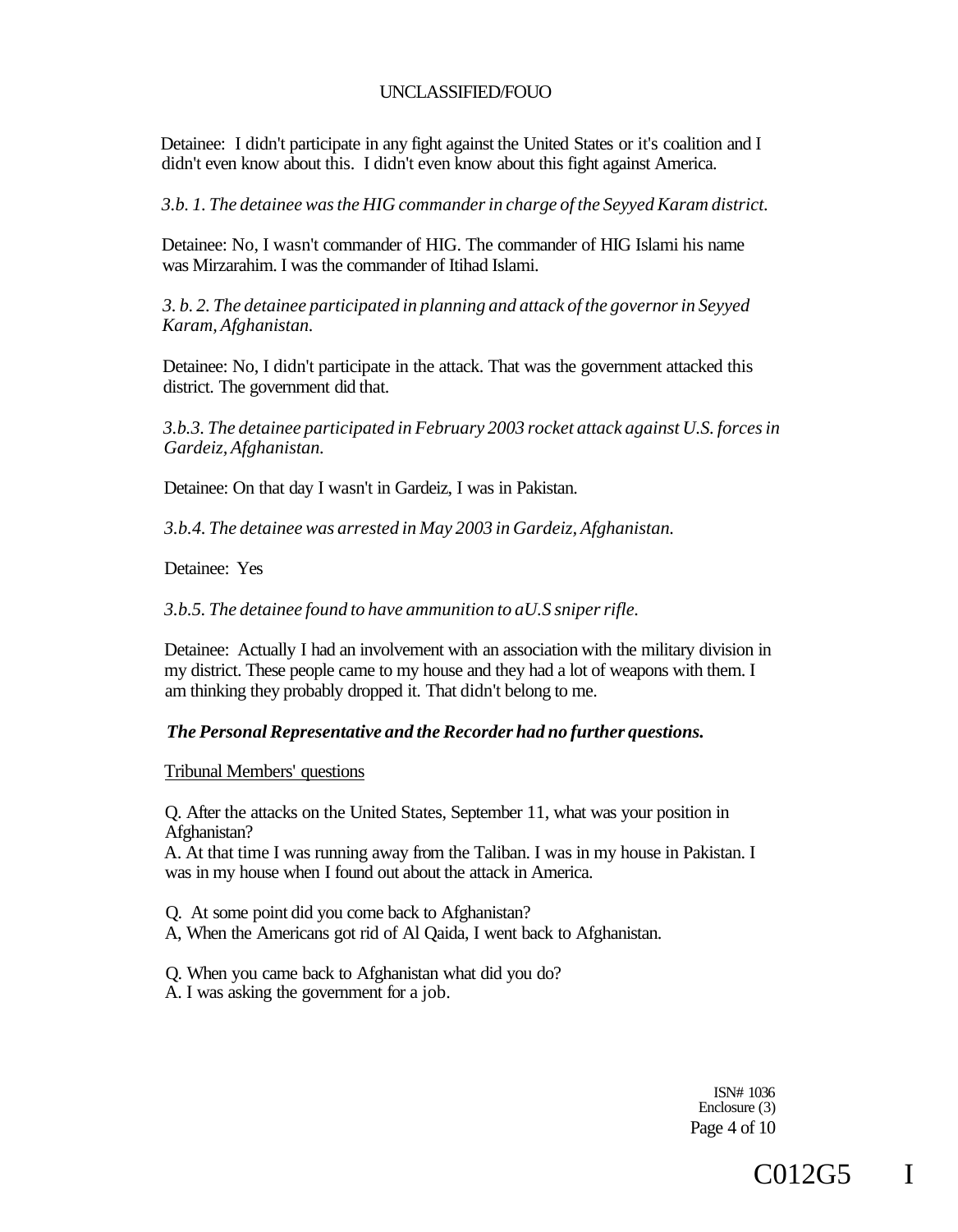Q. Did you get a job in the government?

A. Yes, they were going to give me a job; but in the mean time, I got captured by al Qaida.

Q. You were captured by al Qaida for how long?

A. One month.

Q. Then what did you do after that?

A. I had to give them a guarantee contract that I would not work for the government for nine months.

Q. Why was that?

A. Because all these people from the state was supporting me. If I went to the government, all these people will go with me. All those people were bad people. They were controlling the street. They were not supporting the government. They were against the government.

Q. What did you do to support yourself?

A. From which point?

Q. After you were arrested by al Qaida?

A. I didn't work for eight months; I spent eight months in my district. Then after eight months, I came to Gardeiz to go back to my job. Then I got captured by the Americans.

Q. During those eight months what were you doing?

A. I was in Pakistan at my house with my family.

Q. What did you do in Pakistan?

A. I just stayed at home.

Q. How did you support yourself in Pakistan?

A. We were refugees so we were getting welfare for rations and my brother was working. He was working for minimum wage as a laborer and he was supporting me too. He was helping with money,

Q. Itihad Islami, what is that?

A. Itihad Islami was one of seven organizations in Afghanistan. (Difficult to understand on the tape however, the Detainee listed the seven parties: HEZB-E ISLAMI, another Hezb-e Islami, Ittibad-e Islami, Harakat-e Inqilab-e Islami, Jebhe-ye Nejat Milli, and Mahaz-e Islami.)

Q. What did they do?

A. They were political parties like in America. They were doing jihad against the Russians.

> ISN# 1036 Enclosure (3) Page 5 of 10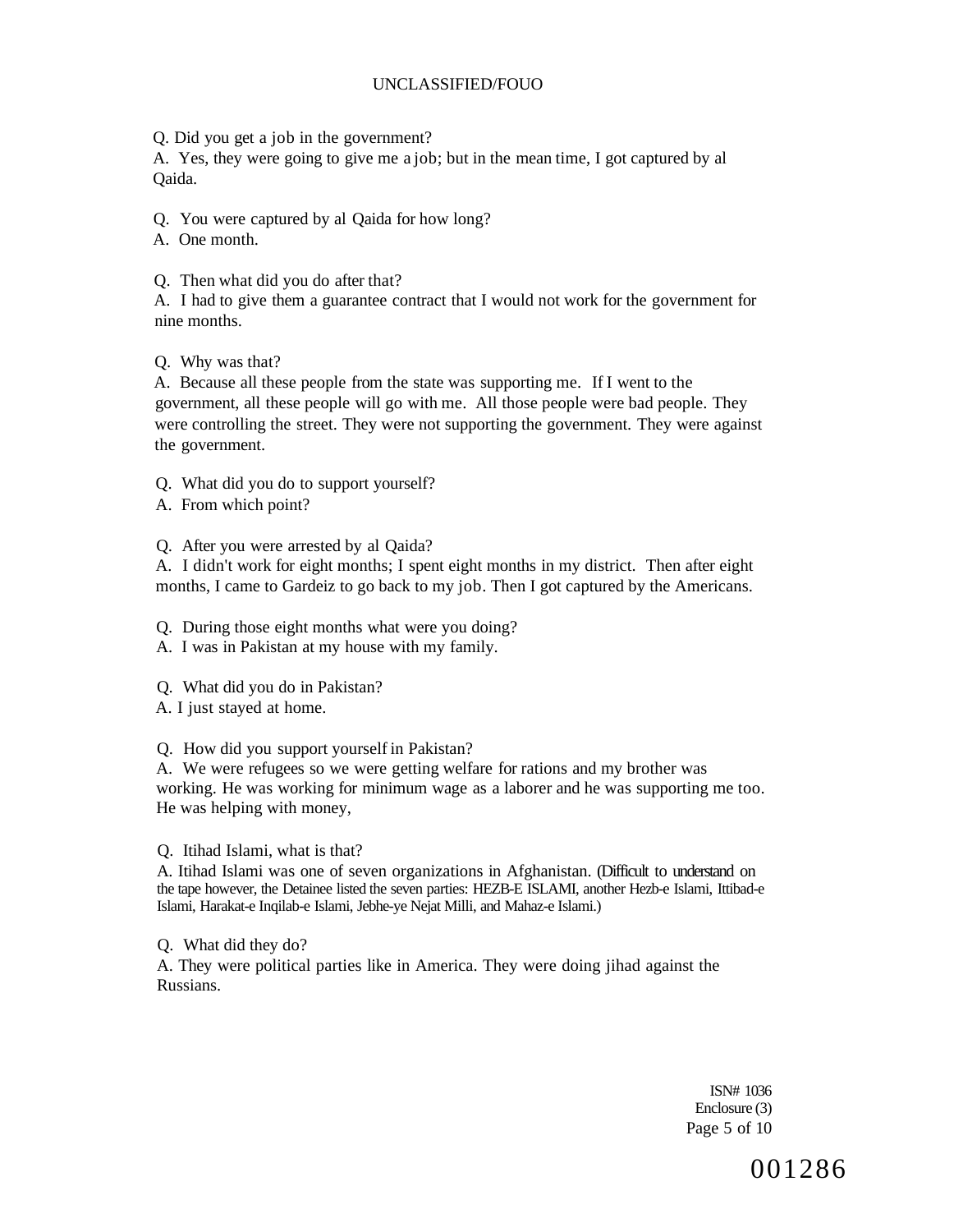Q. After you were released from al Qaida, did Itihad Islami have weapons?

A. All of Itihad Islami joined the government; they fought with the government against al Qaida and Taliban for five years.

Q. HIG, what do you know about them?

A. HIG was always against Itihad Islami during the time of the Jihad, during many times HIG was against Itihad Islami organizations.

Q. It is another political party?

A. Yes.

Q. The rocket attacks in February 2003, what do you know about that?

A. I have no information about that. I think about it a lot and I cannot remember any attack of rockets in Gardeiz.

Q. Did you have a home in Afghanistan and Pakistan? A. Yes, my brother lived in Afghanistan and I lived in Pakistan. I lived in Pakistan as a refugee.

Q. The only occupation you had was working for the government? A. Yes.

Q. Did you ever belong to a charitable organization?

A. No, I haven't I was asking for charity.

Q. The Itihad Islami, Did you ever bear arms with this group?

A. During the Jihad?

Q. After the Jihad?

A. No, after the Jihad we gave all our weapons to the government.

Q. You didn't fight Jihad against American or the Northern Alliance?

A. No, I didn't do any Jihad against American, Actually I was with Northern Alliance during the time they were fighting the Taliban.

Q. Have you ever met Osama Bin Laden?

A. I have never seen him.

Q. Have you ever worked with or supported al Qaida? A. No.

Q. Why do you believe you were arrested?

A. The reason I am thinking I was captured was the people against the government. I was supporting the government, I was recruiting people for the government and there was

> ISN# 1036 Enclosure (3) Page 6 of 10 001257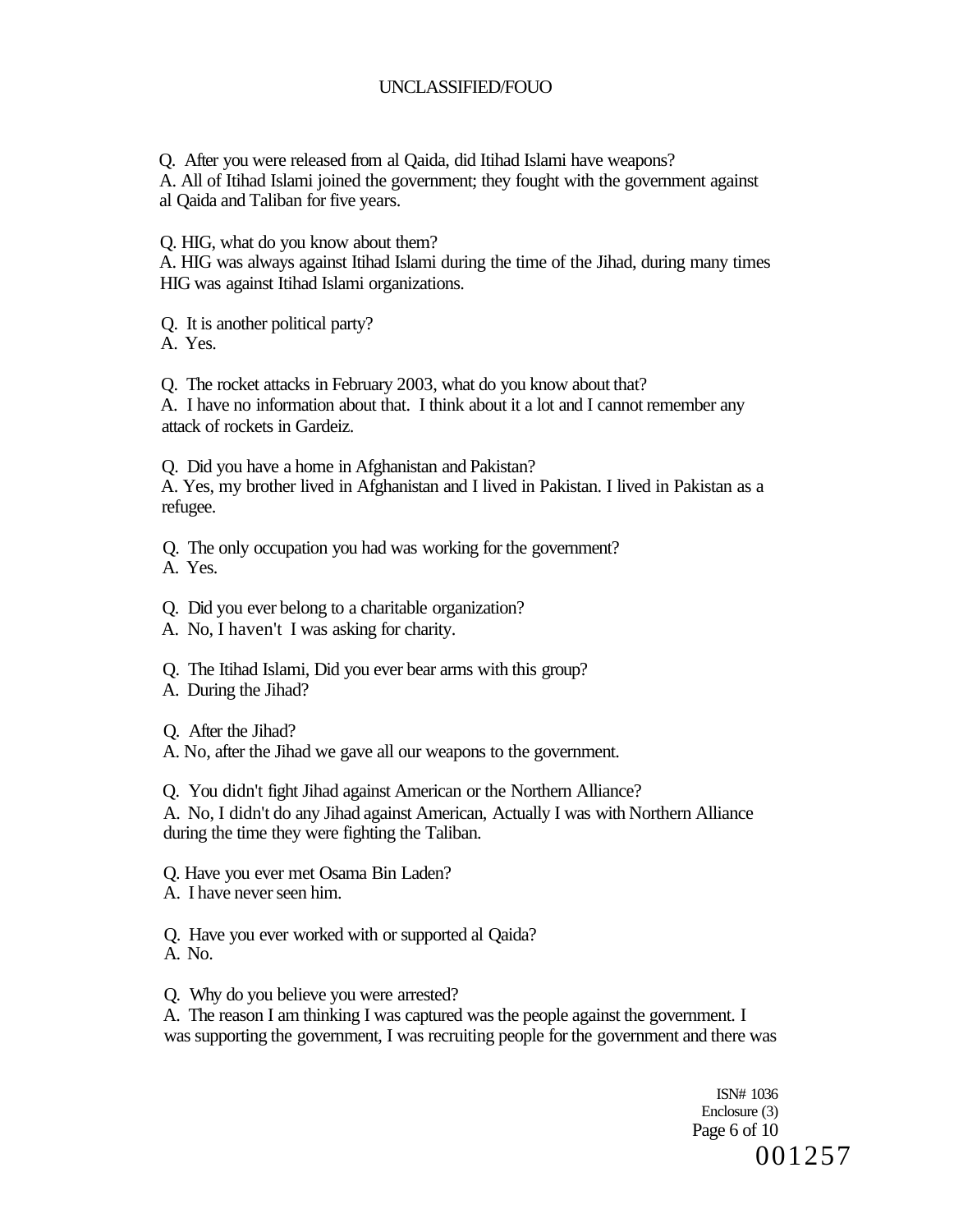## UNCLASS1FIED/F0U0

al Qaida commander in the district he had control of the district. He was the one who reported me.

- Q. This was after the Taliban was driven out by the Americans?
- A. Yes, they still had the district under their control.
- Q. Northern Alliance had not taken over that district yet?

A. No.

Q. Were you arrested by yourself or with anyone else?

A. By myself.

Q. You made a comment about the attacks against the governor. You felt the government attacked the governor?

A. Yes, those people were still in the power. They were the ones against the government They attacked this district and they had control over the district.

Q. Power struggle?

A. The government wanted to have control of all the locations in Afghanistan. They wanted to have this district still in their control.

Q. Once the United States and the Northern alliance moved the Taliban out of Afghanistan why did you go back to Pakistan?

A. I lived in Pakistan for almost twenty-five years.

Q. Did you not feel comfortable after the coalition had driven the Taliban out? A. At that time I was living at the camp, they were the ones in control. I was there with all my enemies and so I couldn't really live there, so I went to live in Pakistan.

Q. What does Jihad mean to you?

A. I don't know what that means; jihad was fighting against Russia. That is why we were fighting with Russia, they were trying to take Afghanistan. So we had to use Jihad against them.

Tribunal President's questions.

Q. Is it my understand you were born in Afghanistan?

- A. Yes.
- Q. Are you from Seyyed Karam district originally?
- A. Yes.
- Q. Is it close to Gardeiz?
- A. It must be fifteen or sixteen kilometers from Gardeiz.
- Q. When you decided to return to Afghanistan what made you go to Gardeiz?

ISN# 1036 Enclosure (3) Page 7 of 10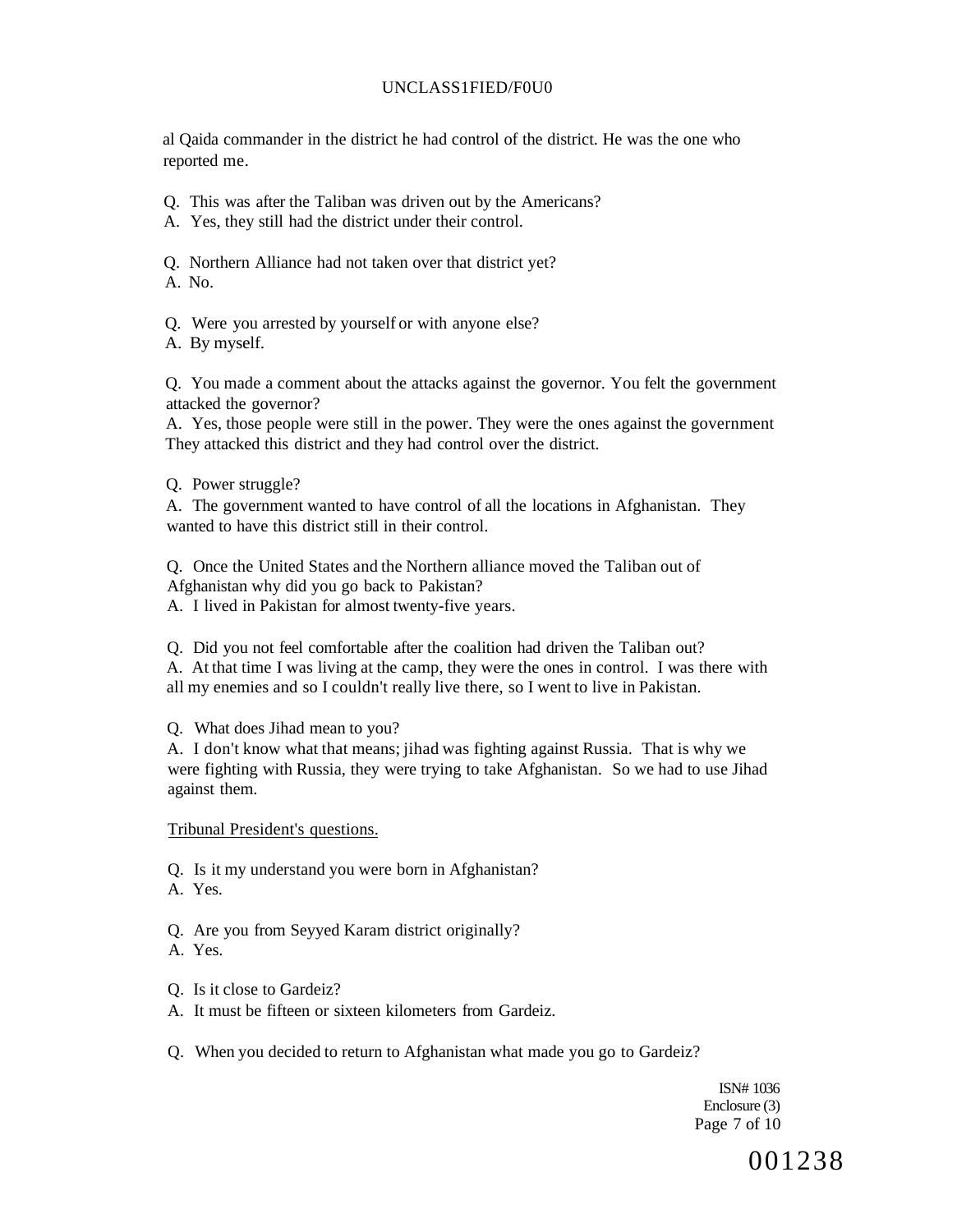## UNCLASSIFffiD/FOUO

A. Gardeiz was under control of the government it was very safe and secure. Seyyed Karam my enemy was there still and they had control of Seyyed Karam. I might have gotten killed so I went to Gardeiz to be safe.

Tribunal President: Thanks for your participation today.

Detainee: Thanks for your help too.

Tribunal President: Is there anything else you would like to tell us.

Detainee: If you need any more witness or evidences to help my case I can write down the phone number. You can call to get information about me.

*Tribunal President explains the process of the use of the witness to the detainee.* 

Tribunal President: Please state your name.

Witness: Said Mohammad Alishah ISN#1154

*The Witness takes the Muslim Oath.* 

Personal Representative: How long have you know this detainee?

Witness: It has been a long time, he is a very famous man. Everybody knew him and I knew him too as a famous man.

Personal Representative: You stated that he was a famous man. What is he famous for?

Witness: He was famous for his Jihad against Russia and his fighting against the Taliban. Especially during the Jihad against Russia.

Personal Representative: Was he a member of HIG?

Witness: No, he was a member of Itihad Islami. Not HIG Islami.

*The Personal Representative and the Recorder had no further questions.* 

#### Tribunal Members' questions

Q. You said that you have known this gentleman for a long time because he is famous? However do you know him personally?

A. Yes, not only did a lot of people known him during the Jihad, we worked together too.

Q. You were fighters together against the Russians?

A. Not together, but yes the same time, but a different location.

1SN# 1036 Enclosure (3) Page 8 of 10 C01239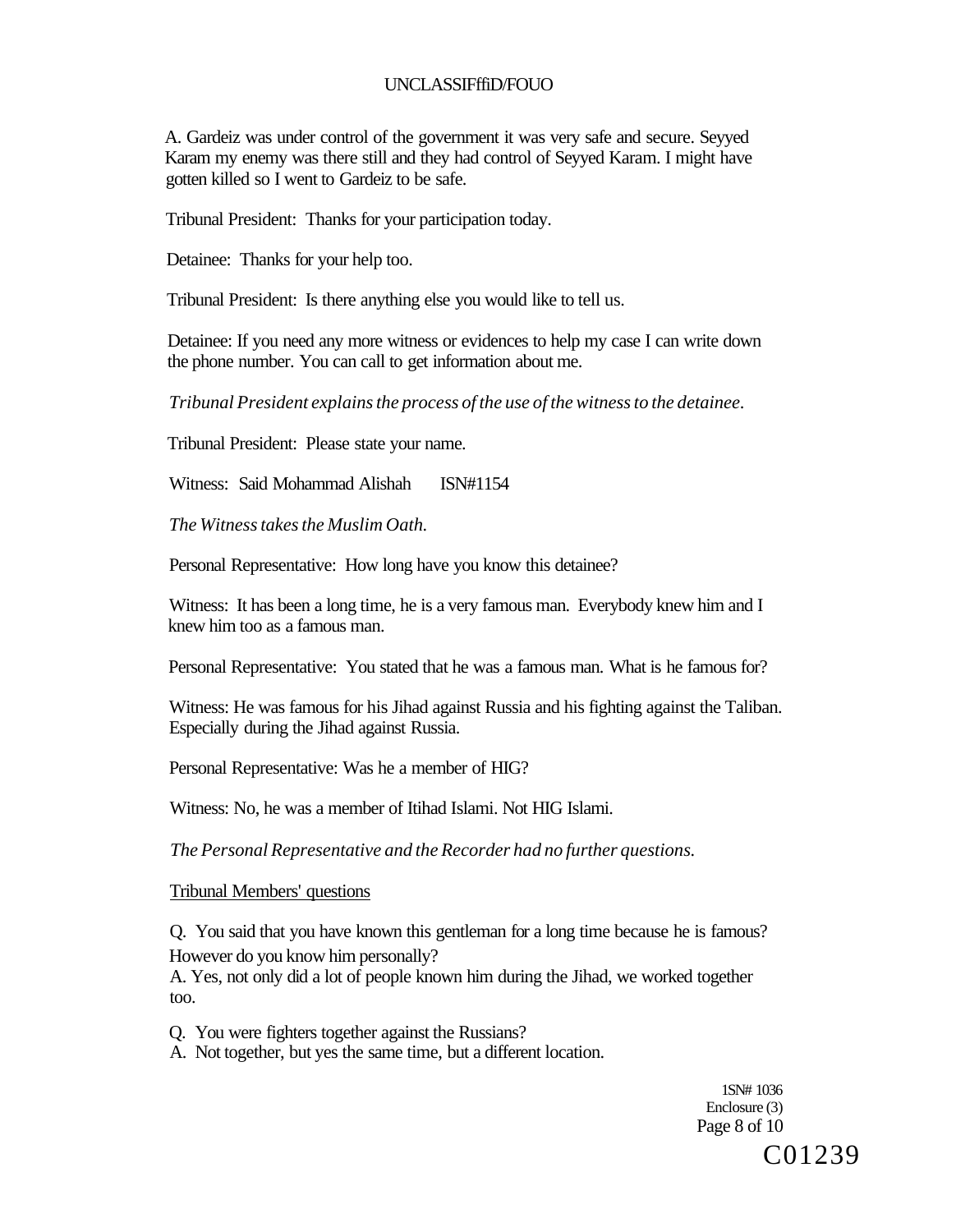Q. After the Jihad did you have personal contact with this gentleman?

A. Yes, all us commanders knew each other, not personally though.

Q. What did you do in Afghanistan?

A. I was Mujihadeen too, fighting against the Russian at the time of Jihad. When Taliban came to Afghanistan, at that time I was in Pakistan.

Q. How about when the U.S. forces took over in Afghanistan, what did you do then? A. I was still a refugee in Pakistan and during the Karam Assembly, I was a member of the Karam Assembly.

Q. Did you have regular contact with this gentleman?

A. I am sorry, I was in Iran not Pakistan. Most of them are refugees that were in Pakistan. When the Americans came, I was a refugee in Iran.

Q. How well do you know him other than knowing of him? What was your personal relations with this gentleman?

A. We do not have any personal relations. During the Taliban regime because I was against the Taliban and I was a commander and all of the commanders were against the Taliban too. So I knew who was working for the Taliban and who was against the Taliban and who stayed home. This is how I knew most of the commanders.

Q. You didn't have any daily interaction with the detainee? A. No,

Q. What is the purpose of the Itihad Islami?

A. Itihad Islami means union of the people of Islami, Jihad against Russia. It was created against the Russian politics group during the Jihad against Russia to make Afghanistan free of Russian power.

Q. After the Russians were defeated, what was their primary purpose?

A. After the Russians, they join the Rabani's government, the Rabani's politics party. During the Taliban, they were against the Taliban, they were an opposite group and Itihad even joined the Masoud's politics party. These are the things I know about the Itihad Islami. Since I knew this was their goal.

Q. Did the detainee support the Northern Alliance? A. Yes.

Q. After the Jihad where did the detainee work until the time he was captured? A. I don't know his personal things he was doing. During the Taliban, I know he was a refugee in Pakistan. He was one of the opposite groups of Taliban. I know the Taliban robbed his house and took all his stuff, I know that for sure too. *I* know something else, he got captured by the opposite group that was against the government and then they

> ISN# 1036 Enclosure (3) Page 9 of 10